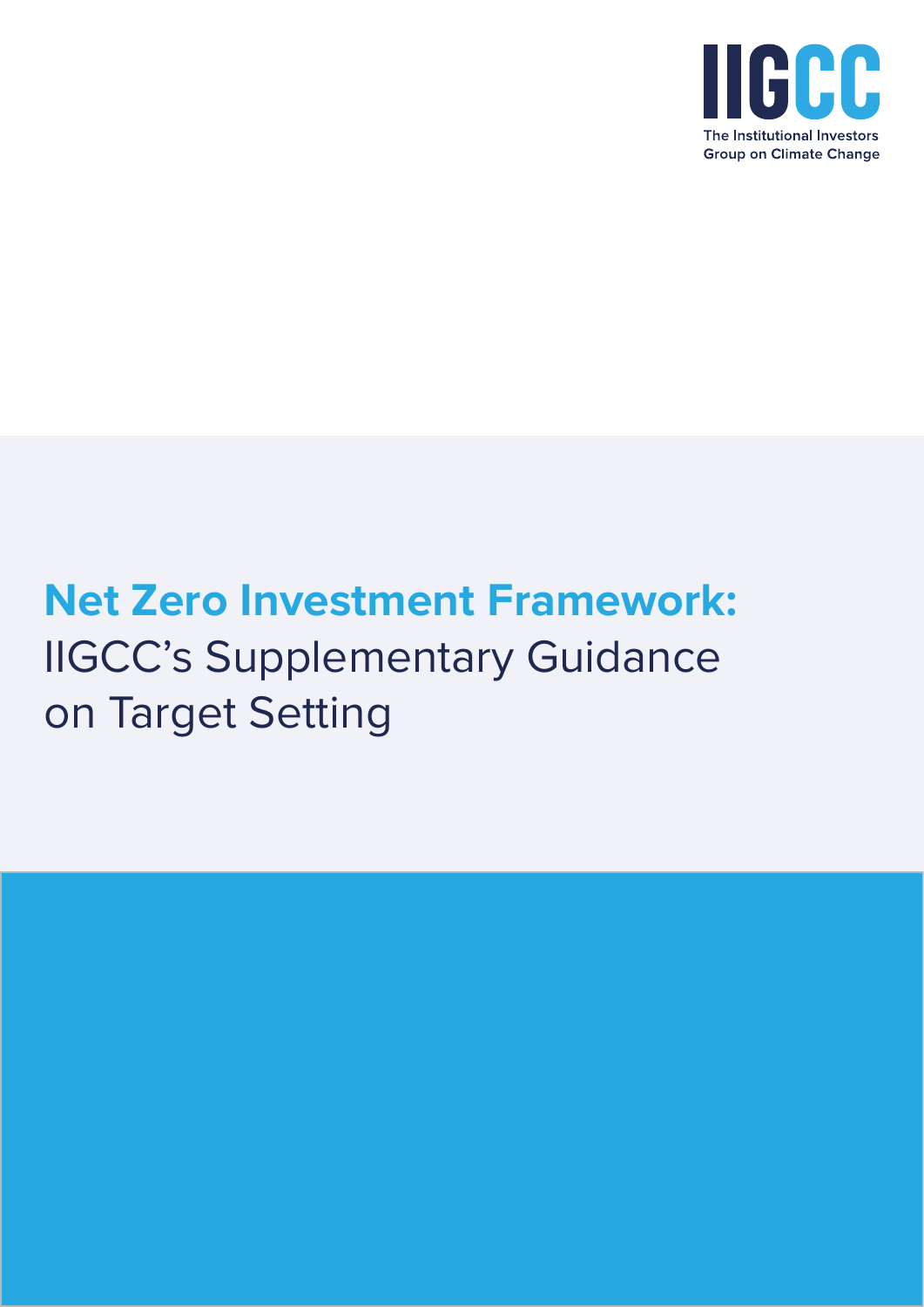# **Contents**

| 1. |     |       |  |  |  |  |
|----|-----|-------|--|--|--|--|
| 2. |     |       |  |  |  |  |
| 3. |     |       |  |  |  |  |
|    | 3.1 |       |  |  |  |  |
|    |     | 3.1.1 |  |  |  |  |
|    |     | 3.1.2 |  |  |  |  |
|    |     | 3.1.3 |  |  |  |  |
| 4. |     |       |  |  |  |  |
|    | 4.1 |       |  |  |  |  |
|    |     | 4.1.1 |  |  |  |  |
|    |     | 4.1.2 |  |  |  |  |
|    |     | 4.1.3 |  |  |  |  |
|    |     | 4.1.4 |  |  |  |  |
|    |     | 4.1.5 |  |  |  |  |
|    |     | 4.1.6 |  |  |  |  |
|    |     | 4.1.7 |  |  |  |  |
|    | 4.2 |       |  |  |  |  |
|    | 4.3 |       |  |  |  |  |
| 5. |     |       |  |  |  |  |
|    |     |       |  |  |  |  |
|    |     |       |  |  |  |  |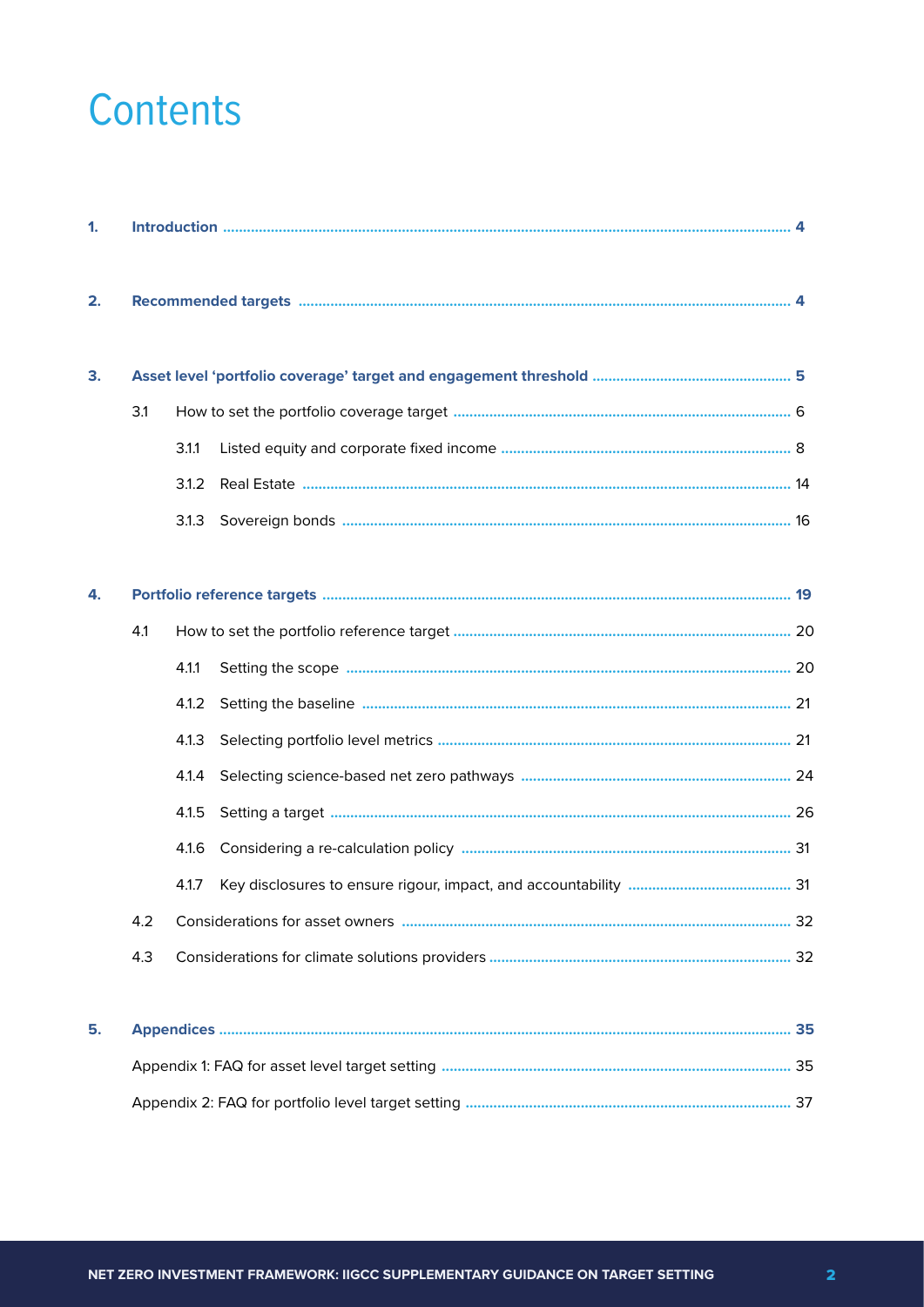# Tables

| Table 2: Advantages and disadvantages of self-decarbonisation and benchmark-relative approaches                |  |
|----------------------------------------------------------------------------------------------------------------|--|
|                                                                                                                |  |
|                                                                                                                |  |
|                                                                                                                |  |
| Table 6: Advantages and disadvantages of a self-decarbonisation and benchmark-relative approaches to portfolio |  |
| Table 7: Advantages and disadvantages of emissions intensity and absolute emissions metrics for constructing   |  |
|                                                                                                                |  |

# Figures

| Figure 6: Equations for calculating financed emissions of the asset classes currently covered in the Net Zero    |  |
|------------------------------------------------------------------------------------------------------------------|--|
|                                                                                                                  |  |
|                                                                                                                  |  |
| Figure 9: Illustrative example of incorporating portfolio "starting points" into the calculation of portfolio    |  |
|                                                                                                                  |  |
|                                                                                                                  |  |
| Figure 12: Illustrative example: how the granularity of the chosen benchmark in terms of sector, sub-sector, and |  |
|                                                                                                                  |  |
| Figure 14: Difference in cumulative emissions produced by two portfolios that meet the same point-in-time        |  |

# Case studies

| Case study: Railpen's science-based sectoral pathways and a self-decarbonisation approach to portfolio |  |
|--------------------------------------------------------------------------------------------------------|--|
|                                                                                                        |  |
|                                                                                                        |  |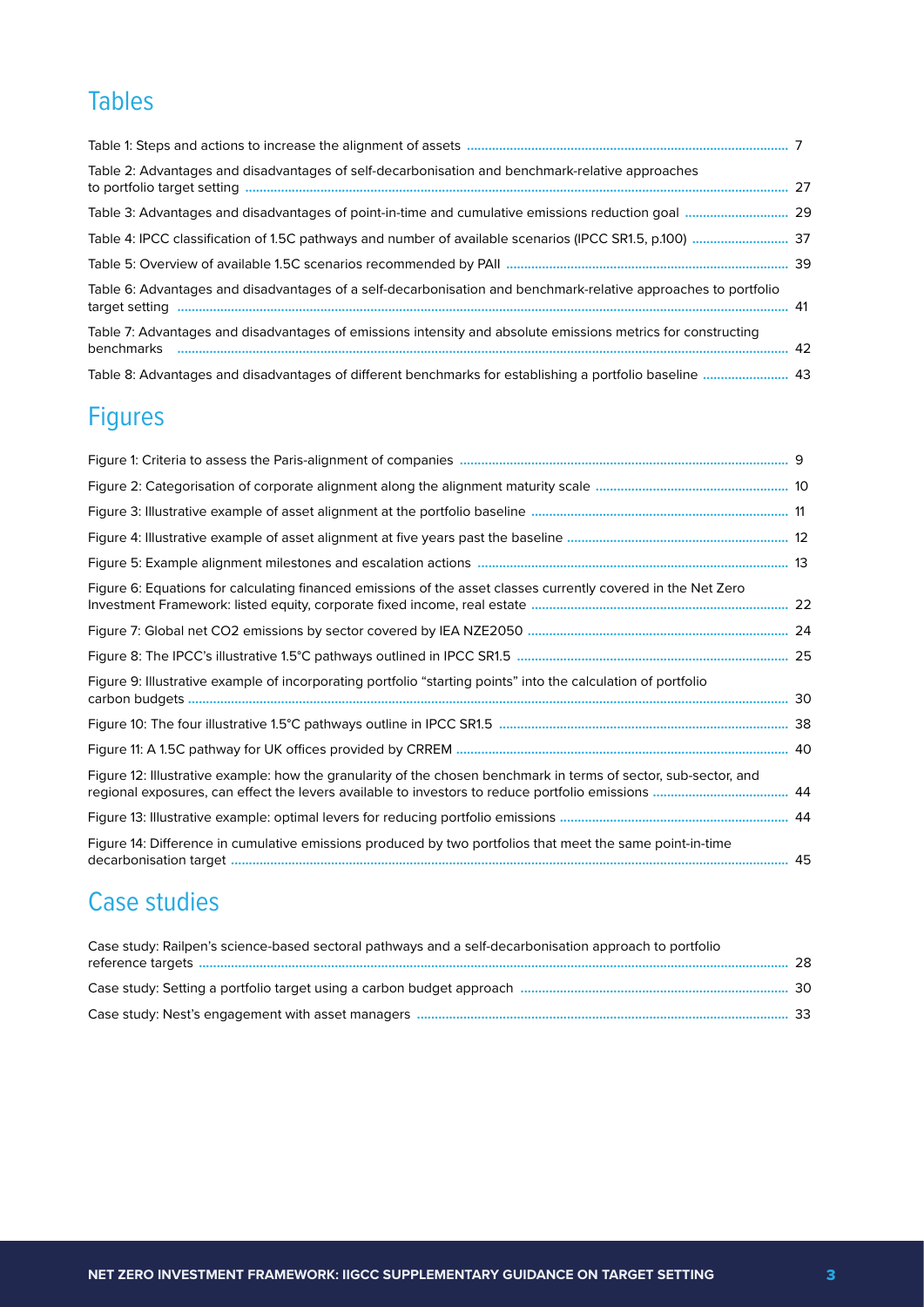IIGCC would like to thank all members involved in the development of this guidance and for their contributions to the content of this publication.

With particular thanks to the co-leads of the working groups involved, Vicki Bakhshi (BMO Global Asset Management EMEA), Lucian Peppelenbos (Robeco), Julie Delongchamp (Wellington Asset Management), and Piers Hugh Smith, (Franklin Templeton and formally CCLA Investment Management).

# 1 Introduction

This document provides detailed target setting guidance for asset owners and asset managers that are using the Net Zero Investment Framework to develop net zero investment strategies or to fulfil the requirements of net zero commitments. This guidance adds greater detail to the recommendations in section 5 of the **[Net Zero Investment Framework Implementation Guide](https://www.parisalignedinvestment.org/media/2021/03/PAII_Net-Zero-Investment-Framework-1.0_Implementation-Guide.pdf)** on setting targets and objectives.

Paris Aligned Asset Owners that have made a commitment to net zero through the **[Paris Aligned](https://www.parisalignedinvestment.org/)  [Investment Initiative](https://www.parisalignedinvestment.org/)** (PAII) can follow this guidance. Asset Managers that have made a net zero commitment through the **[Net Zero Asset Managers](https://www.netzeroassetmanagers.org/)** initiative can also use this guidance to inform their target setting approach to meet the expectations of the asset manager commitment.

# 2 Recommended targets

**[The Net Zero Investment Framework 1.0](https://www.parisalignedinvestment.org/media/2021/10/Net_Zero_Investment_Framework_final.pdf )** proposes key components of a net zero investment strategy. Such as strategy should focus on achieving two alignment objectives:

- **□** Decarbonise investment portfolios in a way that is consistent with achieving global net zero greenhouse gas (GHG) emissions by 2050.
- **☐** Increase investment in the range of climate solutions needed to meet that goal.

In relation to the first alignment objective focused on decarbonisation, the Net Zero Investment Framework requires investors to set three targets on two 'levels': one at the portfolio level and two at the asset level.

The main driver of portfolio alignment is achieving the asset level targets. Since portfolio emissions reductions should primarily be achieved through the decarbonisation of assets, the two asset level targets aim to capture changes in climate performance of assets over time and ensure adequate engagement with assets that are not yet aligned. The asset level targets, therefore, are the key targets for asset owners and asset managers to determine and should be prioritised by investors when starting the target setting process. Guidance on setting these targets is set out in section 3.

The portfolio level reference target sets out an emissions reductions goal across the portfolio. This target should primarily be achieved through asset level alignment and emissions reductions achieved by assets within the portfolio. The portfolio reference target acts as an accountability mechanism to ensure that the overall level of decarbonisation achieved is consistent with net zero pathway, and that actions at the asset level are yielding the necessary portfolio level emissions reductions to be consistent with a 1.5°C aligned carbon budget applicable to the portfolio. This guide sets out a number of ways investors can set a portfolio reference target. Much of the detailed guidance on the key design choices and steps involved as well as the advantages and disadvantages of each option is contained in the annex. Guidance on setting the portfolio reference target is set out in section 4.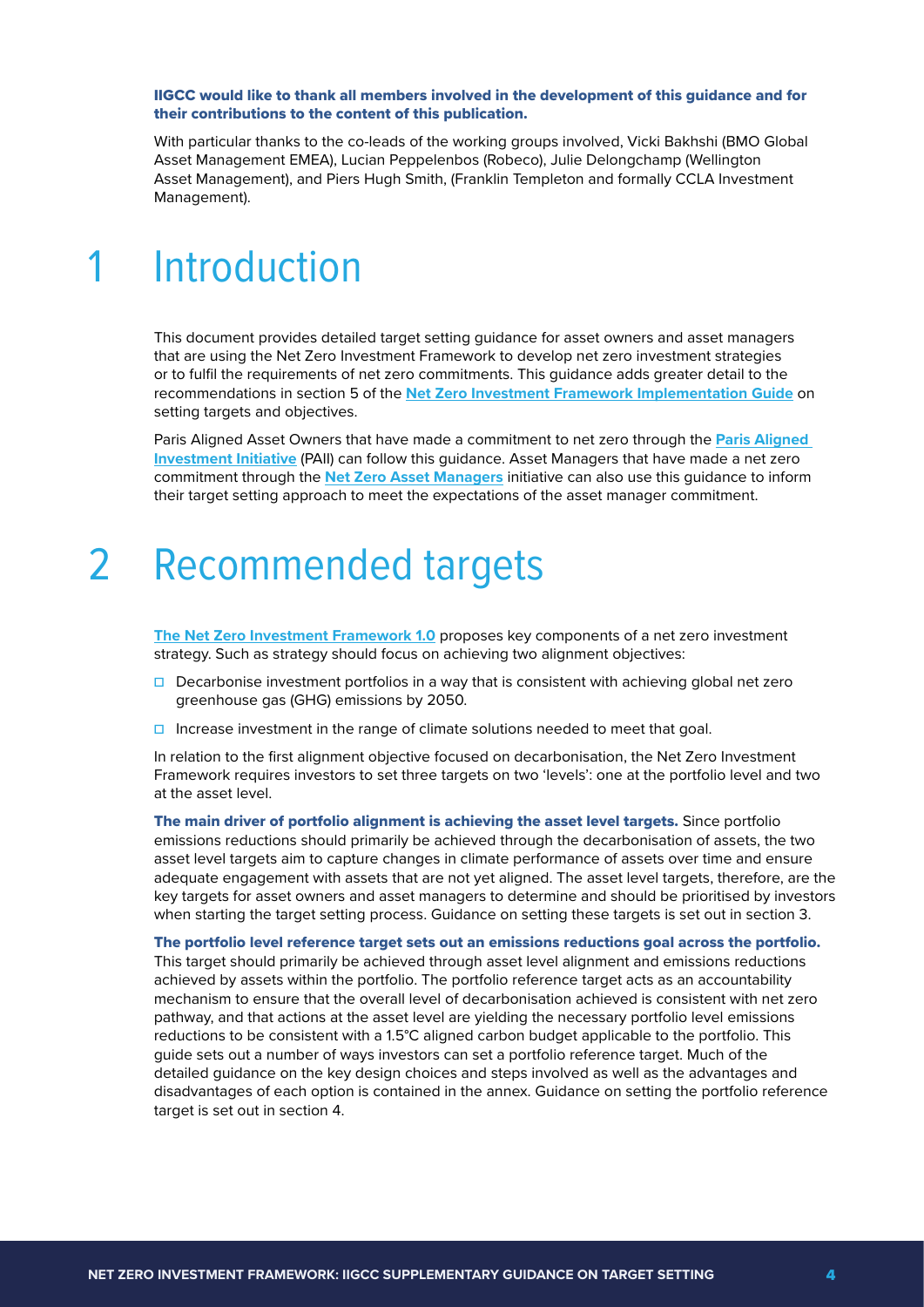All targets should be set in line with regional and sectoral science based pathways that are consistent with achieving net zero global emissions by 2050 or sooner. Where available, investors should use pathways that reflect the varying paces at which different regions and industries are required to decarbonise. More information about available and credible pathways can be found in section 4.4 and Appendix 2.

In relation to the second alignment objective relating to investment in climate solutions, the Net Zero Investment Framework also recommends that investors set a target for increasing allocation to climate solutions. IIGCC has commissioned analysis on the investment trajectories across regions and technologies that are required to meet the global net zero goal as well as useful metrics to measure investment in climate solutions and support target setting in line with 1.5°C scenarios. Guided by a dedicated working group, this analysis will support investors to identify key climate solutions in different regions and inform capital allocation decisions and target setting for scaling up investments critical to the net zero transition. The portfolio reference targets set out below aim to ensure investors are not disincentivised to increasing allocation to climate solutions providers. Section 4.8 provides a rationale for the recommended approach whilst recognising further work is underway.

3 Asset level 'portfolio coverage' target and 'engagement threshold'

In order to drive the transition of assets within a portfolio towards net zero, the Net Zero Investment Framework 'the Framework' has two components to target setting. The two components are designed to capture:

- **a.** the extent to which assets are delivering against indicators and metrics that reflect current and forward looking alignment to net zero pathways.
- **b.** the effort by investors towards improving the performance of their investments against these indicators.

The two components are:

- **□ A 5-year portfolio coverage target** for increasing the percentage of AUM in material sectors<sup>1</sup> that are i) achieving net zero, or, meeting the criteria to be considered ii) 'aligned' to net zero, or iii) 'aligning' to net zero.
	- **•** This target should increase towards the goal of 100% of assets to be i) net zero or ii) aligned to net zero, by 2040<sup>2</sup>.
- **□** An engagement threshold which ensures that at least 70% of financed emissions in material sectors<sup>3</sup> are either assessed as net zero, aligned with a net zero pathway, or the subject of direct or collective<sup>4</sup> engagement and stewardship actions.
	- **•** This threshold should increase to at least 90% by 2030 at the latest.
	- **•** Investors should disclose the proportion that is considered net zero or aligned, disaggregated from the total.

The recommended definition of material sectors is NACE code categories A-H and J-L.

<sup>2</sup> This target is comparable to the Science Based Targets initiative for financial institutions (SBTi FI) portfolio coverage metric, and in this regard the target should involve a linear increase year on year to the extent possible. The 2040 date to reach 100% recognises that, in order to be consistent with net zero by 2050, companies and assets will have to have set targets and made plans to achieve the transition well in advance of the 2050 date.

<sup>3</sup> See footnote 3.

<sup>4</sup> Investors should demonstrate how they actively participate in and support any collective engagement efforts in order to count such efforts towards the engagement threshold target.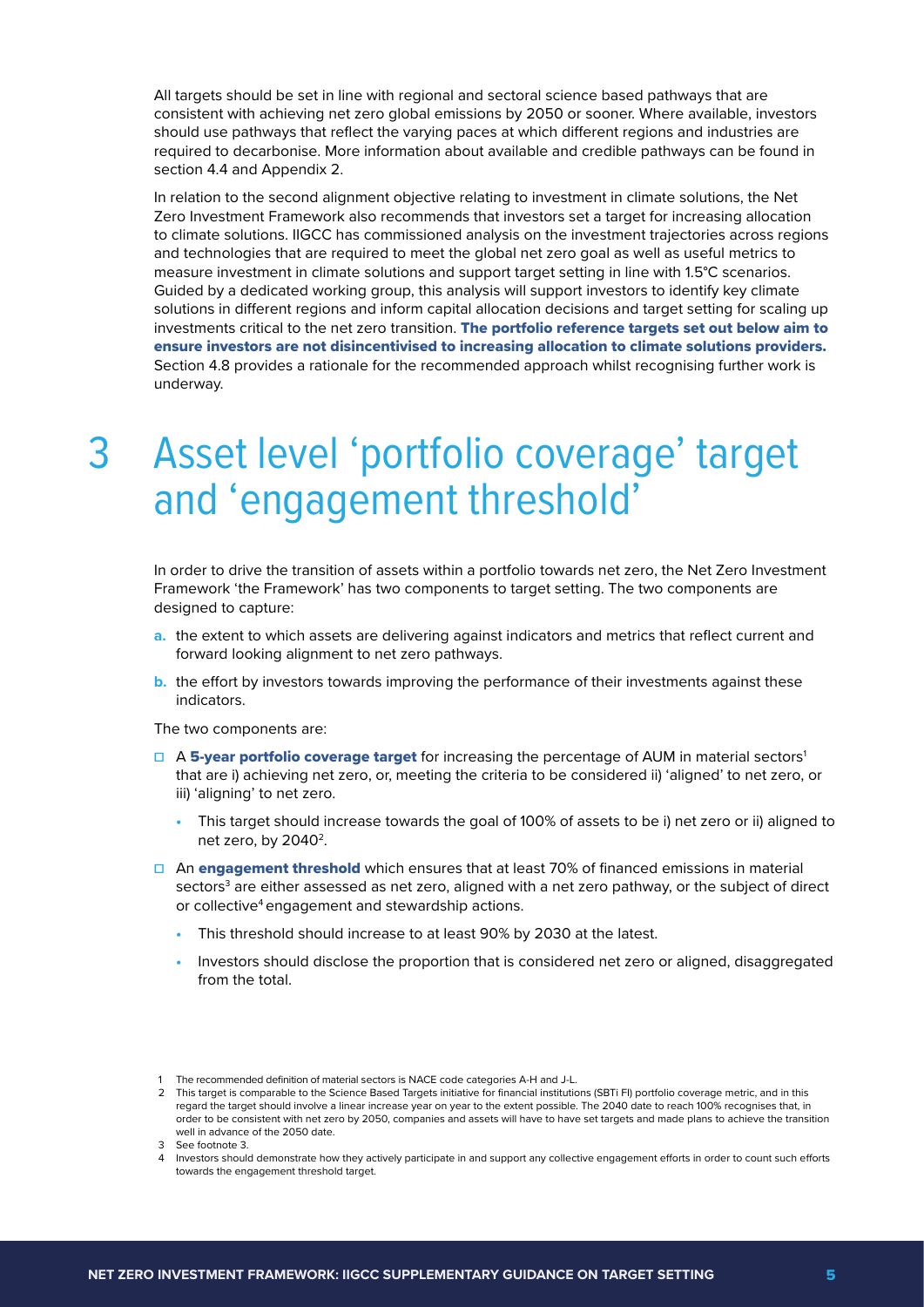The portfolio coverage target and engagement threshold can be set as an aggregate across asset classes or separately for each asset class covered by the Framework<sup>5</sup>. An aggregated 5-year portfolio coverage target and engagement threshold should cover at least listed equity, corporate fixed income, and real estate. Sovereign bonds may be considered separately. To set these targets, investors will need to undertake an assessment of the current alignment of assets according to guidance in the Framework and set alignment targets for each asset class in the Framework, as set out below.

# 3.1 How to set the portfolio coverage target

The Net Zero Investment Framework 1.0 sets out the approach investors should take when assessing the alignment of assets and setting targets to increase the proportion of assets that are aligned to net zero. These steps should be followed for all asset classes covered in the Framework.

- **•** Set the scope according to the Framework recommendations to confirm which assets should be considered within scope for alignment action and target setting.
- **•** Assess the alignment of existing and new assets using the current and forward-looking criteria and methodologies specified.
- **•** Set alignment targets.
- **•** Implement a strategy to increase alignment of assets to net zero, and achieve targets.

The asset class sections in the Framework (sections 7.1-7.3) provide much of the guidance and recommendations an investor needs to complete these steps which is summarised in Table 1 below. The subsequent sections provide further detail for each asset class.

# **Box 1: An iterative approach to target setting**

**IIGCC recognises that target setting will require an iterative approach. Current data coverage and quality present a challenge to setting comprehensive targets at the asset level.** 

**Taking an iterative approach, investors are encouraged to start the target setting process by familiarising themselves with the data requirement, and establishing key sources of data, Investors can then begin assessing and monitoring the alignment of assets within a portfolio using available data to establish a baseline and set an initial target.**

**Investors should use the alignment data to develop and inform a stewardship and engagement strategy and to inform portfolio construction, as two key tool to drive the alignment of assets. Over time, investors should be able to broaden the coverage of the target and include a more comprehensive set of data points as data availability improves.**

<sup>5</sup> The Net Zero Investment Framework 1.0 covers listed equity, corporate fixed income, and real estate. The Framework also includes sovereign bonds but this asset class should be considered separately for the purposes of target setting. The Paris Aligned Investment Initiative will add guidance for infrastructure and private equity to the Framework in 2022.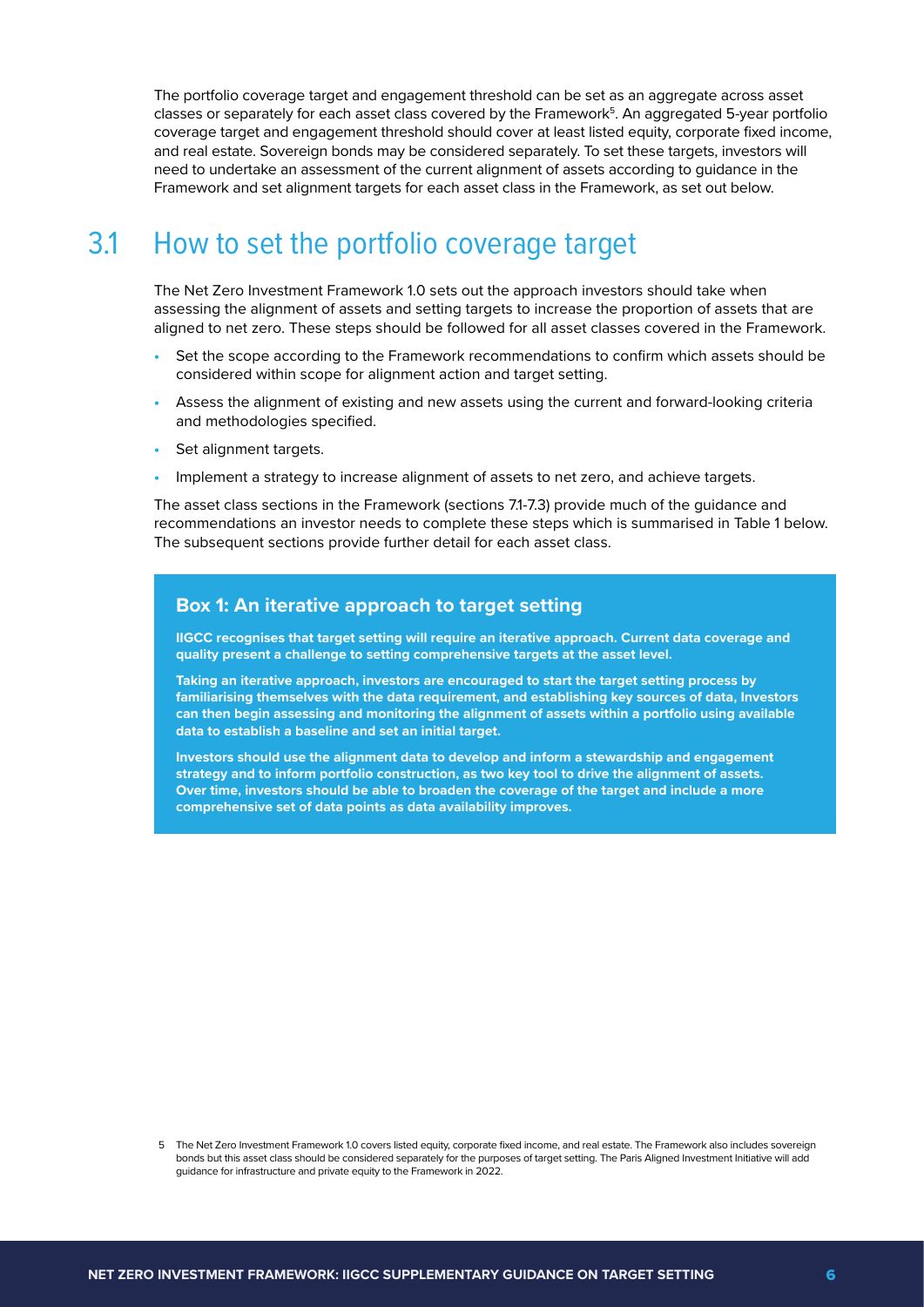### **Table 1: Steps and actions to increase the alignment of assets**

|                                                          | <b>Scope of</b><br>assets to<br>include <sup>6</sup>                                                                                                                                                                                                | <b>Portfolio</b><br>coverage<br>target                                                                                                                                                                                         | <b>Criteria to assess level of alignment</b>                                                                                                                                                                                                                                                                                                                                                                                                                                                                                                                                                                                                                                                                                                                                                                                                                                                                                                                                                                                                                                                                                              | Methodologies/<br>data sets<br>to assess<br>alignment<br>criteria                                                |
|----------------------------------------------------------|-----------------------------------------------------------------------------------------------------------------------------------------------------------------------------------------------------------------------------------------------------|--------------------------------------------------------------------------------------------------------------------------------------------------------------------------------------------------------------------------------|-------------------------------------------------------------------------------------------------------------------------------------------------------------------------------------------------------------------------------------------------------------------------------------------------------------------------------------------------------------------------------------------------------------------------------------------------------------------------------------------------------------------------------------------------------------------------------------------------------------------------------------------------------------------------------------------------------------------------------------------------------------------------------------------------------------------------------------------------------------------------------------------------------------------------------------------------------------------------------------------------------------------------------------------------------------------------------------------------------------------------------------------|------------------------------------------------------------------------------------------------------------------|
| <b>Listed</b><br>equity and<br>corporate<br>fixed income | All material<br>sectors defined<br>as those in<br><b>NACE</b> code<br>categories A-H<br>and J-L.<br>High impact<br>sectors<br>(which require<br>additional<br>criteria to be<br>achieved)<br>are set out<br>the Net Zero<br>Investment<br>Framework | Target:<br>A 5-year<br>portfolio<br>coverage<br>target for<br>increasing the<br>percentage of<br><b>AUM</b> in material<br>sectors <sup>7</sup><br>classified as<br>achieving i) net<br>zero, ii) aligned<br>or iii) aligning. | 1. Ambition: A long term 2050 goal consistent<br>with achieving global net zero<br>2. Targets: Short- and medium-term emissions<br>reduction target (scope 1, 2 and material<br>scope 3)<br>3. Emissions performance: Current emissions<br>intensity performance (scope 1, 2 and material<br>scope 3) relative to targets<br>4. Disclosure: Disclosure of scope 1, 2 and<br>material scope 3 emissions<br>5. Decarbonisation Strategy: A quantified plan<br>setting out the measures that will be<br>deployed to deliver GHG targets, proportions<br>of revenues that are green and where<br>relevant increases in green revenues<br><b>6. Capital Allocation Alignment: A clear</b><br>demonstration that the capital expenditures of<br>the company are consistent with achieve net<br>zero emissions by 2050<br>The Framework provides ten criteria in total<br>that can be used to assess corporate alignment<br>and should be included in a corporate transition<br>plan. Criteria 7-10 relate to policy engagement<br>and lobbying, climate governance, just<br>transition, and climate risk disclosures and<br>financial accounts. | CA100+<br><b>Benchmark</b><br>Transition<br>Pathways<br>Initiative<br><b>Science Based</b><br>Targets Initiative |
| <b>Real Estate</b>                                       | All real estate<br>assets                                                                                                                                                                                                                           | Target:<br>5-year target<br>portfolio<br>coverage target<br>to increase the<br>percentage<br>of AUM in net<br>zero, aligned or<br>aligning assets                                                                              | 1. Current carbon emissions and energy<br>intensity in line with net zero pathways<br>2. Future projected carbon emissions and<br>energy intensity in line with net zero<br>pathways, including an assessment of:<br>• the energy mix and demand in different<br>buildings and locations<br>• potential for, and plans relating to,<br>retrofit and other investments to address<br>emissions and energy use                                                                                                                                                                                                                                                                                                                                                                                                                                                                                                                                                                                                                                                                                                                              | Carbon Risk Real<br><b>Estate Monitor</b>                                                                        |
| Sovereign<br><b>Bonds</b>                                |                                                                                                                                                                                                                                                     | Increase<br>average climate<br>performance/<br>AUM (to the<br>maximum<br>extent<br>possible),<br>exceeding<br>the average<br>benchmark<br>score.                                                                               | 1. Past and future expected territorial production<br>emissions performance per capita, or per<br>GDP, against a net zero pathway<br>2. Past and future expected performance in key<br>sectors/indicators (energy use, renewables,<br>exposure of the economy to fossil fuels).<br>3. Other relevant national and international<br>policy positions and strength in relation to<br>achieving net zero (e.g. low carbon transport;<br>fossil fuel subsidy phase out; carbon pricing;<br>decarbonisation of state owned enterprises)                                                                                                                                                                                                                                                                                                                                                                                                                                                                                                                                                                                                        | Germanwatch<br><b>Climate Change</b><br>Performance<br>Index                                                     |

6 The scope of assets recommended here is aligned to the recommendations of the Net Zero Investment Framework. IIGCC's forthcoming Net Zero Stewardship Toolkit sets out how investors may want to adapt and prioritise assets for engagement depending on their exposure to different industries or regions, or the type of investment strategy.

7 Material sectors is defined as those in NACE code categories A-H and J-L. The EU TEG provides a mapping of NACE to GICS and BICS.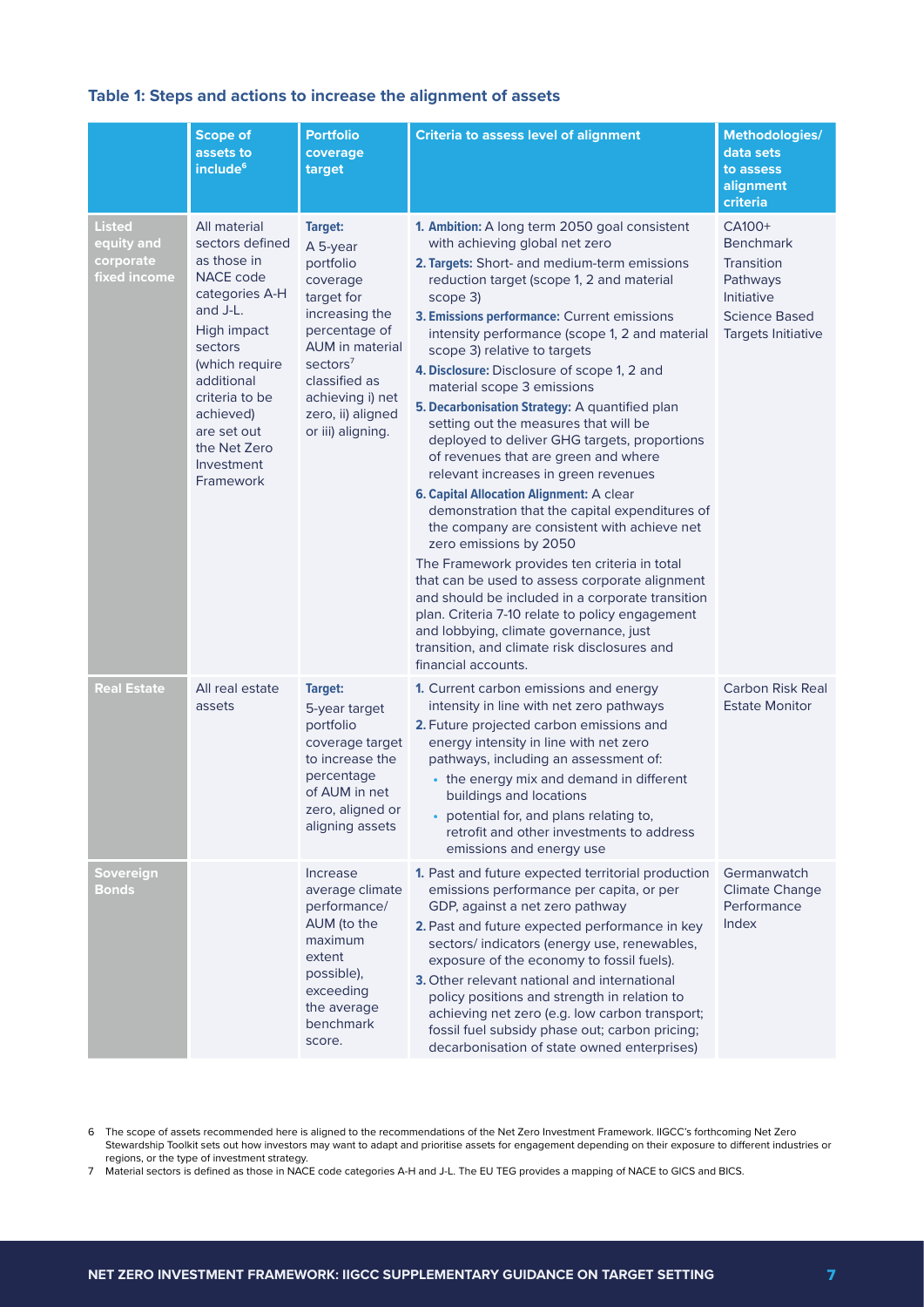# 3.1.1 Listed equity and corporate fixed income

# i) Setting the scope

For asset owners, the Framework expects that asset owners will consider all assets within listed equity and corporate fixed income portfolios and funds. Within this all sectors considered "material" to the net zero transition, which are defined as those in NACE code categories A-H and J-L, should be considered in scope for assessment and subject to the portfolio coverage target.

The same sector materiality test applies for asset managers. However, in the context of the Net Zero Asset Managers commitment, asset managers may only have committed to manage a proportion of assets in line with net zero. Therefore, the assessment and target would only be relevant to the listed equity and corporate fixed income investments within that proportion. Asset managers may also choose to assess the baseline and set the target per fund or mandate rather than an aggregate across all AUM across asset class for the proportion being managed in line with net zero.

# ii) Assessing alignment

For listed equities and corporate fixed income in scope, the Framework provides a set of 10 current and forward looking criteria against which investors should assess the alignment of companies. Six of these are core criteria. These criteria are key to identifying that a company has a credible, science-based Net Zero Transition Plan. There are four complementary criteria which the Framework encourages investors to measure as part of a fully comprehensive approach to company assessment, and which may also be relevant indicators to determine companies making earlier stage progress towards alignment.

The PAII has determined that higher impact companies should be assessed against all six core criteria. High impact companies are defined as those companies on the Climate Action 100+ focus list, companies in high sectors consistent with Transition Pathway Initiative sectors, plus banks and real estate. All other companies are deemed 'lower impact' by PAII. Investors should assess the alignment of lower impact companies against criterion 2, 3, and 4.

Criteria 7-10 are the complementary indicators that should be assessed and companies encouraged to meet to the extent possible.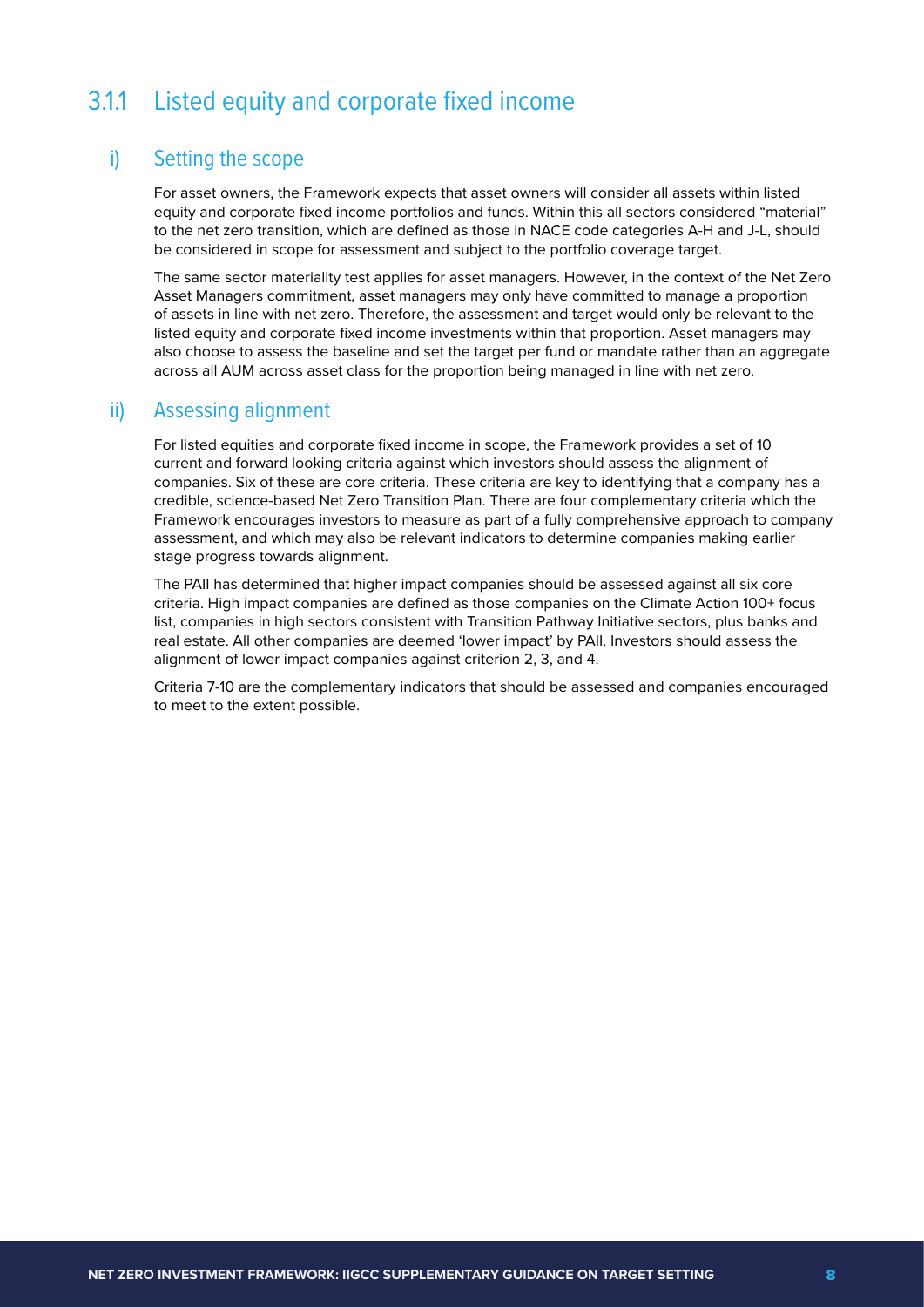#### **Figure 1: Criteria to assess the Paris-alignment of companies**

|                                                                  |                                  | 1. Ambition: A long term 2050 goal consistent with achieving<br>global net zero                                                                                                                                      |  |  |
|------------------------------------------------------------------|----------------------------------|----------------------------------------------------------------------------------------------------------------------------------------------------------------------------------------------------------------------|--|--|
|                                                                  | Lower                            | 2. Targets: Short- and medium-term emissions reduction target<br>(scope 1, 2 and material scope 3)                                                                                                                   |  |  |
| <b>Higher</b><br>impact                                          | impact<br>companies:<br>criteria | 3. Emissions performance: Current emissions intensity<br>performance (scope 1, 2 and material scope 3) relative to targets                                                                                           |  |  |
| companies:<br>criteria 1-6                                       | 2, 3, 4                          | 4. Disclosure: Disclosure of scope 1, 2 and material scope 3<br>emissions                                                                                                                                            |  |  |
|                                                                  |                                  | 5. Decarbonisation Strategy: A quantified plan setting out<br>the measures that will be deployed to deliver GHG targets,<br>proportions of revenues that are green and where relevant<br>increases in green revenues |  |  |
|                                                                  |                                  | 6. Capital Allocation Alignment: A clear demonstration that the<br>capital expenditures of the company are consistent with achieve<br>net zero emissions by 2050                                                     |  |  |
| <b>Additional criteria to be</b><br>incorporated where feasible, |                                  | <b>Climate Policy Engagement:</b> The company has a Paris-<br>7.<br>Agreement-aligned climate lobbying position and demonstrates<br>alignment of its direct and indirect lobbying activities                         |  |  |
|                                                                  |                                  | 8. Climate Governance: Clear oversight of net zero transition<br>planning and executive remuneration linked to delivering targets<br>and transition                                                                  |  |  |
| as data availability                                             |                                  | <b>9. Just Transition:</b> The company considers the impacts from<br>transitioning to a lower carbon business model on its workers<br>and communities                                                                |  |  |
|                                                                  |                                  | <b>10. Climate risk and accounts:</b> The company provides disclosures<br>on risks associated with the transition through TCFD Reporting<br>and incorporates such risks into its financial accounts                  |  |  |

Companies can be classified as i) achieving net zero, ii) aligned to a net zero pathway, iii) aligning towards a net zero pathway, iv) committed to aligning, or iv) not aligned.

The thresholds for achieving these classifications are as follows:

Net Zero: A company which is already achieving the emissions intensity required by the sector and regional pathway for 2050 and whose ongoing investment plan or business model will maintain this performance.

Aligned: For High impact sectors, achieving all 6 criteria. For other material sectors, achieving criteria 2, 3 and 4.

Aligning: Achieving 2, 4 and some evidence (partial fulfilment) of 5.

Committed to aligning: Increasingly companies are making a first step based on Criteria 1 – setting a long-term ambition to achieve net zero. These companies can be considered as 'committed to aligning'.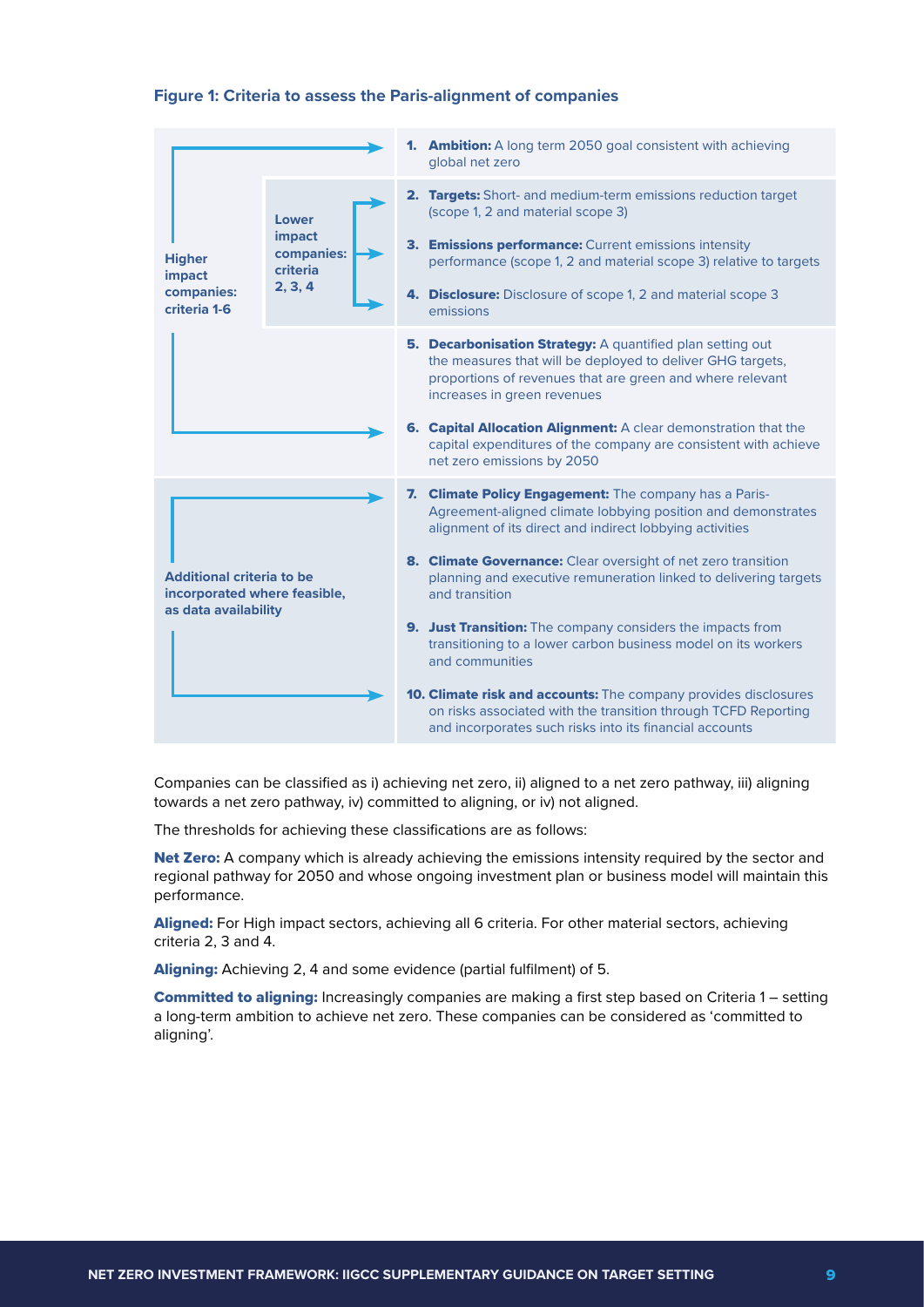#### **Figure 2: Categorisation of corporate alignment along the alignment maturity scale**

| <b>Achieving net</b><br>zero                                                                                                   | <b>Aligned to</b><br>a net zero<br>pathway                                                    | <b>Aligning</b><br>towards a net<br>zero pathway          | <b>Committed to</b><br>aligning | <b>Not aligned</b>     |
|--------------------------------------------------------------------------------------------------------------------------------|-----------------------------------------------------------------------------------------------|-----------------------------------------------------------|---------------------------------|------------------------|
| Current<br>emissions at/<br>close to 2050<br>net zero level<br>+ investment<br>plan/business<br>model in line<br>with net zero | Higher impact<br>companies:<br>criteria 1-6<br>Lower impact<br>companies:<br>criteria 2, 3, 4 | Criteria 2, $4, +$<br>partial fulfilment<br>of criteria 5 | Criteria 1                      | All other<br>companies |

Investors may choose to develop their own additional sub-categories of thresholds as a means to monitor and demonstrate progress of companies towards alignment. In the near term investors may also want to recognise the companies where there is insufficient disclosure or data to assess alignment. As a minimum, the Framework requires that the portfolio coverage target is set based on an increasing number of companies meeting the 'aligning' threshold with the ambition to achieve 100% portfolio coverage by 2040, and that engagement action continues until companies are aligned or net zero. An assessment of all companies' performance against these criteria then allows an investor to determine their current portfolio's "baseline" position on the alignment scale.

PAII analysed available methodologies and associated datasets that are available to investors to support the assessment of the alignment of companies, in line with the criteria set out above. Many of these methodologies are rapidly evolving as Paris alignment becomes an increasingly important goal for both companies and investors. IIGCC expects these methodologies to strengthen over time, particularly as enhanced corporate disclosures facilitate increased data coverage and data quality improvements over the years to come. It is therefore expected that investors may take an iterative approach to target setting, as mentioned in the introduction of section 3.

IIGCC also encourages investors to help accelerate improvements to data quality and coverage by engaging with companies to disclose the required information for assessing alignment, as set out in the Net Zero Investment Framework, as well as data providers to provide products and services that are aligned to the alignment criteria set out in the Framework.

The PAII recommends that the methodologies set out below can be used, and treated as a hierarchy, as follows:

### Climate Action 100+ Benchmark

The 10 criteria for assessing the alignment of companies to net zero is aligned to the Climate Action 100+ Company Benchmark<sup>8</sup> indicators. Investors can use this benchmark to assess the alignment of the CA100+ focus companies, which fall within the Framework's definition of high impact companies. CA100+ will produce company scorecards which investors will be able to download from the CA100+ website.

### Transition Pathway Initiative (TPI) carbon performance and management quality indicators

TPI uses publicly disclosed data to assess the progress companies are making on the transition to a lower carbon economy. TPI provides the underlying data for CA100+. Data from TPI is open-access and can be downloaded from the TPI website $^9$ .

<sup>8</sup> **https://www.climateaction100.org/progress/net-zero-company-benchmark/**

<sup>9</sup> **https://www.transitionpathwayinitiative.org/**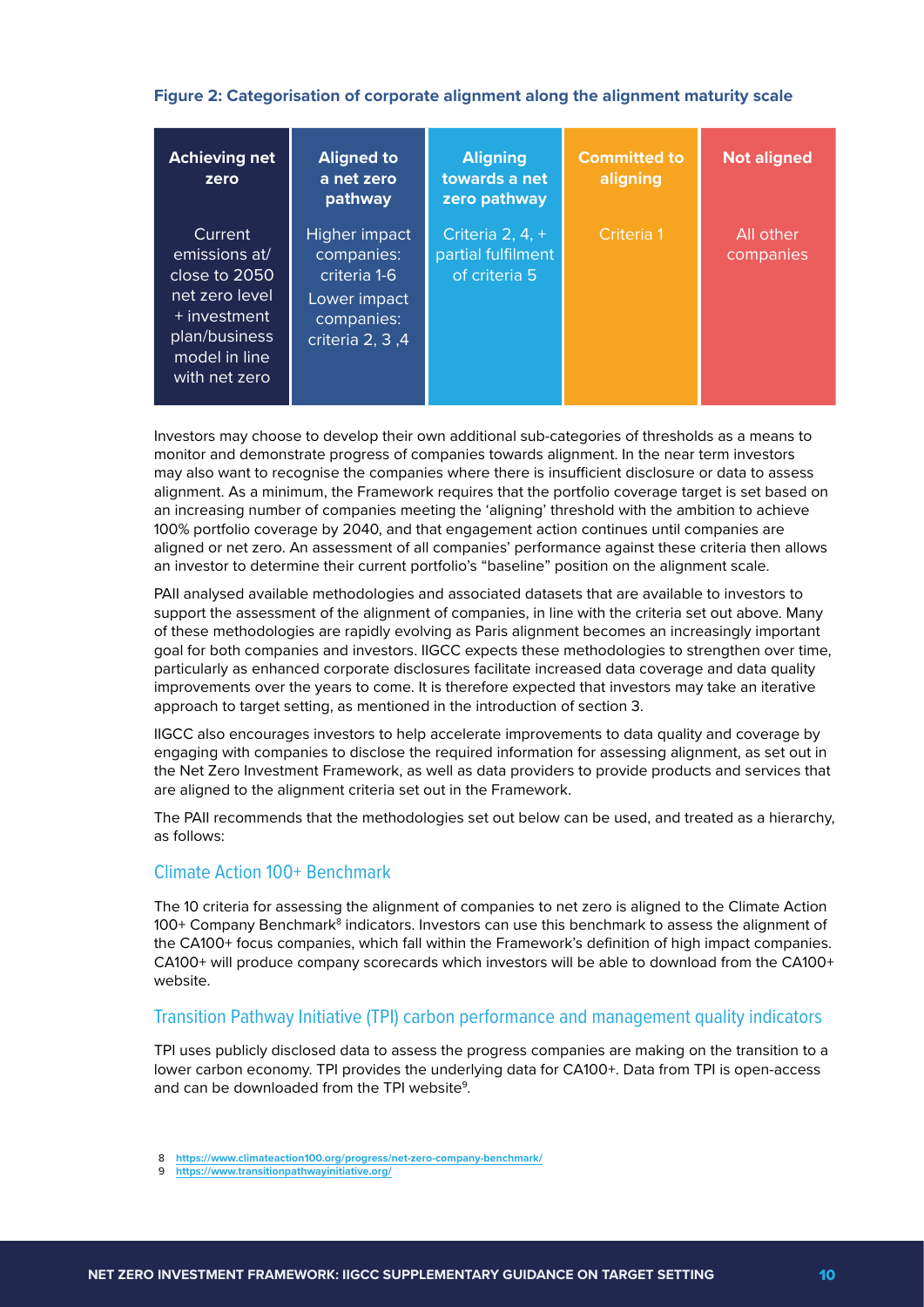## Science Based Target Initiative (SBTi)

The PAII recommends that investors use SBTi for assessing companies against alignment criteria 2, 3 and 4 only. Whilst SBTi is a widely used Framework for assessing company performance, PAII notes that currently the SBTi methodology is not based on a 1.5°C pathway and there are some technical issues in relation to the methodology used to assess companies in some sectors, and approach to incorporating Scope 3 emissions. However, PAII notes that SBTi has started additional work relating to the net zero transition and IIGCC plans to engage with SBTi to increase alignment between the SBTi methodology and the Net Zero Investment Framework.

#### Private providers

Investors can also use providers to assess company alignment. However, the PAII recognises that are a multitude of providers in the market, assessing companies against varying performance indicators and using different models and underlying emissions scenarios. The PAII therefore recommends that investors should be transparent about the methodologies used by private providers, and ensure data providers are supplying company assessments in line with the criteria and parameters set out in the Framework, or consistent with the publicly available methodologies listed above, to the extent possible. To represent best practice, data vendors providing assessments consistent with the alignment criteria should ensure alignment with the latest detailed guidance on indicators from Climate Action 100+.

Based on the assessment of companies' alignment, investors will be able to determine the baseline proportions of assets in scope against the alignment spectrum as follows:

#### **Figure 3: Illustrative example of asset alignment at the portfolio baseline**



- **Aligning towards a net zero pathway (17%)**
- Committed to aligning (20%)
- Not aligned (40%)
- $\blacksquare$  Insufficient data (12%)

As very few assets are demonstrably aligned to net zero, at baseline year, we may expect an investor's portfolio to contain a high proportion of assets that are not aligned, and a very low proportion of assets that can be considered net zero or aligned according to the parameters set out in the Framework. IIGCC also recognises that there are challenges with data availability and quality which may impact the ability to robustly assess the alignment of some assets within a portfolio.

# iii) Setting a target

Once the investor carries out the baseline year assessment, the investor should set a target to increase the proportion of assets which can be. considered at least 'aligning' each year, to reach 100% by 2040 or sooner. This should be a five yearly target cycle.

As setting alignment targets is an iterative process, once an investor is able to progress through the first stages of data collection and assessing the alignment of assets to establish the baseline, investors should aim to set targets in line with the Net Zero Investment Framework as set out in this guide. When setting targets, investors will need to consider how the tools outlined below – mandate, escalation and engagement strategy, portfolio construction – can be used to support the alignment of assets over time.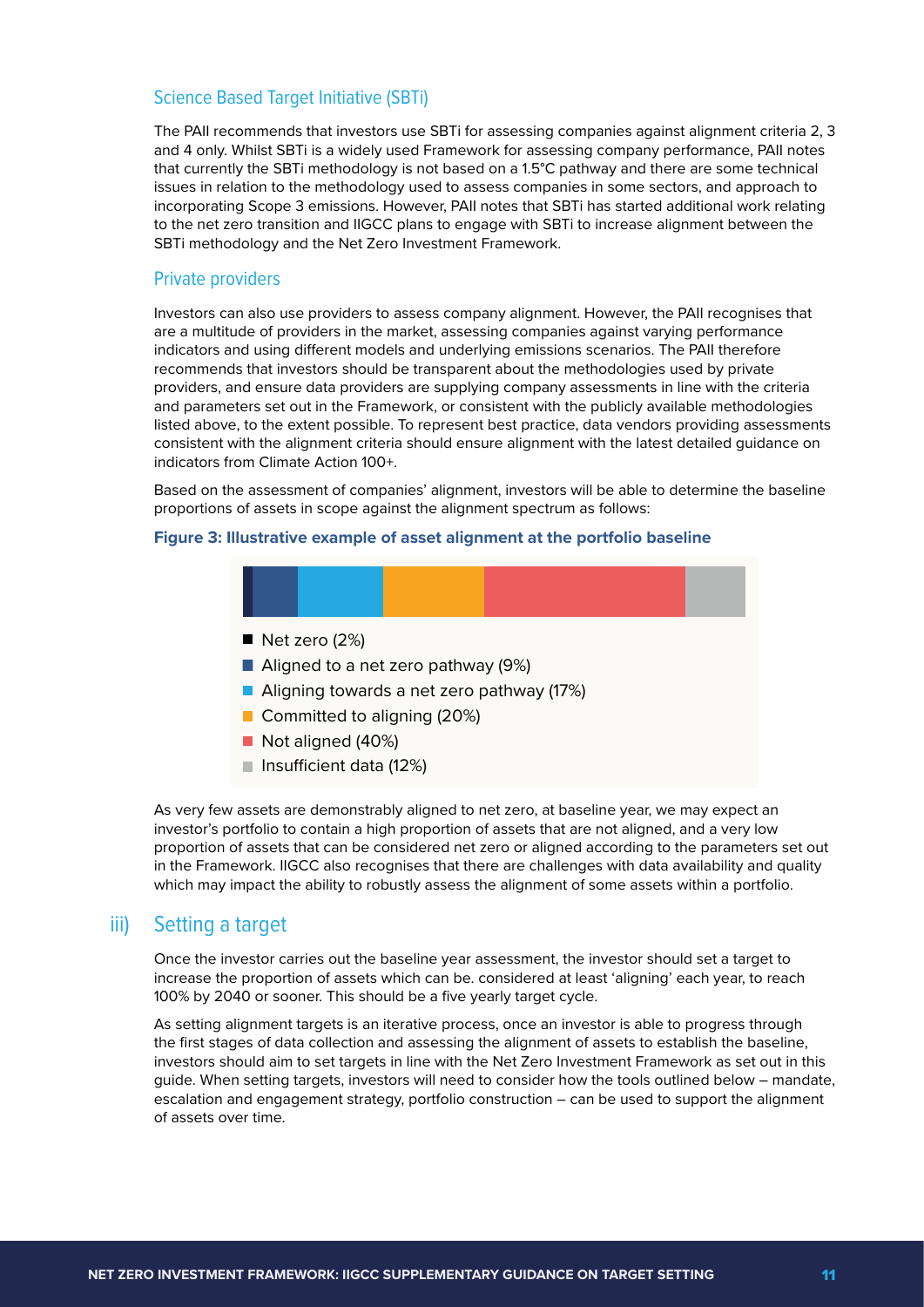Following engagement with assets and reweighting in portfolio construction, we would expect to see an increasing proportion of listed equity, corporate fixed income, and real assets meeting the criteria to be considered net zero, aligned, or aligning. We also expect data availability and quality to improve over time, creating fewer barriers to the assessment of alignment. Below is an example of how the portfolio coverage target might look 5 years after the baseline year.

#### **Figure 4: Illustrative example of asset alignment at five years past the baseline**



Depending on the asset owner or managers strategy, investment style, and flexibilities, the target may be informed by a number of factors and choices.

#### Mandate

An asset owner may simply mandate an asset manager to achieve a predetermined linear target to increase the proportion of assets that are considered net zero, aligned or aligning over time, subject to relevant fiduciary and risk/return requirements. The manager would then meet this expectation through a combination of engagement and portfolio construction as relevant (see following sections).

#### Engagement and escalation strategy

An asset owner or manager determines a target to increase the proportion of assets that will meet certain criteria in line with their expectation of results to be achieved through engagement actions. This will include linking engagement actions including voting to a company achieving the alignment criteria over time. Investors can map out timebound milestones for companies at different levels of alignment to achieve progress and meet additional criteria. This aspect should also consider the role / timing of selective divestment if companies are not taking action in response to engagement and are no longer considered able to be aligned to net zero pathways<sup>10</sup>.

10 IIGCC is developing a net zero stewardship toolkit which investors will be able to use to inform engagement strategies, including prioritisation guidance, alignment milestones, and enhanced engagement actions to support setting and achieving portfolio coverage targets through engagement and stewardship.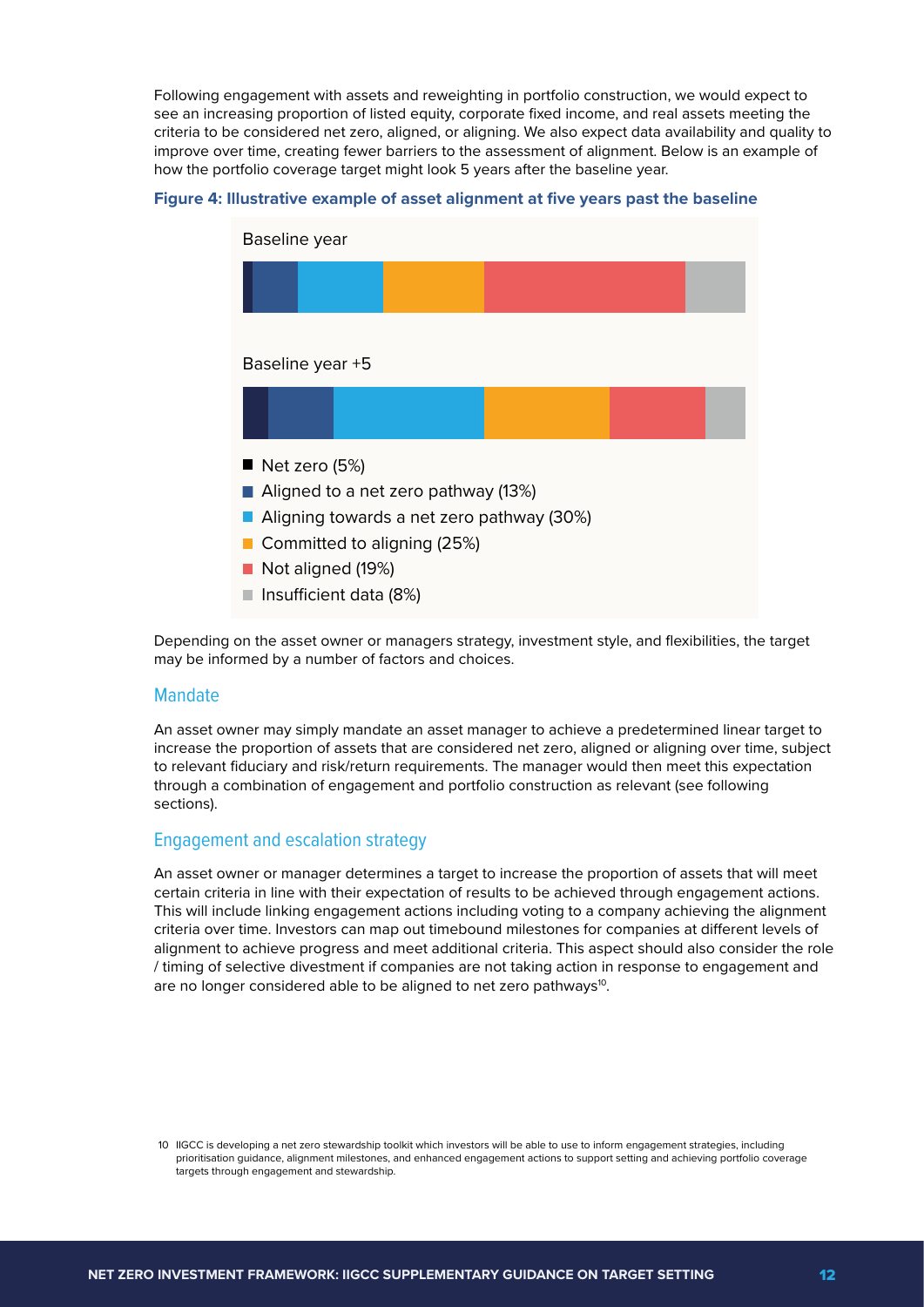|                                                                                                     | <b>Baseline</b>                                                                                                                                                                                       | 2025 goals                                                                                                                                                                                                                          | 2030 goals                                                                                                                                                                                                |
|-----------------------------------------------------------------------------------------------------|-------------------------------------------------------------------------------------------------------------------------------------------------------------------------------------------------------|-------------------------------------------------------------------------------------------------------------------------------------------------------------------------------------------------------------------------------------|-----------------------------------------------------------------------------------------------------------------------------------------------------------------------------------------------------------|
| <b>Alignment hurdles for</b><br>companies at different<br>stages (across sectors /<br>regions)      | 1. Fully NZ / Aligned:<br>11%<br>2. NZ aligning: 17%<br>3. NZ Committed: 20%<br>4. Sector specific<br>hurdles: coal phase<br>out etc.<br>Companies tiered by<br>progress                              | 1. Fully NZ / Aligned:<br>18%<br>2. NZ aligning: 30%<br>3. NZ Committed: 25%<br>4. Sector specific<br>hurdles: additional ff<br>phase out etc.<br>Companies tiered by<br>progress                                                   | 1. Fully NZ / Aligned:<br>30%<br>2. NZ aligning: 60%<br>3. NZ Committed: 8%<br>4. Sector specific<br>hurdles: ICE phase<br>out etc.<br>Companies tiered by<br>progress                                    |
| <b>Corrective engagement</b><br>actions for companies<br>not complying with<br>milestones / hurdles | • Clear comms to all<br>companies<br>• Actions taken by<br>band / priority level<br>for companies to<br>encourage alignment<br>Engagement: vote<br>against, file resolution<br>at top 5 laggards etc. | • Clear comms to all<br>companies<br>• Continued<br>progression of<br>alignment action as<br>alignment hurdles<br>shift with stronger<br>actions for laggards<br>that still aren't<br>meeting baseline (e.g.<br>vote against chair) | • Clear comms to all<br>companies<br>• Continued<br>progression of<br>alignment action as<br>alignment hurdles<br>shift with ultimate<br>sanctions laid out (e.g.<br>active campaaign to<br>remove board) |

### Portfolio construction

#### Benchmark characteristics

An asset owner or manager may select a benchmark that incorporates tightening alignment criteria requirements to inform portfolio weights that result in improving portfolio coverage over time. The target can be set in line with the benchmark characteristics, or a benchmark may be selected or mandated that enables achievement of a particular target level over time.

#### Active management (portfolio turnover and new investment decisions)

An asset owner or manager can assess the expected turnover, potential for screening of new investments based on achievement of alignment criteria, and modelling / forecasting consequent portfolios to inform expected pace of achieving an increasing portfolio coverage target over time. This progression of achievement may also be linked to emerging mechanisms for ensuring companies not currently meeting criteria will do so over time e.g. KPI linked corporate bonds. This aspect should also consider the role / timing of selective divestment if companies are no longer able to be aligned to net zero pathways.

# iv) Achieving a target

To align listed equity and corporate fixed income portfolios, investors may utilise the engagement and stewardship and portfolio construction approaches referred to above and set out in the NZIF 1.0 to transition assets towards meeting the alignment criteria, to increase the proportion of assets defined as 'net zero' or 'aligned to net zero' in line with the target set.

Investors should assess the proportion of assets that are not meeting net zero or aligned threshold criteria, and then ensure that sufficient assets are the subject of direct or collective engagement action to ensures that the investors meets the threshold of at least 70% of financed emissions in material sectors are either assessed as net zero, aligned with a net zero pathway, or the subject of direct or collective engagement and stewardship actions.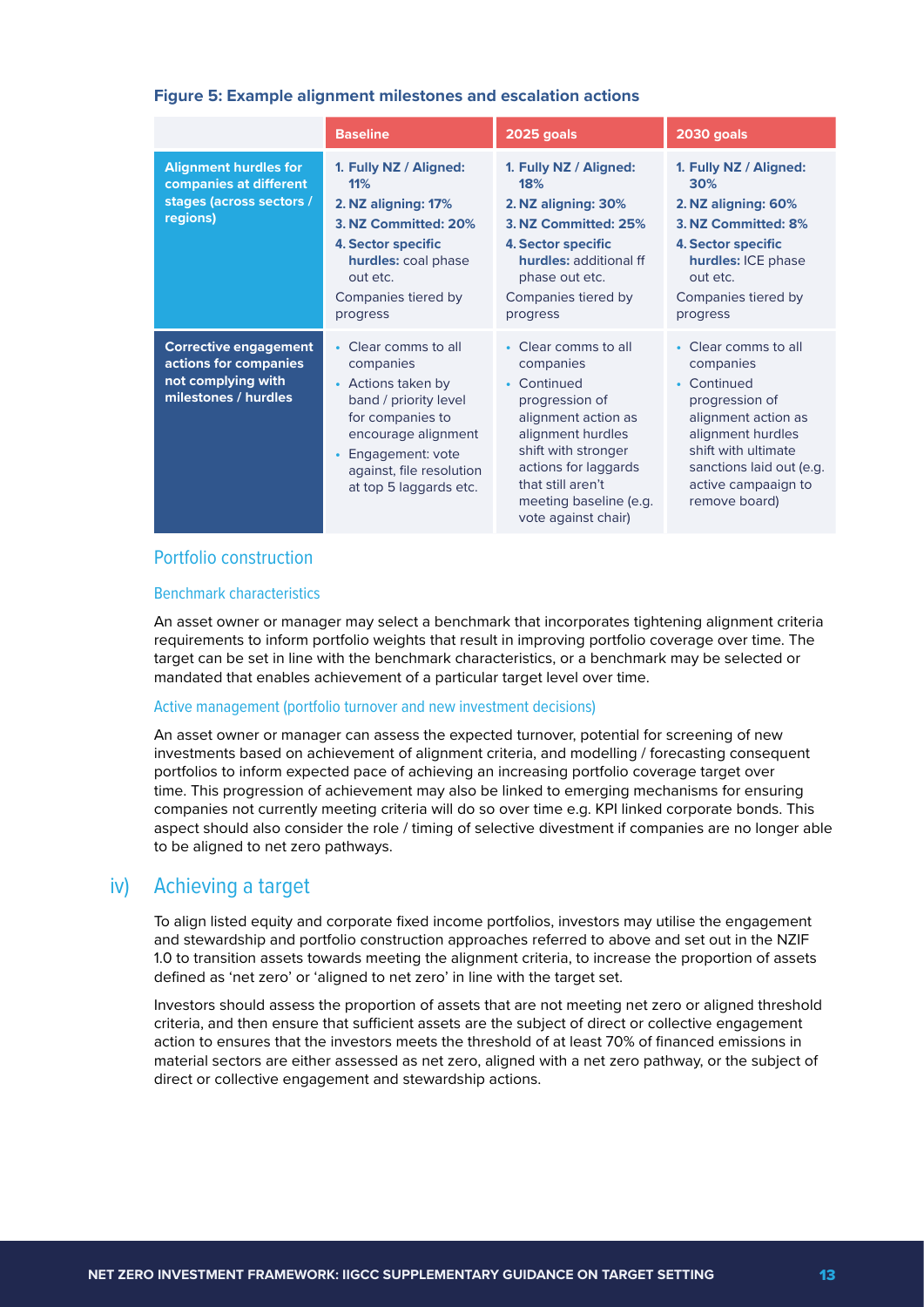# 3.1.2 Real Estate

# i) Setting the scope

Investors should include individual direct investments, investments in assets pooled through a fund structure, and investments in listed real estate companies. This should include all types of real estate (e.g. commercial, residential, industrial etc).

Asset owners committed to net zero would be expected to include all real estate investments. In the context of the Net Zero Asset Managers commitment, asset managers may only have committed to manage a proportion of assets in line with net zero. Therefore, the assessment and target would only be relevant to the real estate investments within that proportion. Asset managers may also choose to assess assets' alignment and set the target per fund or mandate rather than an aggregate across all AUM that are in this asset class and being managed in line with net zero.

# ii) Assessing alignment

For real estate assets being managed in line with net zero, investors should assess the current performance and forward-looking alignment based on carbon emissions and energy intensity in line with net zero pathways. For projections of future alignment, this should account for:

- **•** assumptions about the energy mix and demand in different buildings and locations
- **•** potential for, and plans relating to, retrofit and other investments to address emissions and energy use

The Framework recommends that investors use the Carbon Risk Real Estate Monitor (CRREM) tool to assess the alignment of real assets, as this has functionality to assess the current performance and forward-looking alignment including assumptions on the effect of future actions such planned retrofits etc. When first launched in early 2020, CRREM was only available for European commercial real estate. Now, the tool provides pathways against which investors can assess their residential and commercial assets in over 40 jurisdictions globally. CRREM utilises the MAGICC and MESSAGE models, with a >50% chance of limiting warming to 1.5°C.

Investors should collect relevant asset-level data for their real estate portfolio and enter this information into the tool to understand the performance of those assets on a 1.5°C climate pathway.

Assets can be classified as i) achieving net zero, ii) aligned to a net zero pathway, iii) aligning towards a net zero pathway or iv) not aligned.

The thresholds for achieving these classifications are as follows:

Net Zero: An asset which is already achieving the energy and emissions intensity required by the CRREM 1.5°C pathway at 2050

Aligned: An asset which is on track with the current energy use and emissions intensity levels that are consistent with achieving net zero and is expected to remain consistent the CRREM pathway based on projected performance including planned retrofits

Aligning: An asset with a target to achieve consistency with CRREM pathway, and evidence of a strategy to achieve this

The PAII proposes that, where corporate tenants have their own net zero targets, these can be taken into account to consider an asset as aligned or aligning, providing that these targets include appropriate goals for energy use in occupied buildings and meet the criteria, for example, on the use of offsets, set out in the Net Zero Investment Framework 1.0.

As for listed equity and corporate fixed income, an investor can then determine the proportion of assets meeting different thresholds on the alignment spectrum to define the baseline percentages of AUM that are net zero, aligned or aligning to net zero.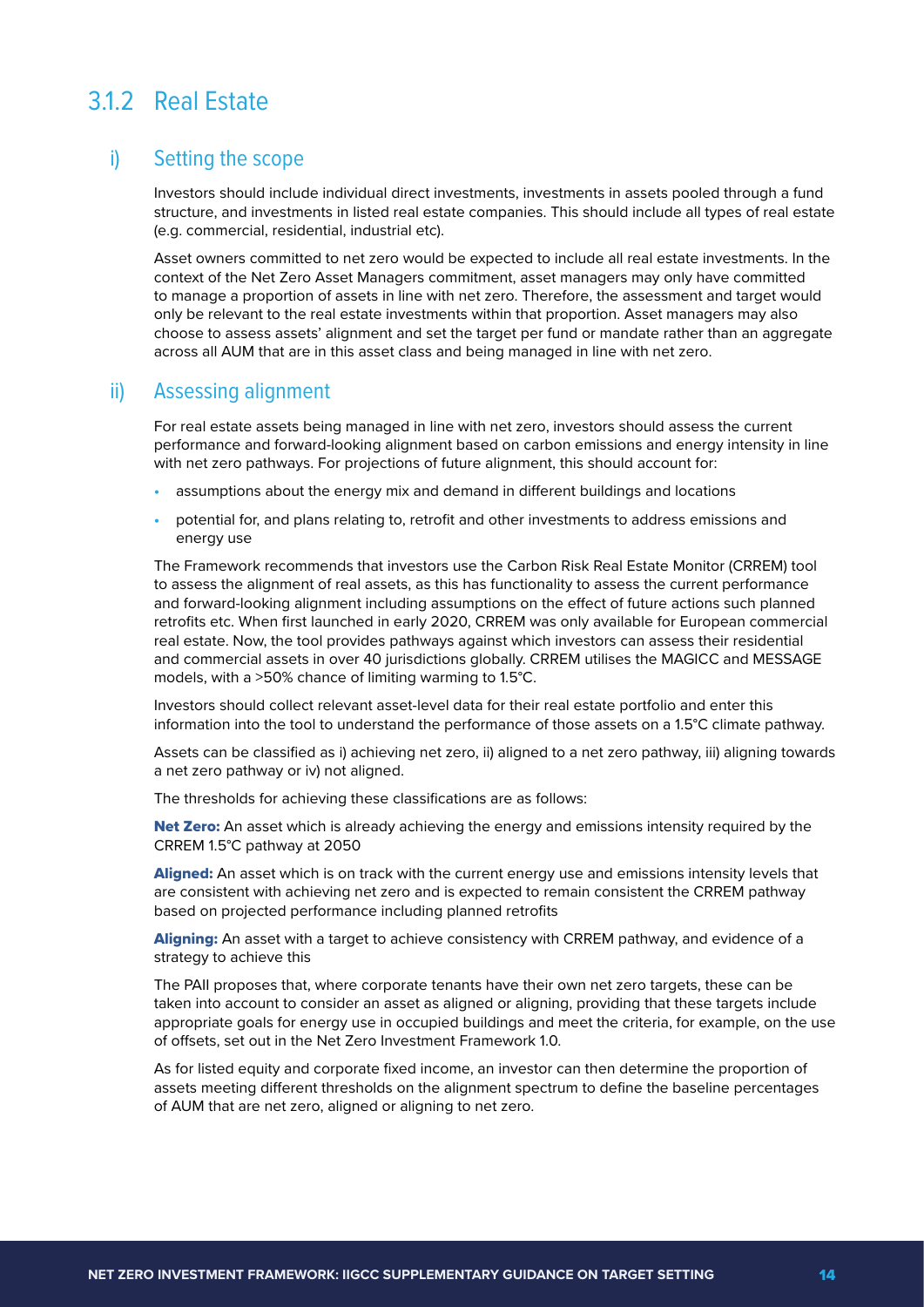# iii) Setting a target

As for listed equity and corporate fixed income, once the baseline year assessment has been made the investor should set a target to increase the proportion of AUM which can be considered at least 'aligning' each year, to reach 100% by 2040 or sooner. This should be a five yearly target cycle.

Depending on the asset owner or manager's strategy, investment style, and flexibilities, the target may be informed by a number of factors and choices.

#### Mandate

An asset owner may simply seek to mandate an asset manager to achieve a predetermined linear target to increase the proportion of assets that are considered net zero, aligned or aligning over time, subject to relevant fiduciary and risk/return requirements. The manager would then meet this expectation through a combination of engagement and portfolio management as relevant (see following sections)

### Engagement and stewardship

For listed real estate companies, the approach would be similar to that for listed equity and corporate fixed income, involving an escalation strategy that allows forecasting the timeframes over which listed companies will meet alignment criteria responding to engagement actions.

For directly owned assets, elements of engagement e.g. with tenants and likely outcomes can be assessed to inform how and when alignment criteria might be met.

#### Portfolio management and construction

For direct investments (and own buildings) investors can determine expected investment/ management plans that could be implemented to align assets through retrofits to reduce energy use and increase renewable energy use.

An asset manager or owner can consider expectations for new investments, and minimum alignment criteria that might be required to determine portions of a target that could be met through new investments meeting alignment criteria.

# iv) Achieving a target

Investors should utilise the engagement and stewardship and portfolio management approaches referred to above and set out in the NZIF 1.0 to transition assets towards meeting the alignment criteria, to increase the proportion of assets defined as 'net zero' or 'aligned to net zero' in line with the target set.

Alongside listed equity and corporate fixed income assets, investors should assess the proportion of assets that are not meeting net zero or aligned threshold criteria, and then ensure that sufficient assets are the subject of direct or collective engagement action to ensures that the investors meets the threshold of at least 70% of financed emissions in material sectors are either assessed as net zero, aligned with a net zero pathway, or the subject of direct or collective engagement and stewardship actions.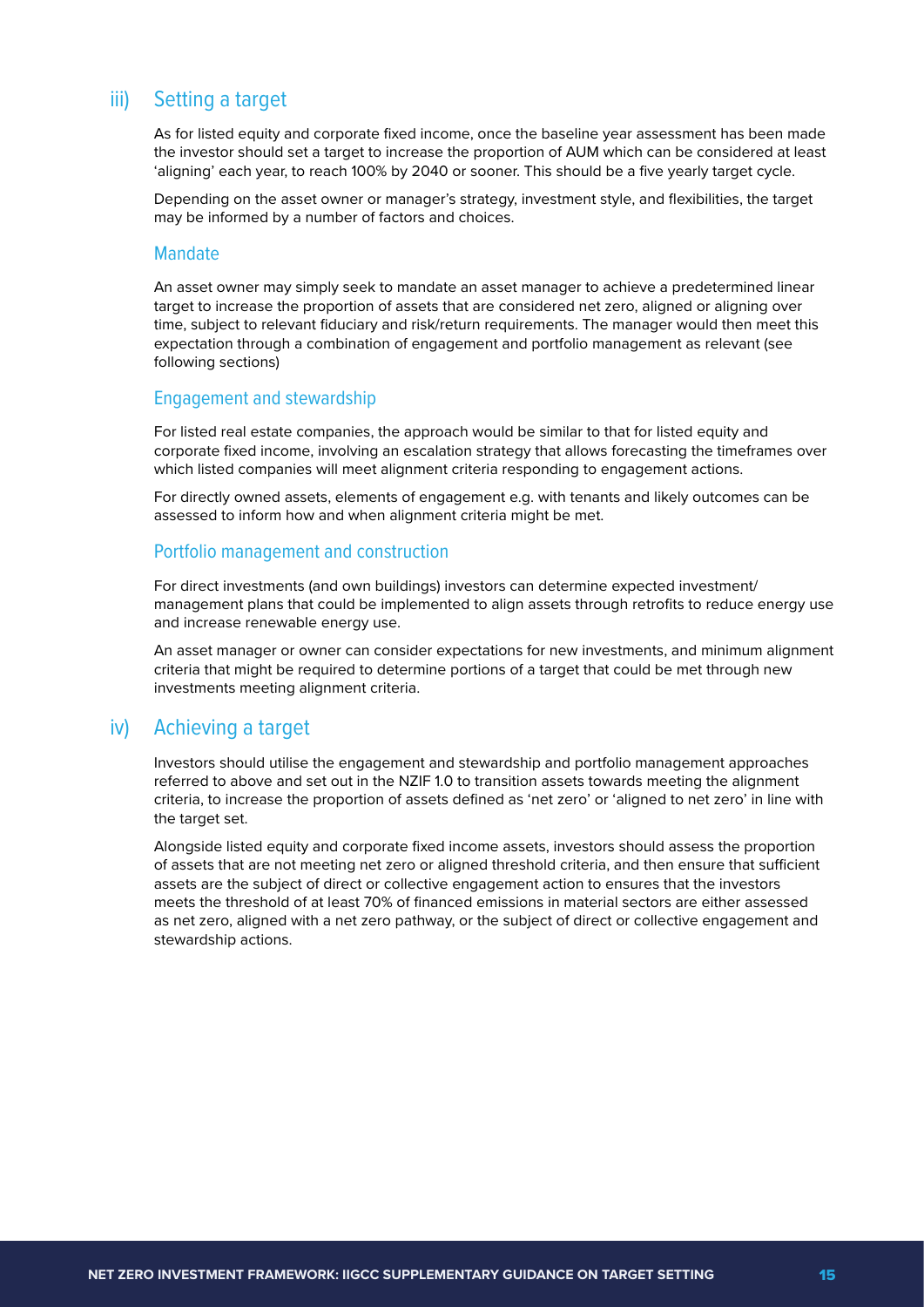# 3.1.3 Sovereign bonds

# i) Setting the scope

The Net Zero Investment Framework expects all sovereign issuance from national governments to be considered in scope, except domestic issuance that is required to be held for liability matching purposes. Sub-national and municipal authorities that issue bonds may be included on a best effort basis given that assessment methodologies are not widely available. Where the issuer is a publicly (majority) owned company, investors should follow the guidance for corporate fixed income and include it in targets associated with this asset class.

In the context of the Net Zero Asset Managers commitment, asset managers may only have committed to manage a proportion of assets in line with net zero. Therefore, the assessment and target would only be relevant to the sovereign issuance within that proportion. Asset managers may also choose to assess assets' alignment and set the target per fund or mandate rather than an aggregate across all AUM that are in this asset class and being managed in line with net zero.

# ii) Assessing alignment

Investors should score the relative alignment of sovereign assets against the following criteria and indicators.

- **1.** Past and future expected territorial production emissions performance per capita, or per GDP,against a net zero pathway. The most relevant GHG performance indicators are:
	- **•** Past trend of GHG emissions
	- **•** Current level of GHG emissions compared to a 1.5°C pathway
	- **•** GHG emissions reduction targets
- **2.** Past and future expected performance in key sectors/indicators (energy use, renewables, fossil fuel exposure). The most relevant policy and sectoral decarbonisation indicators are:
	- **•** Past trend of total primary energy supply (TPES)
	- **•** Current level of TPES compared to a 1.5°C pathway
	- **•** TPES target
	- **•** Current share of renewable energy (RE) compared to a 1.5°C pathway
	- **•** Renewable Energy Targets
	- **•** Economic dependency on fossil fuels
- **3.** Other national and international policy positions. Other policy indicators are:
	- **•** National policy strength towards net zero global emissions (e.g. low carbon transport;
	- fossil fuel subsidy phase out; carbon pricing; decarbonisation of state-owned enterprises)
	- **•** International policy positions.

Methodologies used to assess the alignment of assets should include the above features. The recommended methodology for the assessment of this asset class is the Germanwatch Climate Change Performance Index, although it should be noted that this methodology does not yet include an assessment of exposure to fossil fuels, and therefore investors may want to identify relevant data to add this element to the assessment.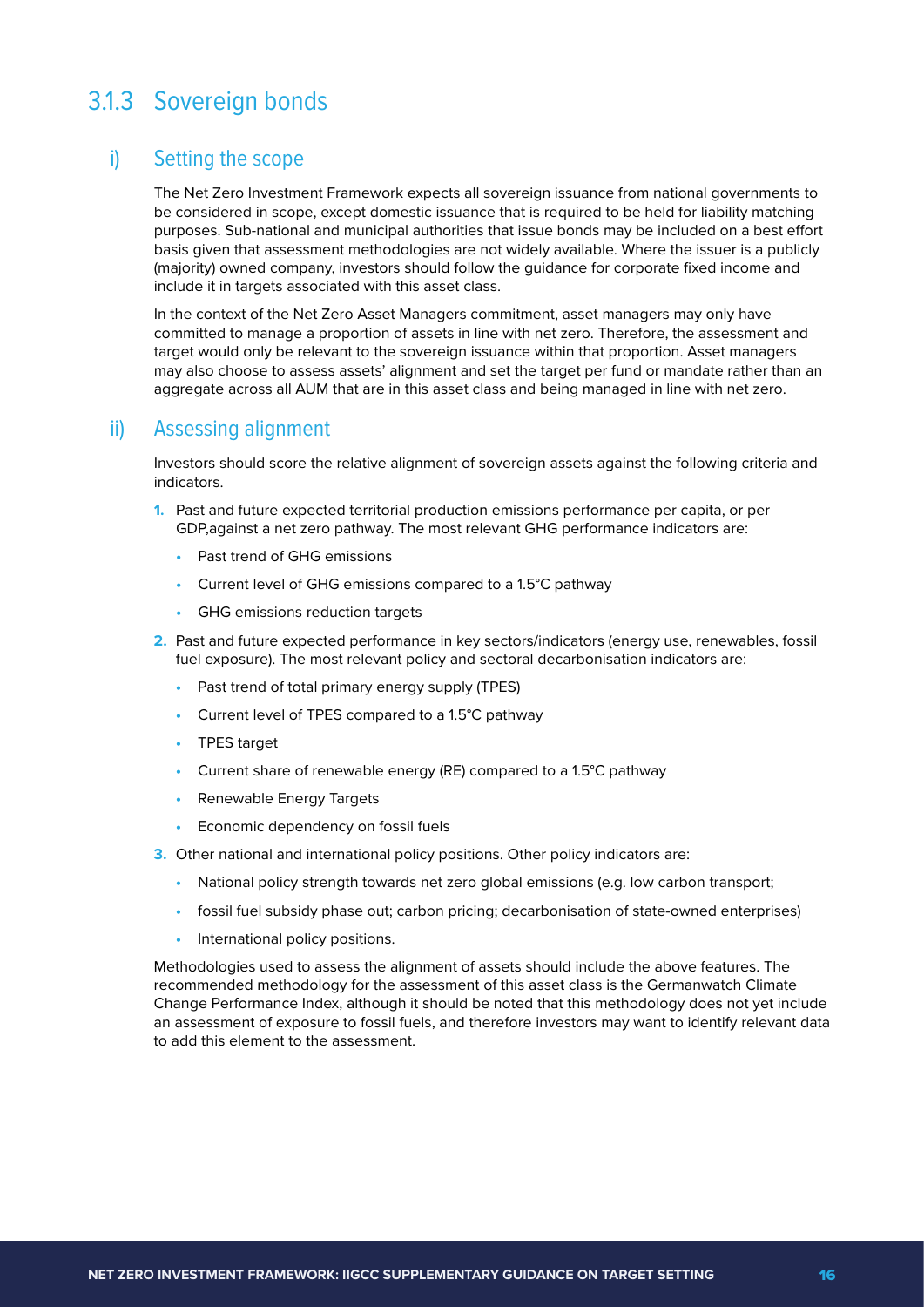PAII recognises that the Germanwatch Climate Change Performance Index (CCPI) does not yet cover all countries within an investor's portfolio<sup>11</sup>. It is therefore recommended that investors supplement the CCPI with additional data sources, such as in-house ESG assessments of countries that may also cover other key topics such as biodiversity, governance, and social issues. PAII encourages investors to engage with data providers to encourage greater coverage of the dataset over time. The PAII networks are also engaging with CCPI and other methodology developers to encourage expansion of relevant datasets. This includes the ASCOR project, through which the LSE is developing an assessment framework for sovereigns climate performance.

# iii) Setting a target

Investors should aim to increase average climate performance / AUM to the maximum extent possible, at a minimum exceeding the weighted average benchmark score for climate performance.

For some asset managers or owners with significant flexibility to adjust portfolios over time, it may be possible to set specific timebound targets in relation to proportion of assets scoring highly against all criteria and indicators, similar to the approach for listed equity and corporate fixed income For asset owners and managers with less flexibility to adjust portfolio the overall alim to increase climate performance to the extent possible can be followed.

To set the target, investors should assess the alignment of their assets and the average benchmark performance. Depending on the asset owner or manager's strategy, investment style, and flexibilities, the target may be informed by a number of factors and choices.

#### Mandate

An asset owner may simply seek to mandate an asset manager to achieve a predetermined linear target to increase the proportion of assets improving performance against alignment criteria and indicators, subject to relevant fiduciary and risk/return requirements. The manager would then meet this expectation through a combination of portfolio construction, and engagement as relevant (see following sections).

#### Portfolio construction

#### Benchmark characteristics

An asset owner or manager may select a benchmark that incorporates tightening alignment criteria requirements to inform portfolio weights that result in improving alignment performance of the portfolio over time. The target can be set in line with the benchmark climate performance characteristics, or a benchmark may be selected or mandated that enables achievement of a particular target level over time.

#### Active management (portfolio turnover and new investment decisions)

An asset owner or manager can assess the expected turnover, potential for screening of new investments based on achievement of alignment criteria, and modelling / forecasting consequent portfolios to inform expected pace of achieving an increasing portfolio coverage of more aligned assets target over time. This aspect should also consider the role / timing of selective divestment if sovereigns demonstrate very poor performance with no improvement over time. Although PAII recognises that, in comparison to corporate portfolios, there may be greater limitations to reweighting and excluding sovereigns, given the more concentrated nature of the investment universe.

#### Engagement

Although engagement with sovereign issuers on climate related issues is more nascent than engagement with corporate issuers, investors are increasingly recognising the importance of sovereign engagement to advance the climate agenda. An investor should consider timeframes and escalation of investment and factor this into target setting and plans for portfolio construction.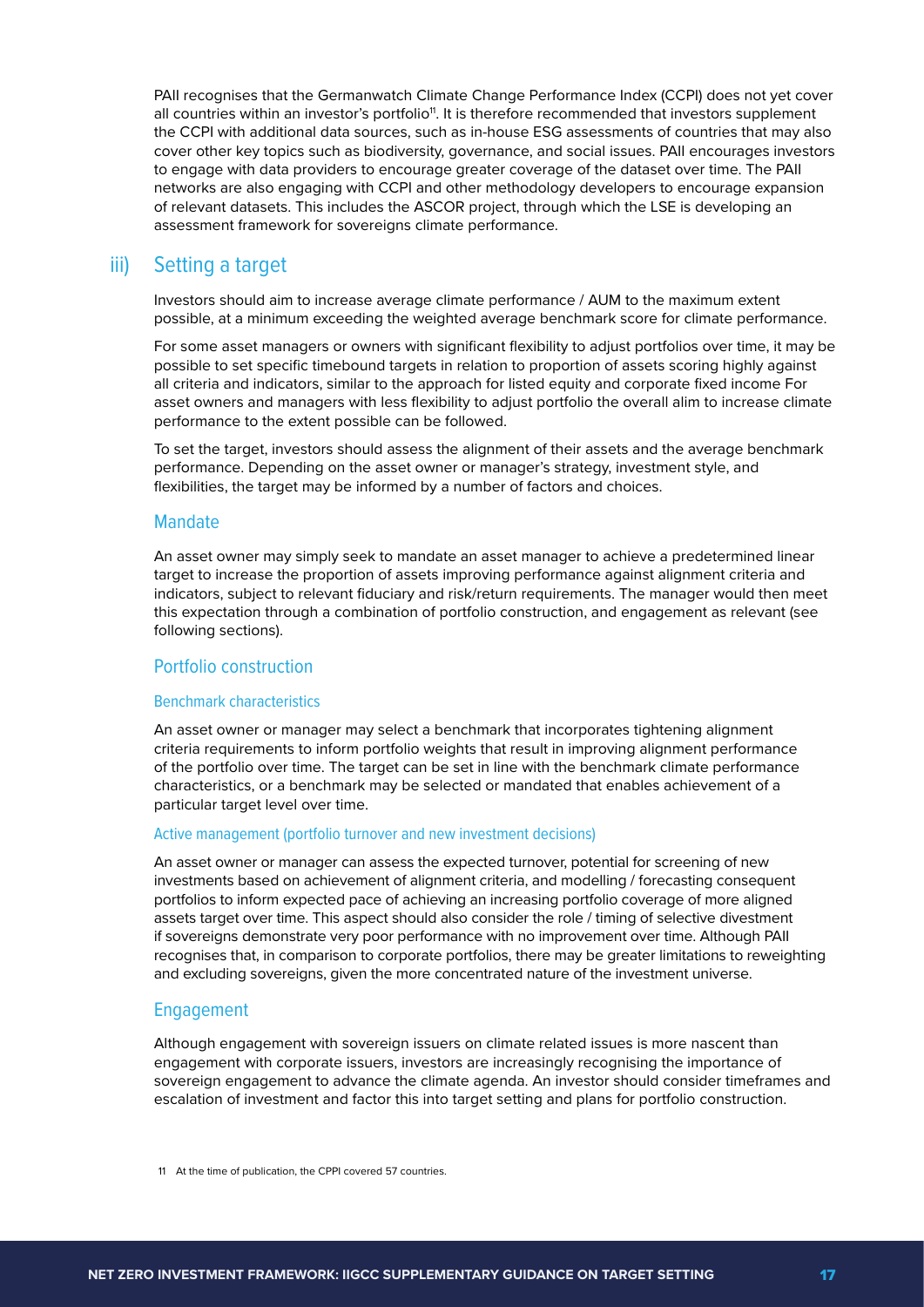# iv) Achieving the target

For the alignment of sovereign bonds, the Framework recommends increasing allocation or weighting towards sovereigns that score highly against a set of climate performance metrics that reflect current and future potential alignment

Using portfolio construction, investors can increase the weighting of bonds from better performing issuers, to achieve the maximum increase in climate performance that is possible while meeting other aspects of their mandate, such as requirements for liability matching, diversification; and risk-return profile. The Framework also recommends maintain an appropriate proportion of exposure between developed and emerging market, and avoid excluding emerging markets to improve performance.

The Framework also sets out a range of actions investors should take to engage with issuers to increase alignment of sovereign bonds, prioritising issuers to which an investor has the highest exposure or issuers with the highest impact on global emissions that do not score adequately against the CCPI.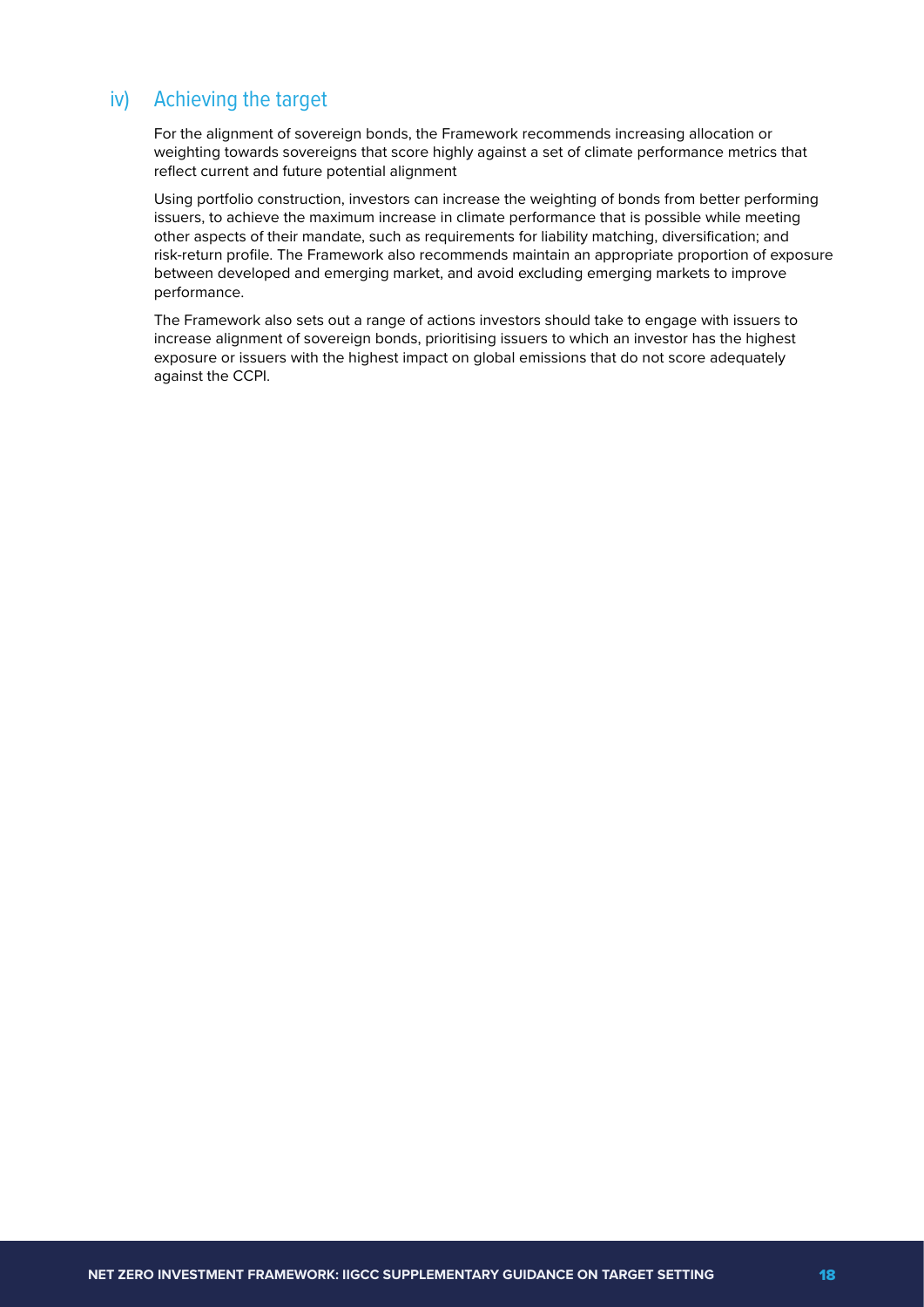# 4 Portfolio reference targets

Section 4 outlines the process for setting the portfolio decarbonisation targets. The portfolio level reference targets set the required ambition for an investor's portfolio across the short, medium, and longer-term and are defined based on an investor's 'fair share' contribution to global emissions reductions within the context of global, sector, and regional net zero pathways that are consistent with net zero global emissions by 2050, or sooner.

As emissions reductions are achieved by an increasing proportion of assets within a portfolio implementing transition plans and aligning towards net zero, as outlined in section 3, investors should see a correlated decline in portfolio emissions. The portfolio reference targets act as an accountability mechanism to ensure investors' engagement with investees and actions to support alignment at the asset level are yielding the necessary portfolio level emissions reductions required to remain in line with a science-based 1.5°C carbon budget. This should be the primary mechanism through which portfolio level emissions reductions are achieved.

The Net Zero Investment Framework sets out the requirements of a portfolio reference target.

- **•** A <10-year CO2e emissions reduction target, with 5-year interim targets, covering listed equity and corporate fixed income, and real estate. At portfolio level, this should include scope 1 and 2 emissions, with scope 3 emissions phased in from 2023. This target may be expressed in absolute or intensity terms (CO2e/\$mn invested). However, when doing so investors should provide the following to the extent possible:
	- **•** Evidence of how the target has been determined and a) reflects net zero pathways that will meet absolute emissions reductions required over time, and b) is adjusted to take account of factors that are not related to real economy emissions reductions as relevant.
	- **•** When monitoring and reporting progress annually, measure a) absolute emissions reductions achieved in aggregate at the asset level, and b) progress towards an absolute or intensity target at the portfolio level.

### **Box 2: 5-year portfolio target milestones**

**The Net Zero Investment Framework currently recommends 5 year asset level portfolio coverage targets, and <10 year portfolio level emissions reduction and investment in climate solutions targets. At the same time early action and progress towards targets at the portfolio level is critical to ensure the achievement of the global transition to net zero.** 

**It is therefore good practice for investors to establish a 5-year cycle for setting interim portfolio target milestones, reviewing progress against those milestones and updating portfolio reference targets accordingly. A 5-year cycle will ensure that targets can be updated to reflect changes in the portfolio as well as changes to climate science. A 5-year cycle also mirrors the rachet mechanism of the Paris Agreement, whereby governments must review progress against targets and increase ambition, in line with the latest climate science (2025; 2030 etc).**

**Therefore, IIGCC encourages all investors set interim (<5 year) portfolio target milestones, syncing to the 2025, 2030 etc cycle to the extent possible, in addition to the medium-term <10 year portfolio reference targets.**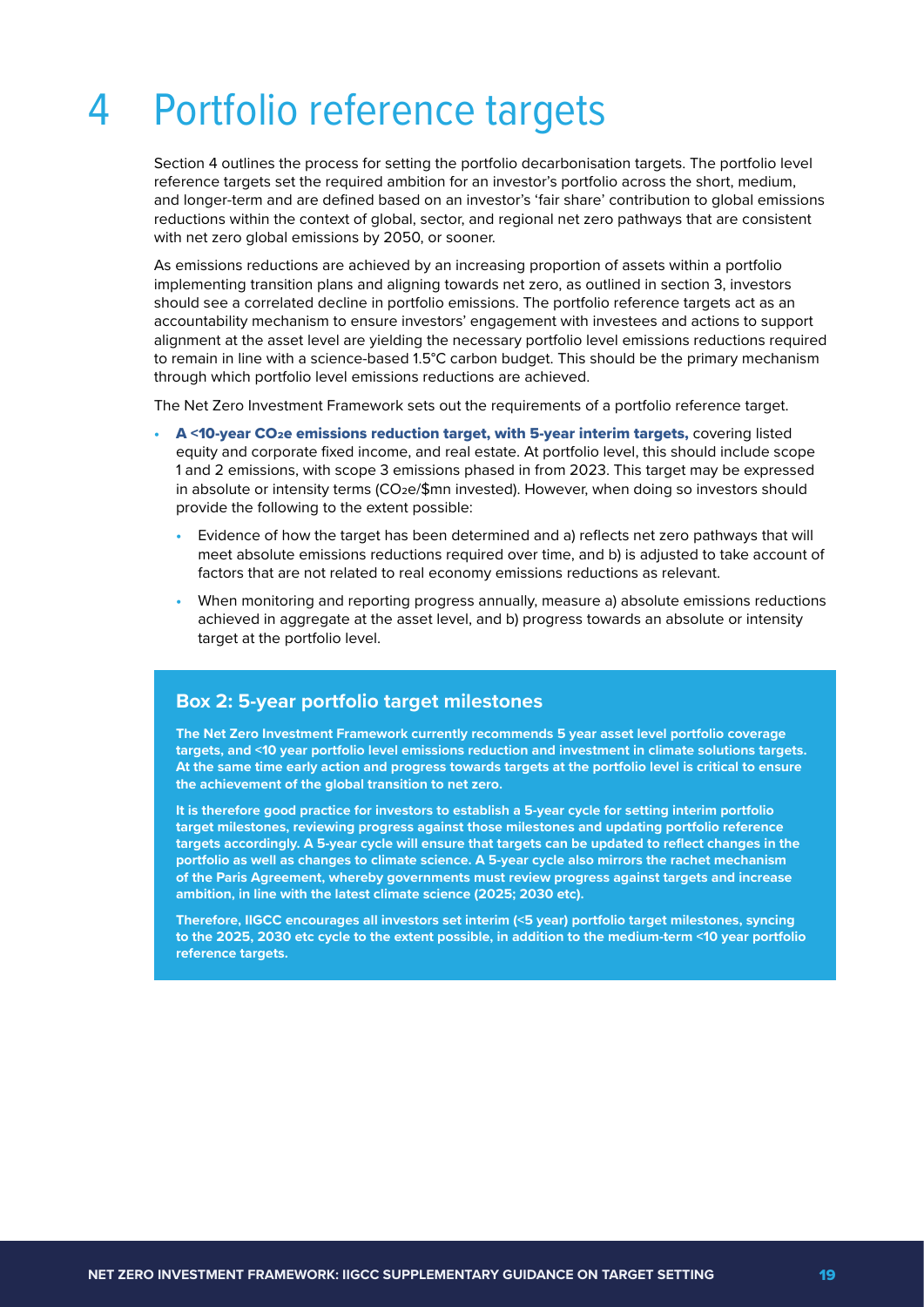# 4.1 How to set the portfolio reference target

There are multiple ways investors can calculate portfolio reference targets and the approach taken may vary depending on a range of factors from the type and number of funds or mandates and portfolio turnover, as well as analytical capabilities and resource capacity.

The purpose of this guide is to set out the different approaches that can be taken in a way that supports the objective that the targets investors set incentivise decarbonisation of the real economy, rather than decarbonisation of an investment portfolio alone.

Section 4 sets out the following key steps for setting a portfolio reference targets:

- **•** Set the scope of targets
- **•** Set the baseline year
- **•** Select portfolio level metrics
- **•** Consider portfolio "starting point"
- **•** Select science-based net zero scenarios
- **•** Calculate decarbonisation pathway and portfolio reference targets
- **•** Consider a re-calculation policy
- **•** Ensure transparency in target setting approach

# 4.1.1 Setting the scope

Include listed equity, corporate fixed income, and real estate within scope of portfolio reference targets. Sovereign bonds should be considered separately as territorial emissions of issuers are not comparable to emissions from these other asset classes. Aggregating these emissions within a target could result in significantly over-rewarding small changes in sovereign alignment versus other assets where arguably investors have more direct influence.

Set portfolio targets based on the scope 1 and 2 emissions associated with investments. In line with emissions reporting requirements established by PCAF, absolute scope 1 and scope 2 emissions can be reported separately, as well as in aggregate, by investors.

Phase in scope 3 emissions over time in line with the emerging European timetable for the Sustainable Finance Disclosure Regulation (SFDR). The SFDR requires investors to disclose scope 3 emissions from 1 January 2023. As scope 3 emissions are often a significant proportion of the total carbon footprint of an investee company or asset, phasing in portfolio scope 3 emissions within the scope of target setting is expected to significantly increase the total footprint of a portfolio. Therefore, as noted above, the Framework currently recommends that scope 3 emissions are reported separately from scope 1 and 2.

Account for all seven of the GHGs under the Kyoto Protocol. This is expressed as carbon dioxide equivalents (CO2e). Investors will therefore need to ensure any science-based net zero pathways used also relate to CO<sub>2</sub>e. This approach is consistent with PCAF's accounting and reporting standard.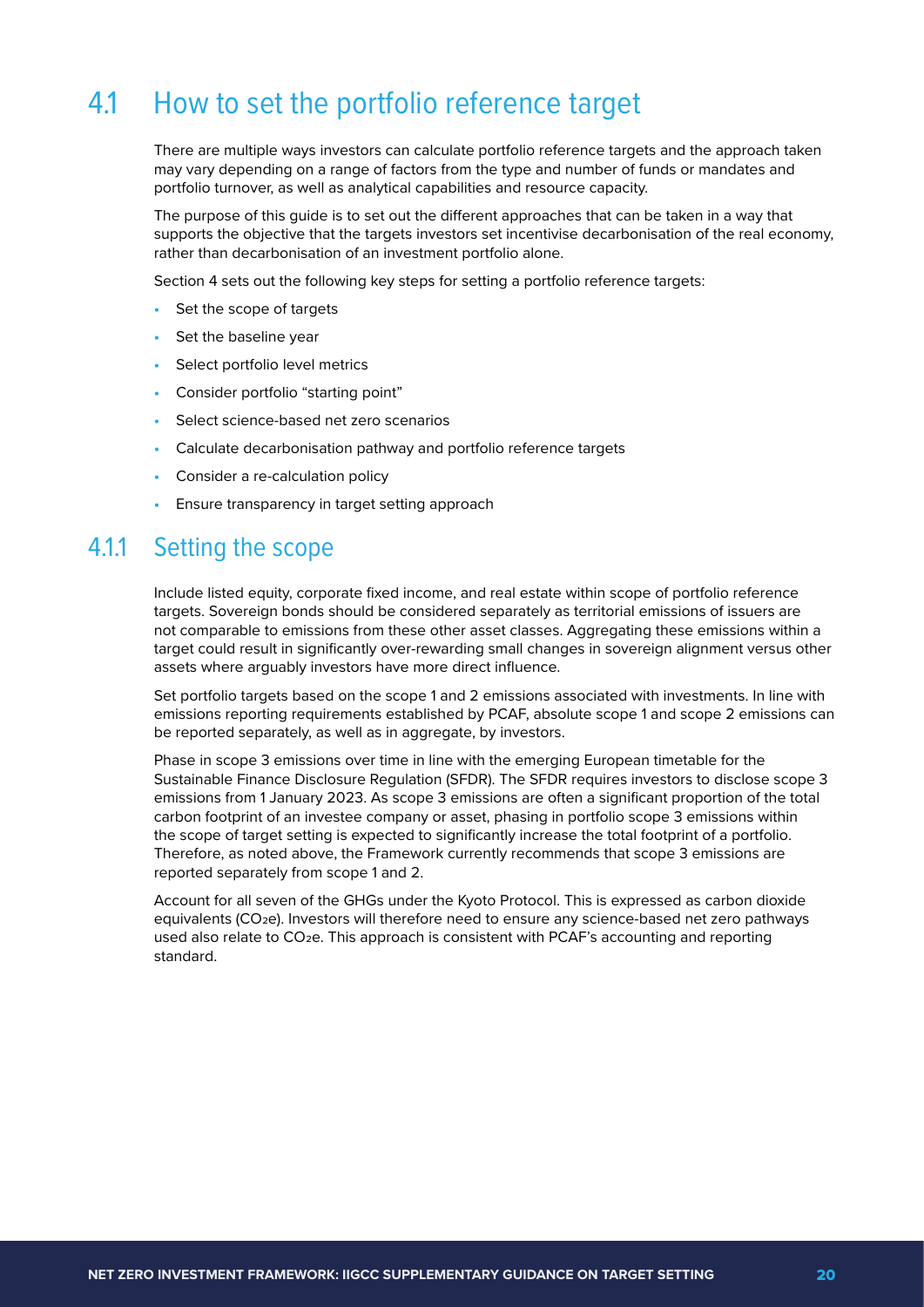# 4.1.2 Setting the baseline

Investors should use the points in time outlined below to determine investment positions and allocate emissions from investments.

#### Baseline

- **•** Holdings data: Calendar year end, 31 December 2019
- **•** Emissions data: Calendar year end, 31 December 2019

#### 10-year target

- **•** Holdings data: Calendar year end, 31 December 2029
- **•** Emissions data: Calendar year end, 31 December 2029

#### 5-year interim target milestones<sup>12</sup>

- **•** Holdings data: Calendar year end, 31 December 2024
- **•** Emissions data: Calendar year end, 31 December 2024

Investors should use the most recent emissions data available. There will likely be a lag in emissions data available to investors during the reporting period. For example, data reported at year end 2019 may relate to emissions data from 2017-2018. In such circumstances, investors should use the most recent data available. This is consistent with the PCAF Standard.

Investors that make a net zero commitment in the coming years, should work backwards, using 2019 as the baseline year, even if data collection did not occur in full until later.

Investors should review and revise targets on a 5-year basis. The PAII recommends that investors set 5 year interim targets. It should be noted that the Net Zero Investment Framework emphasises the importance of achieving emissions reductions through the transition of assets within a portfolio. For many assets, the process of developing and implementing a credible transition plan in accordance with the methodologies and actions set out in section 3 will take some time. For the period 2019- 2024, progress in terms of emissions reductions may be slower as assets go through this process. However, following this initial planning stage, assets should increase their transition actions and the 5-year review and revision mechanism will act as an important checkpoint.

# 4.1.3 Selecting portfolio level metrics

Investors should report financed emissions using Enterprise Value Including Cash (EVIC), where possible. This recommendation is in line with the EU TEG, PCAF, and the recent TCFD recommendations. IIGCC also recognises that many investors use Weighted Average Carbon Intensity (WACI), and this metric can be used as an alternative to EVIC.

#### Enterprise Value Including Cash (EVIC)

Measuring financed emissions using EVIC allows measurement of an investor's share of emissions proportional to its exposure to the investee's total value. This allows responsibility of emissions to be assigned to investors and progress of investors towards the net zero goal to be tracked over time. It can also serve other goals such as managing climate-related risk and supporting the development of climate-aligned financial products.

<sup>12</sup> In line with best practice guidance set out in the Net Zero Investment Framework and in Box 2 above, IIGCC recommends that investors set targets on a 5 year basis, reviewing and updating targets every 5 years. This should aim to sync to the Paris Agreement cycle of 2025, 2030 etc, which would mean that the initial milestone would be <5 years.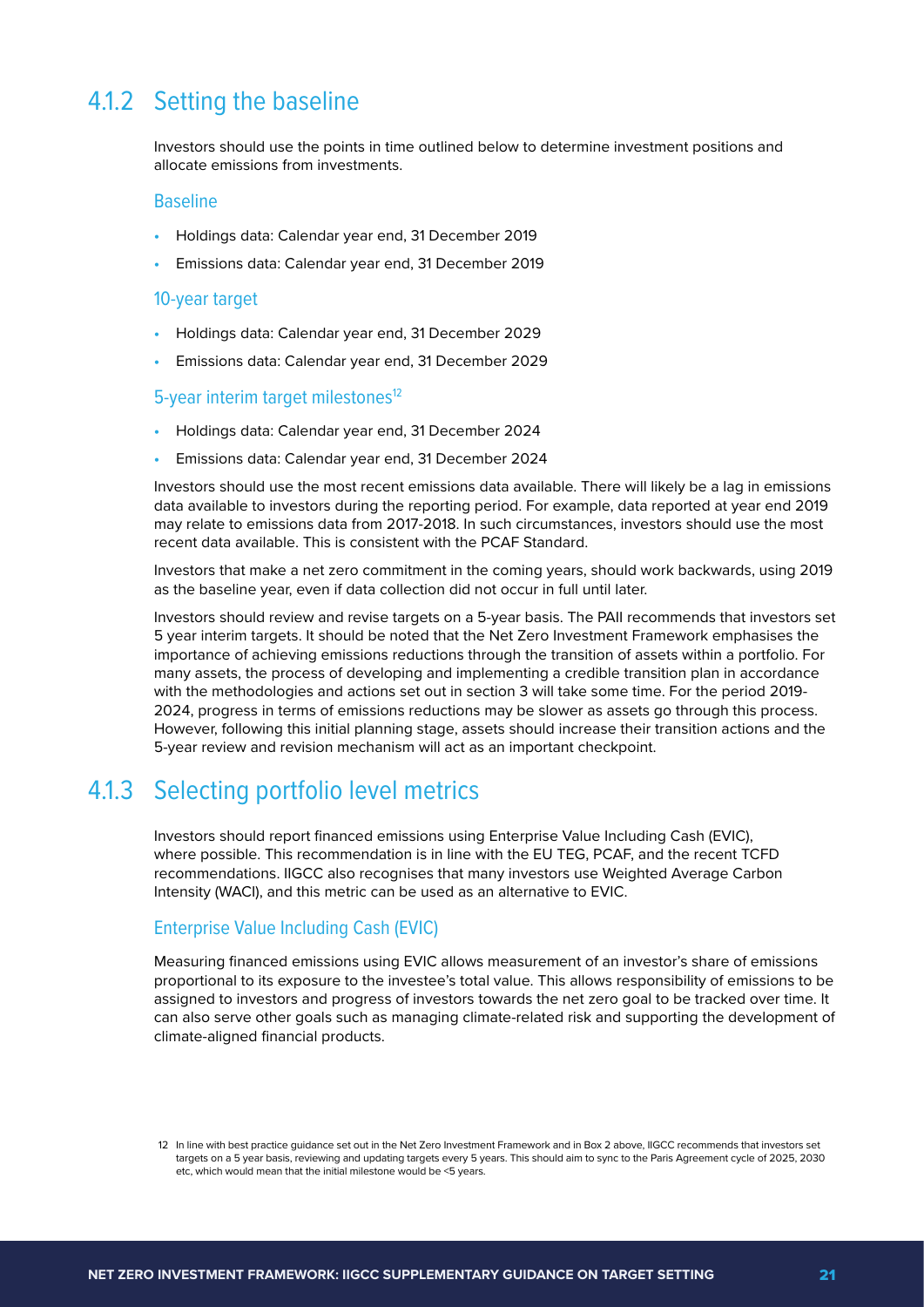EVIC is defined by the EU TEG as "the sum of the market capitalization of ordinary shares at fiscal year end, the market capitalization of preferred shares at fiscal year end, and the book values of total debt<sup>13</sup> and minorities' interests. No deductions of cash or cash equivalents are made to avoid the possibility of negative enterprise values.<sup>14"</sup>

### **Figure 6: Equations for calculating financed emissions of the asset classes currently covered in the Net Zero Investment Framework: listed equity, corporate fixed income, real estate**

**Listed companies:**

$$
Financial emissions = \sum_{c} \frac{Outside\,M}{Enterprise\,Value\, Including\, Cash_c} \times Company\, emissions_c
$$

**Bonds to private companies:**

$$
Financial emissions = \sum_{c} \frac{Outstanding\ amount_{c}}{Total\ equity + debt_{c}} \times Company\ emissions_{c}
$$

**Commercial real estate:**

 $\small\label{eq:1} Financial\ emission s = \sum_{b,e} \frac{Outside\ at\ onvath_b}{Property\ value\ at\ origination_b}\times Energy\ consumption_{b,e}\times Emission\ factor_e$ 

PCAF has defined the equations and sources of financial data that should be used to attribute emissions across different asset classes using EVIC15.

### Weighted Average Carbon Intensity (WACI)

WACI is a commonly used metric in the investor community to analyse portfolio exposure to carbonintensive companies and is expressed as tCO2e/\$mn company revenue. WACI belongs as part of suite of metrics to support investor action on climate change. For example, WACI is well suited to supporting portfolio managers to manage carbon risk exposure. Measuring carbon intensity based on revenues is also a good measure of efficiency and is therefore, useful for determining the portfolio baseline emissions or "starting point" of a fund or portfolio compared to a benchmark (see section 4.1.5 below). It provides insight into the pace at which owned emissions need to rise or fall to remain within a specified carbon budget.

### Accounting for market fluctuations and applying normalisation

Market volatility presents a challenge for measuring financed emissions using EVIC, as well as for revenue-based metrics such as weighted average carbon intensity<sup>16</sup>. There are a number of variables that can lead to instability in these metrics, such as inflation, exchange rates, and interest rates.

The EU TEG notes that "the GHG intensity [expressed in EVIC terms] shall be calculated with restated enterprise value to reflect the potential effects of inflation in the average enterprise value in the investable universe on the financial denominator of carbon intensity." Using normalised assets under management can ensure prices are held constant over the target period. The objective is to ensure that, in absolute terms, emissions of underlying holdings are going down in line with decarbonisation pathways. One fund growing at the expense of another may increase that fund's emissions but it does not change the underlying emissions of the holdings.

<sup>13</sup> The EU TEG refers to "the book values of total debt," including all debt as listed on the company balance sheet. PCAF notes that this is different from some accounting definitions of book value of debt, which exclude some elements like non-interest bearing debt.

<sup>14</sup> PCAF notes that some elements of EVIC might not yet be readily available to investors as data providers are working to align their data with this definition. Where data is missing, the EU TEG recommends that investors follow the precautionary principle when calculating EVIC and can exclude elements of the EVIC that would lead to a lower EVIC and higher attribution of financed emissions to the investor (PCAF Standard, p.50).

<sup>15</sup> **The PCAF Standard**, (p.49-50)

<sup>16</sup> See '**Misleading Footprints: Inflation and exchange rate effects in relative carbon disclosure metrics**' (De Nederlandsche Bank, 2021)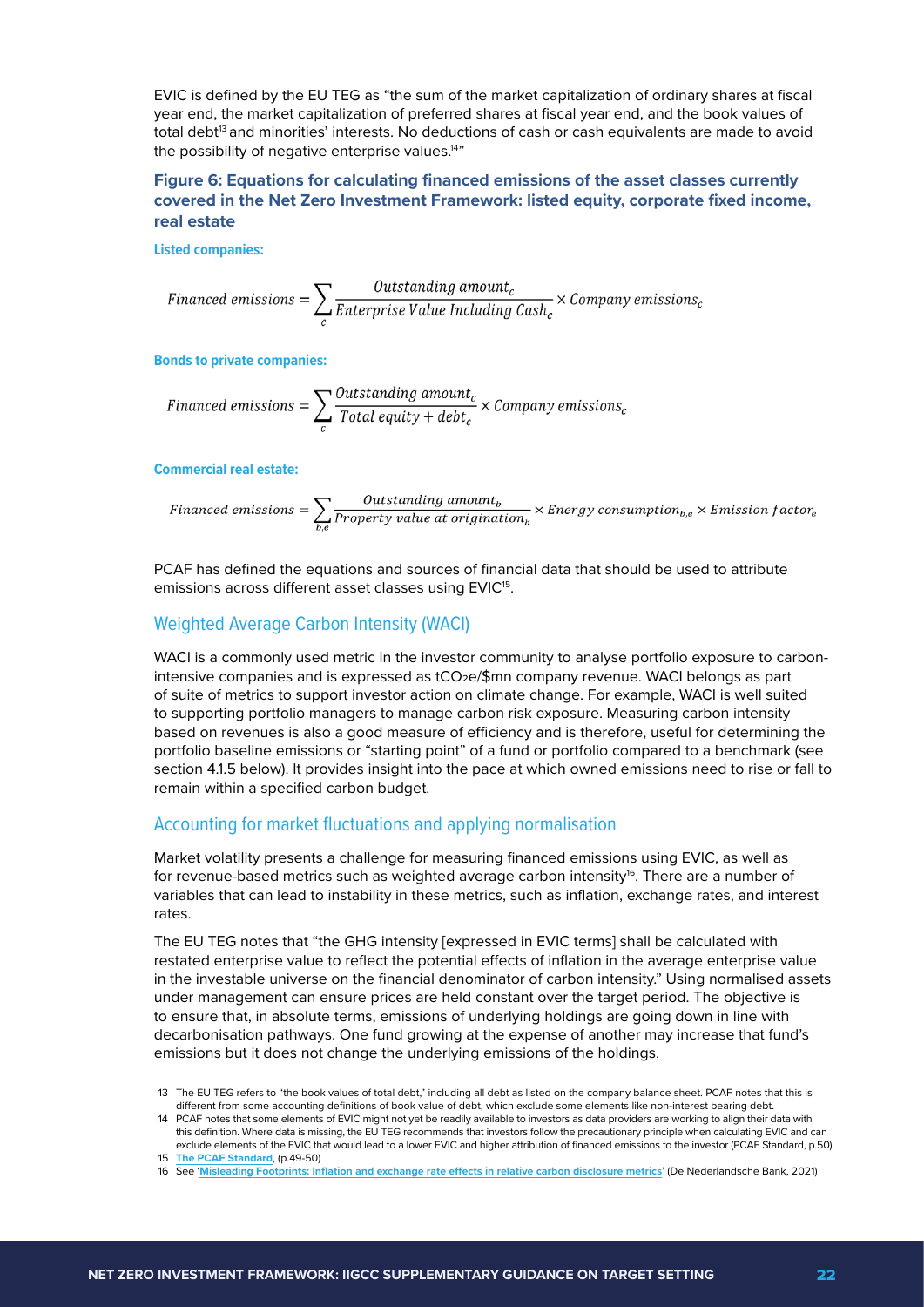The EU TEG suggests the "level of decarbonisation should be increased if inflation in enterprise values occurs. Otherwise, an inflation effect could lead to a reduction of the tCO2e/€rev ratio without any efficiency. If the respective yearly inflation is equal to Inf%, then [for a 7%] decarbonisation rate the calculation should be:

$$
1 - \left(\frac{1 - 7\%}{1 + ln f\%}\right)
$$

Noting that normalisation can be applied to multiple variables, including exchange rates and inflation, and thus reduce the comparability of data, PCAF requires investors to report both uncorrected absolute emissions, in addition to any corrected emissions data.

### **Box 3: Accounting for the impact of market movements**

**IIGCC is currently working with investors to understand the impact of market movements, such as inflation and exchange rates, on financed emissions metrics and exploring possible correction factors to minimise the impact of these movements so that investors can more confidently measure decarbonisation using EVIC.** 

**Exploring attribution analysis may help investors understand how financed emissions can be impacted by a number of factors such as market movements, portfolio reallocation, and decarbonisation of holdings.** 

**PAII aims to establish a best possible solution to reduce the impact of market volatility on these metrics and work towards a level of standardisation for EVIC normalisation across the industry, with the aim to provide additional guidance to investors in the near future. PAII will engage with PCAF to promote an industry-wide approach.**

**Investors are encouraged to be transparent when applying correction factors and PAII is supportive of disclosures relating to normalisation and attribution analysis (see section 4.1.7 below).** 

### Report absolute emissions and emissions intensity

Investors should set the emissions reduction portfolio reference target based on the absolute emissions reductions needed to achieve global net zero emissions by 2050. Measuring absolute emissions provides a necessary baseline for Paris Alignment.

However, measuring financed emissions on an intensity basis provides a good instrument for comparing the performance of funds or assets as it accounts for differences in portfolio size and composition. Many investors will opt to use an intensity metric, reflecting the expectation that funds will grow over time. However, this presents some challenges to ensure that intensity metrics do reflect organic asset level emissions reductions and are sufficient to be in line with the absolute reduction levels required in net zero pathways. This can be achieved through normalisation, as outlined below.

The Framework states that the portfolio level decarbonisation target can be expressed as either:

- An absolute emissions reduction metric *i.e.* CO<sub>2</sub>e, or
- **•** An emissions intensity metric, i.e. CO2e/\$mn invested.

However, when doing so investors should provide the following to the extent possible:

- **•** Evidence of how the target has been determined and
	- **a.** reflects net zero pathways that will meet absolute emissions reductions required over time, and
	- **b.** is adjusted to take account of factors that are not related to real economy emissions reductions as relevant.
- **•** When monitoring and reporting progress annually, measure
	- **a.** absolute emissions reductions achieved in aggregate at the asset level, and
	- **b.** progress towards an absolute or intensity target at the portfolio level.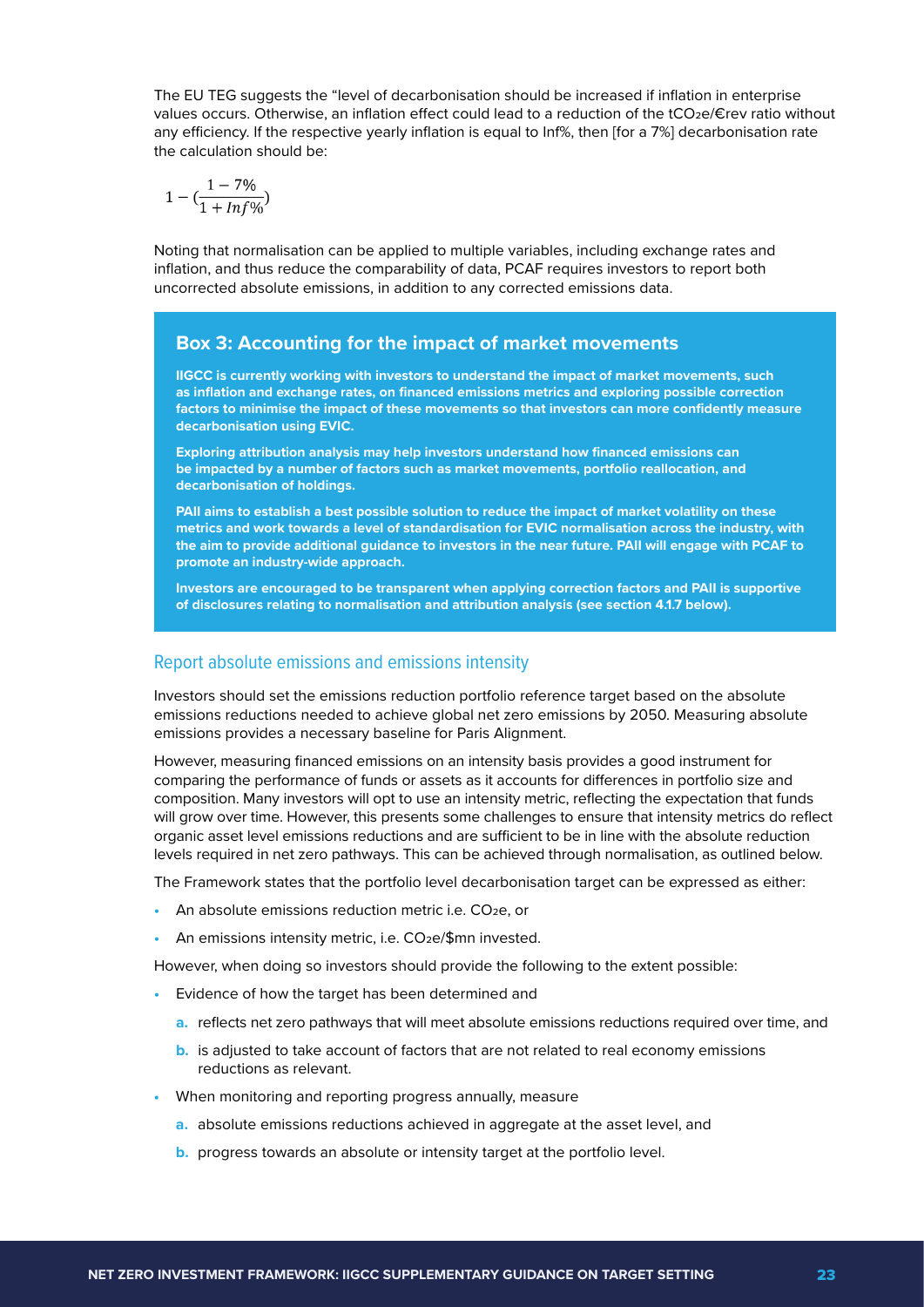# 4.1.4 Selecting science-based net zero pathways

The next step is to select science-based net zero emissions pathway to use when determining the emissions trajectory for the portfolio.

Investors must set portfolio emissions reduction targets in line with global, regional, and sector science-based pathways that are consistent a 'fair share' contribution to achieving global net zero emissions by 2050, or sooner. Investors should disclose the science-based scenario(s) or pathway(s) and critical assumptions used to guide target setting.

In the short-term, emission reductions targets are likely to be heavily guided by indicative pathways rather than detailed bottom-up pathways for different sub-sectors with regional differentiation. This is because there are few credible net zero pathways at sector and regional level. FAQ 3 in Appendix 2 provides more detail of the key available or forthcoming 1.5°C pathways that PAII recommends, and many investors have started using to inform target setting.

### **Box 4: Defining 'fair share' emission reductions**

**For the purpose of this guide, 'fair share' emission reductions refers to the recognition that within the ultimate goal to reduce global GHG emissions to net zero by 2050, or earlier, different sectors, industries, and regions will decarbonise at different rates. Therefore, for some sectors or regions a 'fair share' contribution may be more or less than 50% by 2050. For example, the power sector is expected to decarbonise faster than the steel and cement sectors. Europe and North America are expected to decarbonise faster than Asia.**

#### Regional and sectoral net zero pathways

Where possible, investors should derive portfolio targets from regional and sectoral pathways in the context of global pathways. Such pathways account for the different rates at which geographical regions and specific sectors and sub-sectors in the economy need to decarbonise to contribute to global net zero emissions by 2050.

Using regional and sectoral pathways will allow investors to take into account the sectoral and regional exposures of a portfolio and develop a decarbonisation strategy that accounts for the fair share emissions reduction of individual regions or industries. This may imply that particular industries or regions may need to achieve a higher or lower rate of reduction, as part of the economy's overall transition to the net zero economy. As an example of the different net zero pathways for differnet industries, Figure 7 demonstrates the different rates at which carbon emissions are expected to fall across the sectors covered by the IEA Net Zero by 2050 scenario released in May 2021.



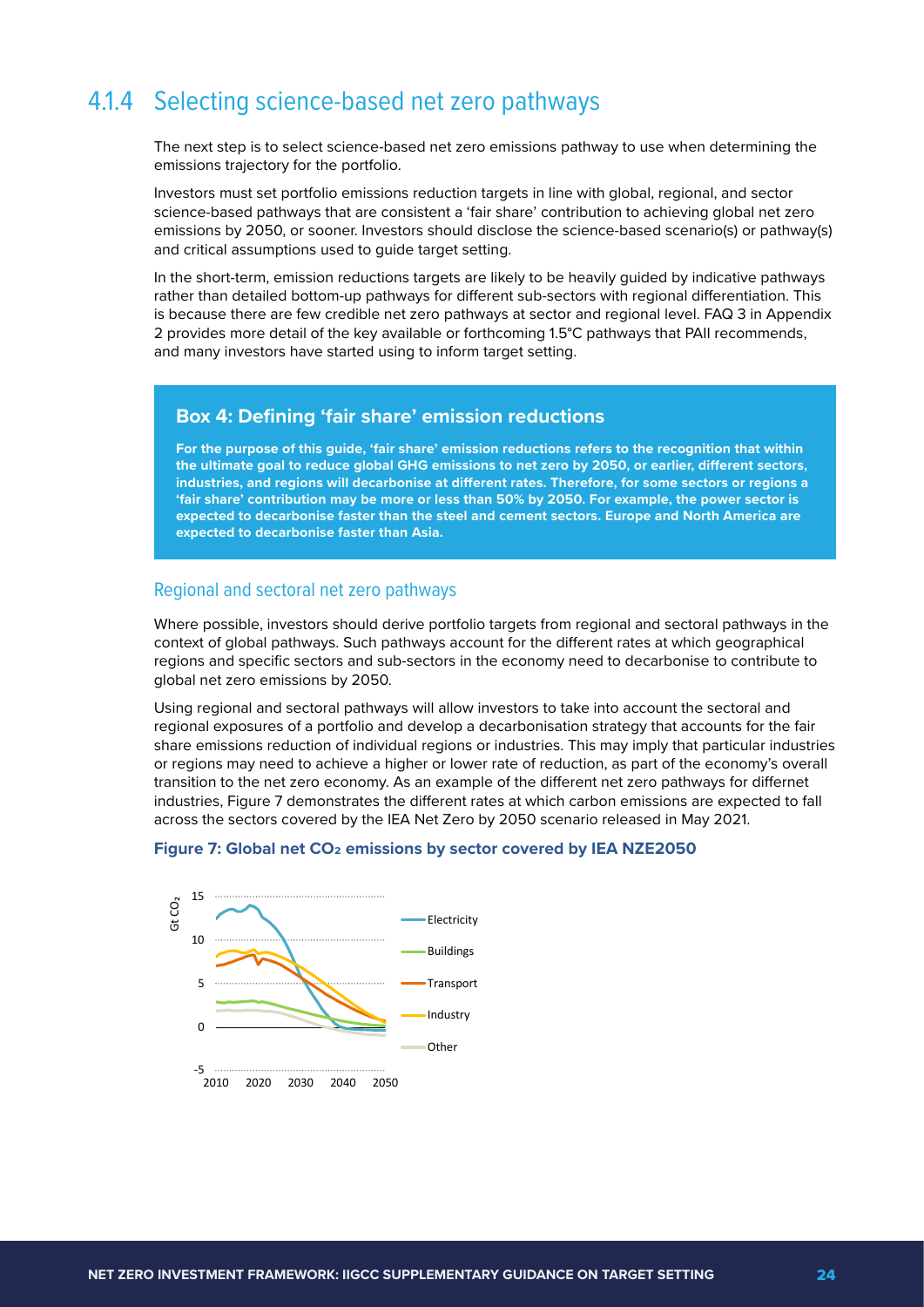### Global net zero pathways

Alternatively, investors can be guided by global 1.5°C pathways such as the IPCC P1, P2, P3 scenarios with no or limited overshoot. FAQ 3 in Appendix 2 provides further detail around the key features of a credible global pathway and the guidance on which pathways investors should use.

#### **Figure 8: The IPCC's illustrative 1.5°C pathways outlined in IPCC SR1.5**



The IPCC Special Report on Global Warming of 1.5°C (SR1.5) states that in mitigation pathways with no or limited overshoot of 1.5°C, global net carbon emissions decline by between 41% and 58% from 2010 levels by 2030, reaching net zero around 2050. The IPCC SR1.5 uses a baseline year of 2010 to calculate a decarbonisation pathway to 2050. However, emissions have continued to rise since 2010 (by around 1.5% per year<sup>17</sup>). The UNEP Gap Report (2020) states that global GHG emissions need to fall by 7.6% annually between 2020-2030 to remain in line with a 1.5 $^{\circ}$ C scenario<sup>18</sup>.

Therefore, investors using this scenario as a basis for setting their portfolio reference target will need to establish the emissions reduction that is required from the investor's chosen baseline year to reach global net zero emissions by 2050.

When using IPCC (and other scenario) data, investors must consider the following:

- **•** Accounting for rising emissions since the scenario baseline year (for example, IPCC SR1.5 uses a baseline year of 2010 but global emissions have continued to rise since).
- **•** All GHG emissions, rather than carbon emissions only. Different rates of global warming potential (GWP) that have been used by different scenario sources and ensuring use of a consistent rate in own calculations e.g. IPCC AR2 uses a rate of 49Gt, AR6, due in 2022, will use a different rate.
- **•** Data lags between real world emissions and reported data e.g. a 31 Dec 2019 baseline is likely to be equivalent to real world emissions of 2018.

Investors should consider these factors when baselining and calculating a portfolio reference target to ensure that targets reflect the required decarbonisation rates implied by 1.5°C scenarios and any changes in real world emissions. A good example of these considerations applied in practice and transparently disclosed can be found in Robeco's white paper on Paris alignment19.

<sup>17</sup> According to the UNEP Emission Gap Report (2020): **<https://www.unep.org/emissions-gap-report-2020>**

<sup>18</sup> **<https://www.unep.org/emissions-gap-report-2020>**

<sup>19 &#</sup>x27;**[The why, the how and the what: Showing the way to Paris-aligned investing](https://www.robeco.com/me/insights/2021/06/showing-the-way-to-paris-aligned-investing.html)**' (Robeco, 2021)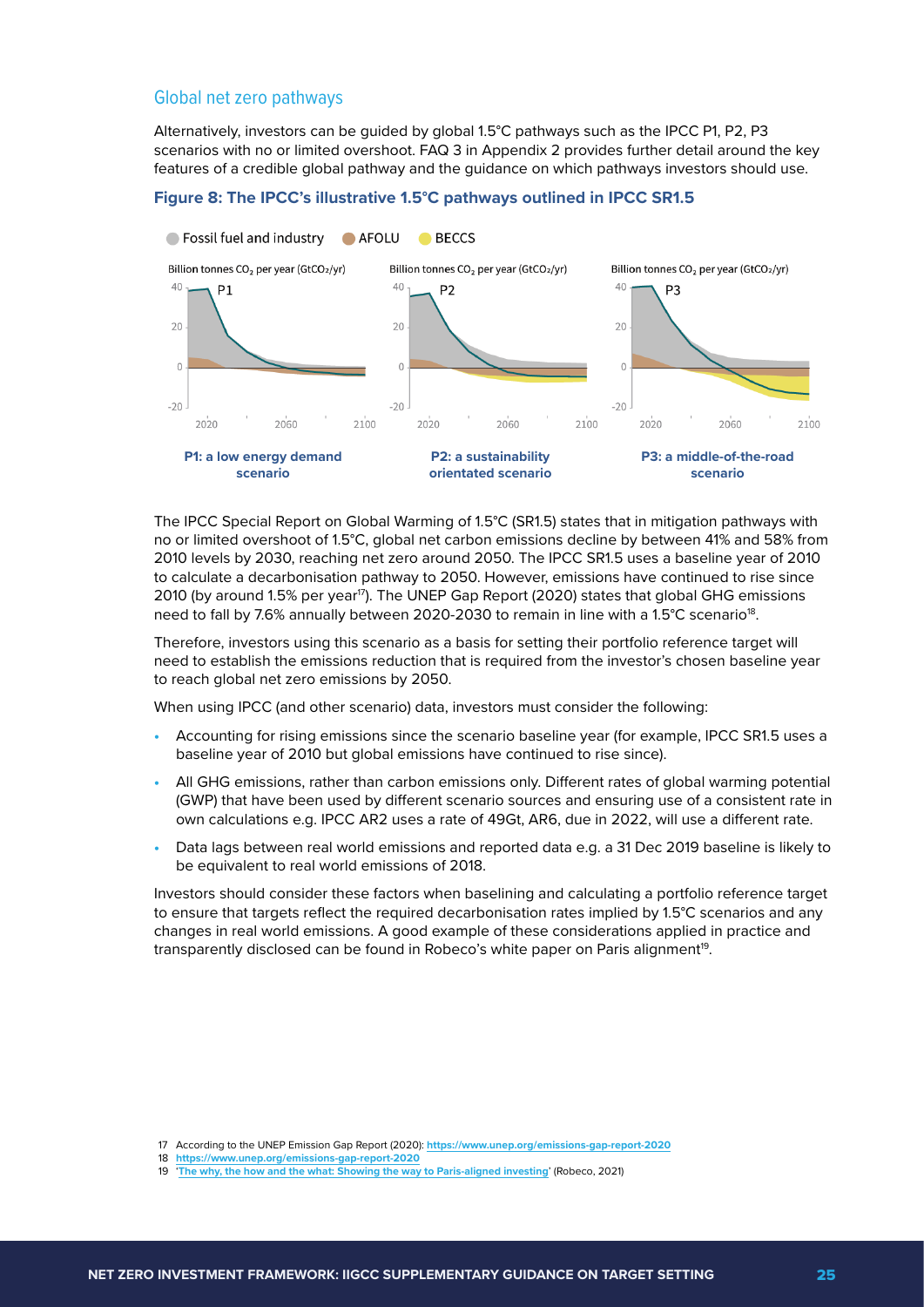# 4.1.5 Setting a target

This section outlines the key design choices and steps investors will take when setting this target. The main purpose is to highlight the options available to investors, key considerations investors may need to make, and some advantages and disadvantages of each approach. FAQ 4 in Appendix 2 sets out in more detail the key design choices required when calculating a portfolio's baseline emissions and determining the decarbonisation trajectory applicable to the portfolio.

There are a number of choices an investor can make when setting a portfolio reference target, including:

- **•** Whether to account for the portfolio's baseline emissions or "starting point".
- **•** If accounting for the portfolio "starting point", selecting or constructing a benchmark to represent the average carbon intensity of a portfolio with a similar regional and sectoral exposure.
- **•** Selecting net zero pathways to inform the calculation of a decarbonisation pathway that represents an investor's 'fair share' contribution to global emissions reductions.
- **•** Calculating a target based on a point-in-time emissions reduction target or using cumulative emissions to determine a carbon budget for the portfolio.

The first choice an investor must make is whether to account for the portfolio's baseline emissions or "starting point" relative to a benchmark. Table 2 below sets out the advantages and disadvantages of each option, with further detail provided in FAQ 4 of Appendix 2.

If choosing a benchmark-relative approach, IIGCC proposes the following benchmarks. Further detail, including advantages and disadvantages of each is provided in FAQ 4 of Appendix 2.

- **•** A 'universal' benchmark that is representative of the global economy, such as MSCI ACWI.
- **•** A fund's own benchmark or universe-relative approach that reflects an investor's investable universe and provides a reasonable level of comparability in terms of sector, industry, and regional exposure.
- **•** A custom benchmark constructed based on an aggregation of the average carbon intensities of specific holdings within a sector.

The second choice when setting a portfolio reference target is whether to:

- **•** Apply a point-in-time GHG emissions reduction goal, such as 30% reduction by 2025 or 55% reduction by 2030, relative to the baseline year, or
- **•** Calculate a portfolio carbon budget based on the cumulative GHG emissions applicable to a portfolio over a specific timeframe, such as between 2019 to 2025, 2030, or 2050.

Table 3 outlines the advantages and disadvantages of the each approach, with a further detail provided in FAQ 4 of Appendix 2 and illustrative examples below.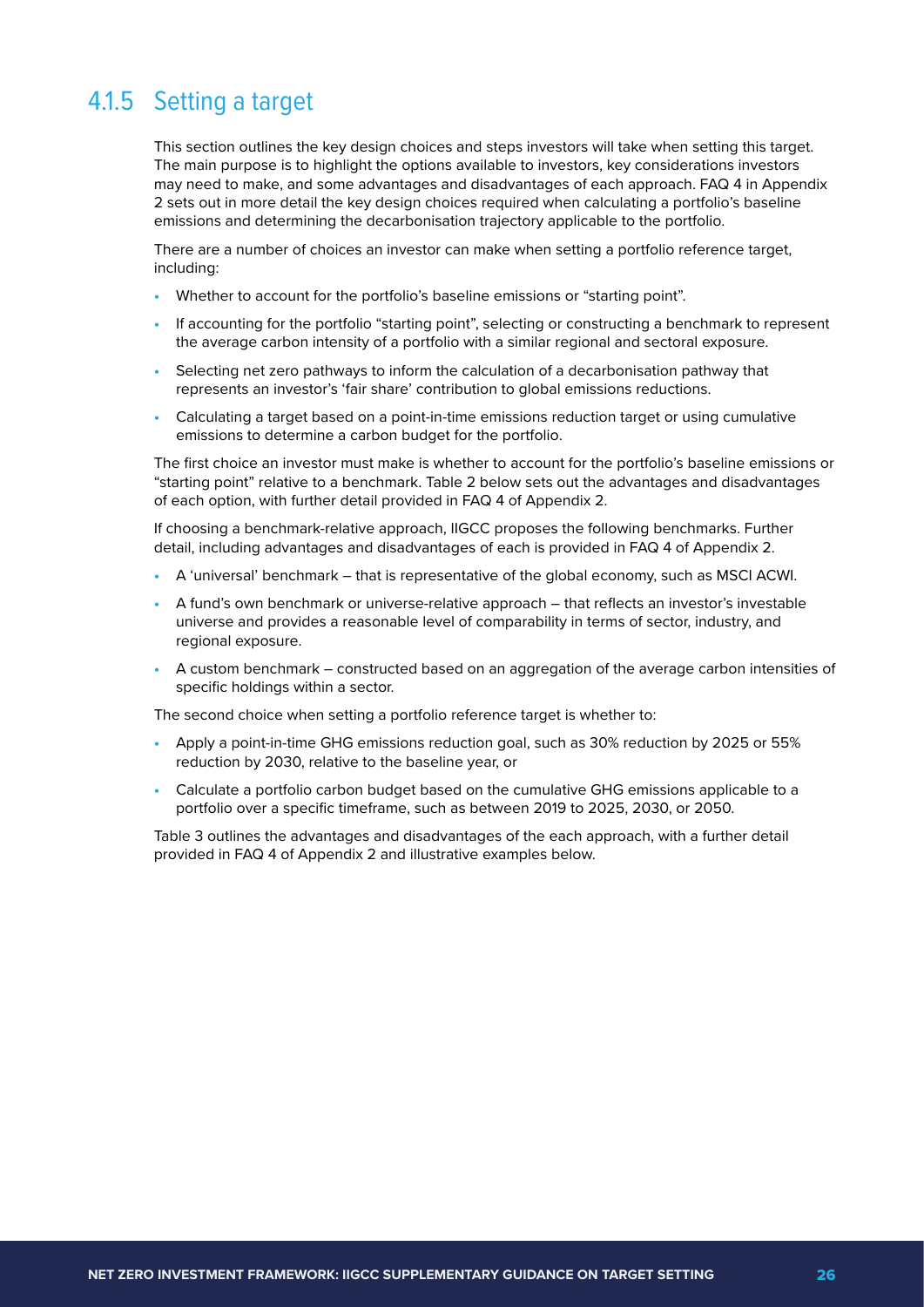# **Table 2: Advantages and disadvantages of self-decarbonisation and benchmark-relative approaches to portfolio target setting**

|                                                                                                       | <b>Advantages</b>                                                                                                                                                                                                                                                                     | <b>Disadvantages</b>                                                                                                                                                                                                                                                                                                                                                                                                                                                                                                                                                                                                                                                                                                                                                                                                                                                                                                                                                              | <b>Suitable for</b>                                                                                                                                                                                                                                                                                                                                                              |
|-------------------------------------------------------------------------------------------------------|---------------------------------------------------------------------------------------------------------------------------------------------------------------------------------------------------------------------------------------------------------------------------------------|-----------------------------------------------------------------------------------------------------------------------------------------------------------------------------------------------------------------------------------------------------------------------------------------------------------------------------------------------------------------------------------------------------------------------------------------------------------------------------------------------------------------------------------------------------------------------------------------------------------------------------------------------------------------------------------------------------------------------------------------------------------------------------------------------------------------------------------------------------------------------------------------------------------------------------------------------------------------------------------|----------------------------------------------------------------------------------------------------------------------------------------------------------------------------------------------------------------------------------------------------------------------------------------------------------------------------------------------------------------------------------|
| Do not account for<br>portfolio "starting point"<br>(self-decarbonisation<br>approach <sup>20</sup> ) | • The least complex<br>of the approaches<br>where an investor only<br>needs to determine<br>the portfolio's own<br>baseline emissions.<br>• Relatively easy<br>to apply and<br>communicate to<br>stakeholders.                                                                        | • Does not take into account<br>the differences in the<br>baseline carbon intensities of<br>portfolios, or the assets within<br>a portfolio.<br>• Every asset within a portfolio<br>must achieve the same rate<br>of emissions reductions<br>regardless of whether they<br>are an industry laggard and<br>should be required to achieve<br>more rapid decarbonisation,<br>or if they are an industry best<br>performer and have already<br>achieved significant emissions<br>reductions.<br>• This approach may incentivise<br>investments in assets that<br>are not yet aligned over<br>assets that are already net<br>zero or aligned as they have<br>already contributed to global<br>decarbonisation. This is<br>because, under this approach,<br>all assets must decarbonise<br>at the same rate regardless of<br>historical decarbonisation.<br>• May incentivise investors to<br>achieve emissions reductions<br>through re-allocating capital<br>to lower carbon sectors. | • Asset owners that<br>may wish to set an<br>overall portfolio target,<br>and allow managers<br>to determine the fair<br>share contribution of<br>emissions reductions<br>per mandate.<br>• Portfolios where there<br>is no reasonably<br>reflective benchmark,<br>or where the investor<br>has limited resources<br>and analytical capacity<br>to create a custom<br>benchmark. |
| <b>Account for portfolio</b><br>"starting point"<br>(benchmark-relative<br>approach <sup>21</sup> )   | • Creates a fairer<br>playing field by<br>accounting for<br>emissions reductions<br>already achieved<br>by assets within<br>a portfolio and by<br>ensuring laggards<br>contribute their fair of<br>emissions reductions<br>by pursuing a more<br>rapid decarbonisation<br>trajectory. | Baseline portfolio emissions<br>$\bullet$<br>and reference target may<br>require re-calculating if there<br>is a material change to the<br>portfolio composition (see<br>FAQ 5 of Appendix 2).<br>• Communicating progress<br>against targets may require<br>more nuanced and detailed<br>explanation.                                                                                                                                                                                                                                                                                                                                                                                                                                                                                                                                                                                                                                                                            | • Portfolios or funds with<br>significant sector or<br>regional biases.<br>• Portfolios that<br>have already<br>achieved significant<br>decarbonisation.                                                                                                                                                                                                                         |

20 Also referred to as 'rate-of reduction benchmark' by other industry actors. 21 Also referred to as 'convergence benchmark' by other industry actors.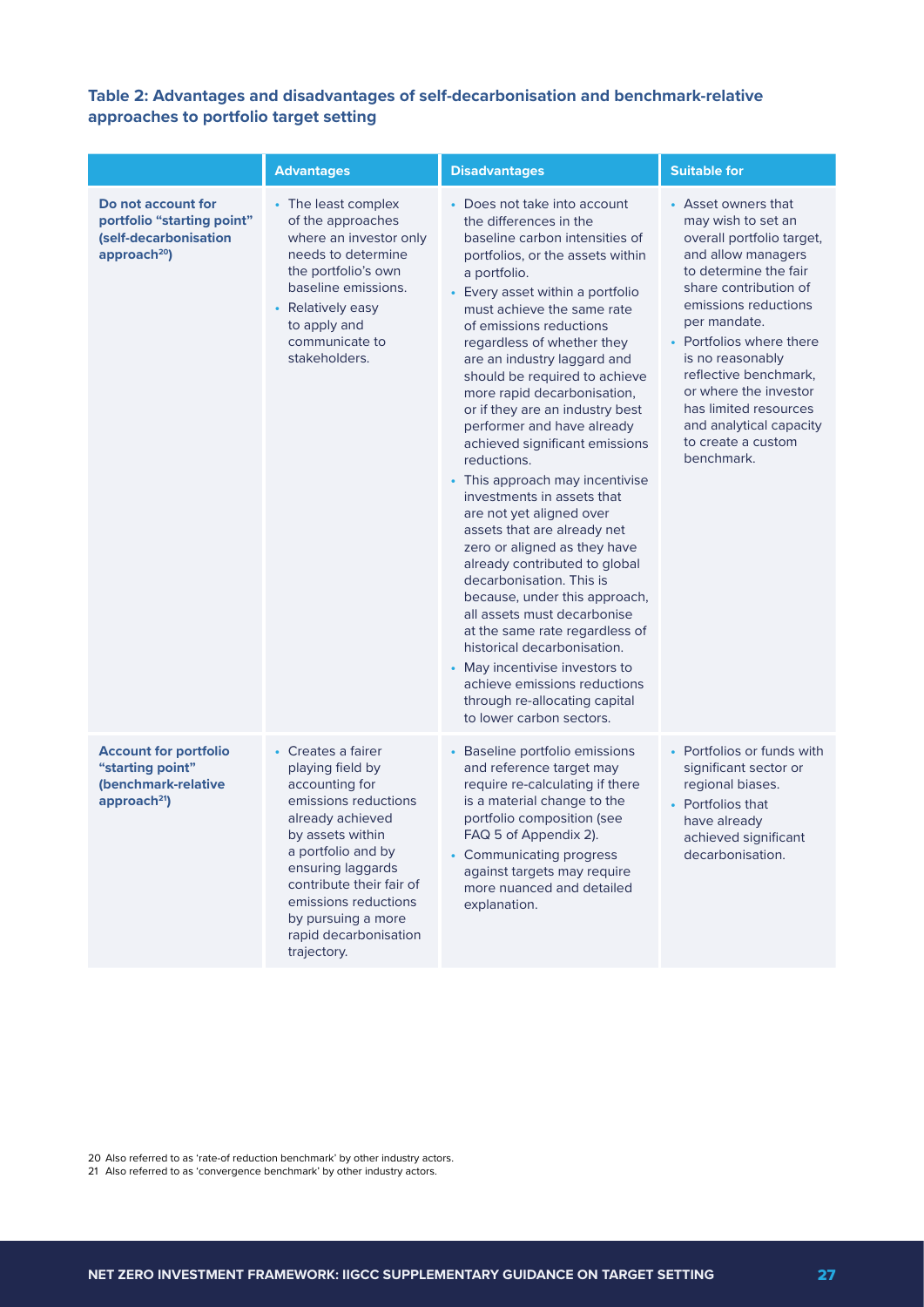# Case study: Railpen's science-based sectoral pathways and a self-decarbonisation approach to portfolio reference targets

Source: Railpen, **[Net Zero Plan](https://www.railpen.com/wp-content/uploads/2021/07/Railpen-Net-Zero-Plan.pdf)** (2021)

RPMI Railpen's ("Railpen") approach is one of self-decarbonisation, using its portfolio emissions as a baseline and applying interim reduction targets for 2025 and 2030, based on its sector and geographic exposure and their associated respective pathways. Railpen uses a science-based sectoral pathway approach, the One Earth Climate Model (OECM), from the Institute for Sustainable Futures (ISF), to derive the fund-level GHG reduction targets.



The OECM, with its assumptions and resulting pathways, is one of many such science-based sectoral models that identify and present an option that sectors can take to transition to net zero by 2050 or sooner. These pathways are then applied to the fund based on the extent of investment in these key sectors, and the overall emissions reduction targets are derived.

Annual global CO2 emissions from energy-related sectors are a large percentage of the cumulative carbon budget. Without rapid reduction measures, the energy sector can use up this budget rapidly. Therefore, the OECM derived 1.5°C pathway targets a reduction in energy sector Scope 1 and 2 emissions by 26%–37% until 2025, and similarly front-loaded through 2030. This is targeted by increasing renewable power generation, decarbonised electricity in transport through the uptake of electric mobility and electricity based heating systems. Decarbonising electricity by increasing renewable generation is vital to emissions reductions also for Transport, Steel and Cement. Longer term, the lower carbon intensity of electricity is expected to have a reducing effect on Scope 2 emissions across sectors, even with higher electricity demand.

The charts below charts indicate scope 1 and 2 emissions pathways in CO<sub>2</sub> equivalents by sector as per OECM:







Railpen's approach is absolute emissions based, with potential periodic use of benchmarks to also review and evaluate intensity and emissions based improvements of holdings versus sector and jurisdiction average. The reduction targets currently apply to Railpen's listed equity and corporate fixed-income holdings, and cover scope 1 and 2 emissions (other asset classes and scope 3 emissions to be included over time).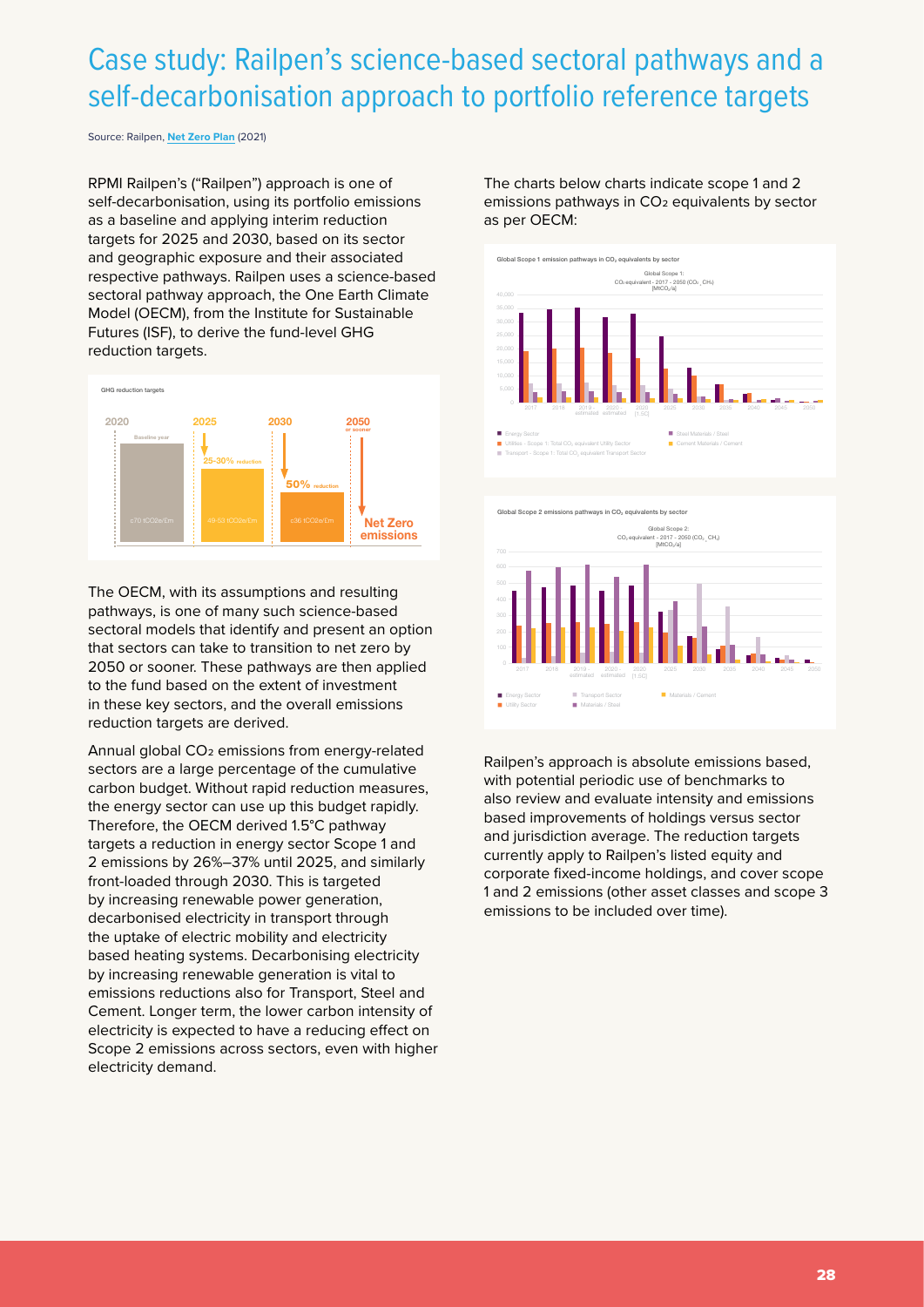The second choice when setting a portfolio reference target is whether to:

- **•** Apply a point-in-time GHG emissions reduction goal, such as 30% reduction by 2025 or a 55% reduction by 2030, relative to the baseline year, *or*
- **•** Calculate a portfolio carbon budget based on the cumulative GHG emissions applicable to a portfolio over a specific timeframe, such as between 2019 to 2025, 2030, or 2050.

Table 3 outlines the advantages and disadvantages of the each approach, with further detail provided in FAQ 4 of Appendix 2 and an illustrative example provided below.

### **Table 3: Advantages and disadvantages of point-in-time and cumulative emissions reduction goal**

|                                                                         | <b>Advantages</b>                                                                                                                                                                                                                                                                                                                               | <b>Disadvantages</b>                                                                                                                                                                                                                                                                                                                                                                                                                    |
|-------------------------------------------------------------------------|-------------------------------------------------------------------------------------------------------------------------------------------------------------------------------------------------------------------------------------------------------------------------------------------------------------------------------------------------|-----------------------------------------------------------------------------------------------------------------------------------------------------------------------------------------------------------------------------------------------------------------------------------------------------------------------------------------------------------------------------------------------------------------------------------------|
| <b>Point-in-time emissions reduction</b><br>goal compared to a baseline | Clear expectation and simple to<br>apply, in line with global emission<br>reduction requirements.<br>Easy to communicate to clients<br>and beneficiaries.<br>• To mediate potential drawbacks<br>around the risk of overshooting<br>a carbon budget, targets can be<br>reviewed and updated on a 5-year<br>basis to ensure sufficient progress. | Must pursue a linear reduction,<br>$\bullet$<br>such a 7.6% per annum, to ensure<br>portfolio emissions remain<br>consistent with the carbon budget<br>available to the portfolio.<br>Pursuing a linear decarbonisation<br>rate risks incentivising investors<br>to achieve emissions reductions<br>by reallocating capital to already<br>lower carbon sectors which will<br>have limited impact on real world<br>emissions reductions. |
| <b>Cumulative emissions reduction</b><br>over a specified timeframe     | • More analytically robust and in line<br>with climate science.<br>• Can support investors who want<br>to shift capital into higher emitting<br>companies that have strong<br>transition plans. This will increase<br>portfolio emissions in the near-<br>term and therefore, not appeal<br>to investors pursuing a linear<br>trajectory.       | • Stakeholders may be less familiar<br>with the concept of carbon<br>budgets as it applies to investment<br>portfolios.<br>It may be harder to communicate<br>$\bullet$<br>progress against a carbon budget,<br>particularly if emissions increase in<br>the near-term.                                                                                                                                                                 |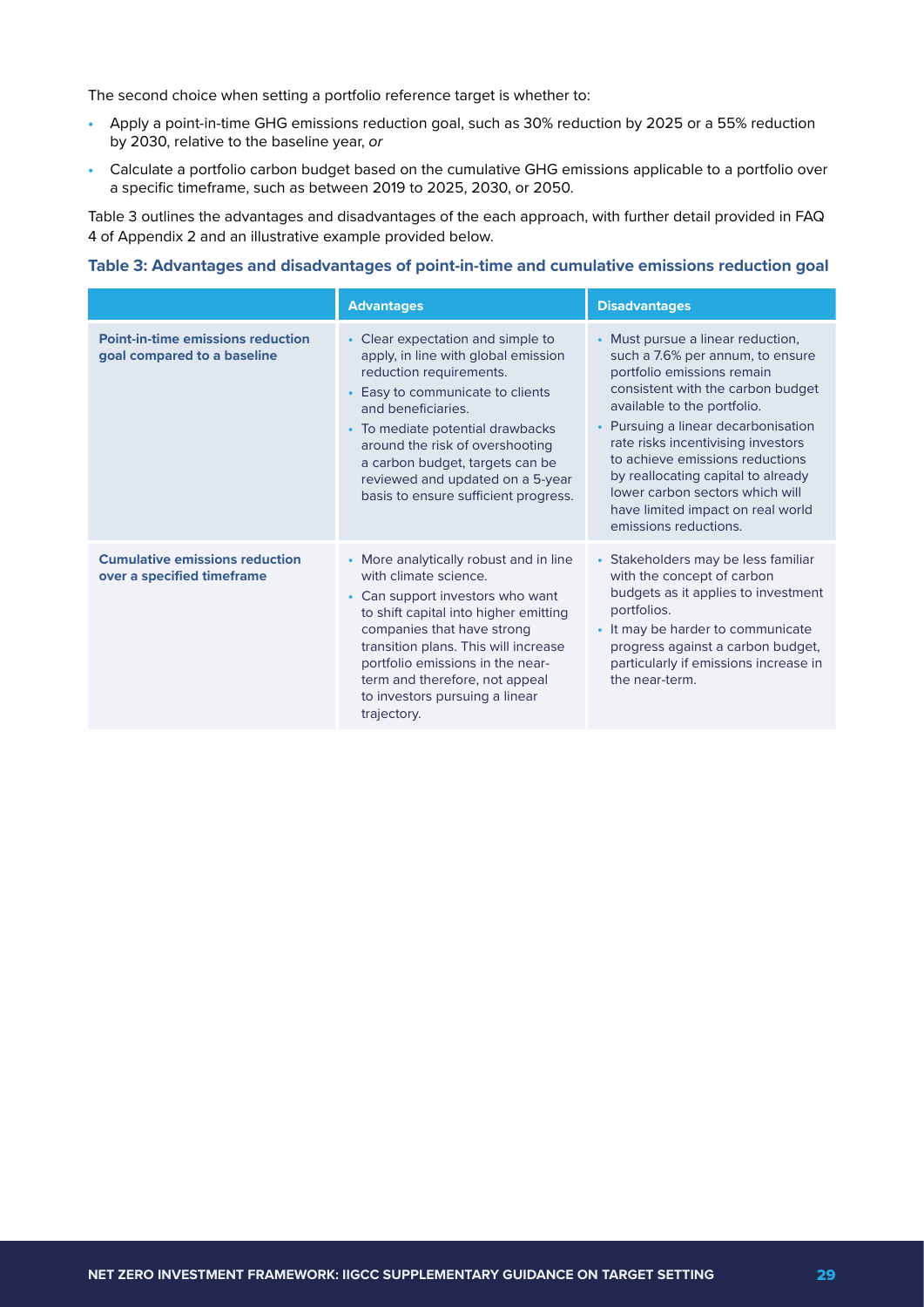# Case study: Setting a portfolio target using a carbon budget approach

An investor can establish the cumulative emissions, or carbon budget, of a portfolio based on an assessment and aggregation of the average cumulative emissions of industries within a portfolio and reflect the relative baseline position or "starting point" of a portfolio compared to industry averages in the carbon budget. An illustrative and simplified example of this approach provided by Lombard Odier can be found **[here](https://www.iigcc.org/resource/paii_fair-share-carbon-budget-approach/)**.

Under this approach, investors can also adjust the carbon budget to account for the portfolio "starting point", that is, adjusting the cumulative emissions available to a portfolio that is either lagging behind the industry average, or that has already reduced emissions compared to the industry average. An investor's "starting point" can be either "average", "above average" or "below average". A benchmark will indicate the rate of decarbonisation that a portfolio with an average "starting point" would need to achieve and provides information on the cumulative emissions (carbon budget) associated with that pathway.

In Figure 9 below, the concept of establishing a portfolio "starting point" can be understood visually. The blue line represents the pathway for a portfolio with an average "starting point". The blue area under the curve represents the cumulative carbon budget available to such a portfolio. A portfolio starting with an above average "starting point" needs to ensure a faster rate of reduction to ensure the area under the curve remains the same, whereas for the portfolio with a below average "starting point", a more gradual rate of decarbonisation suffices. The pathways in the figure are indexed to the baseline carbon intensity of the portfolio in the baseline year (2019, in the example below $)^{22}$ .

A portfolio with an "above average starting point" produces more emissions when compared to a benchmark and will need to achieve a faster rate of reduction to ensure that its cumulative emissions fit within the carbon budget. A portfolio with a "below average starting point" already produces fewer emissions than average and ensuring cumulative emissions remain within the implied carbon budget can theoretically be achieved with a marginally lower rate of reduction.



# **Figure 9: Illustrative example of incorporating portfolio "starting points" into the calculation of portfolio carbon budgets**

22 Click [here](https://www.iigcc.org/resource/paii-portfolio-starting-points/) to access the data behind this example, in excel.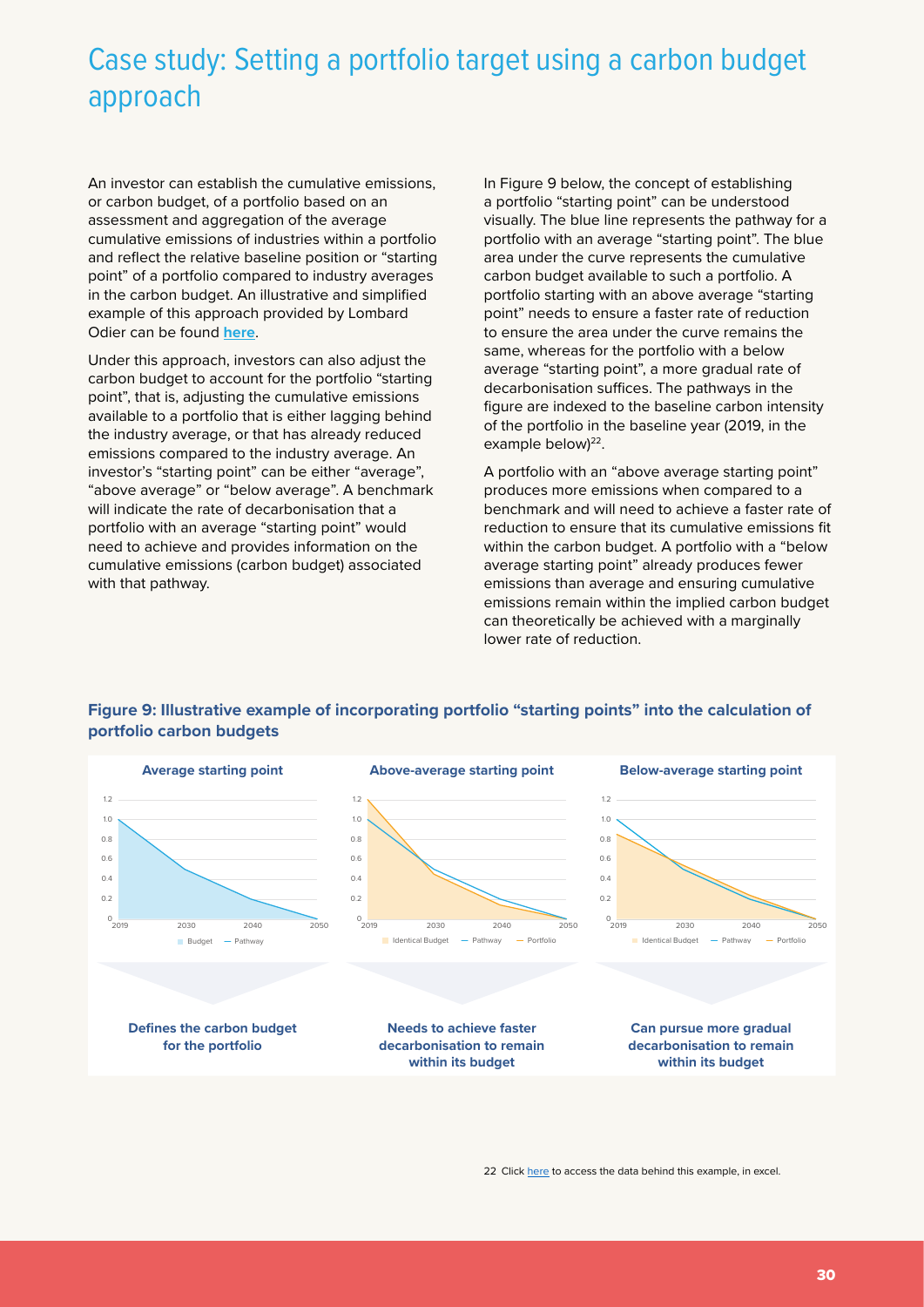# 4.1.6 Considering a re-calculation policy

The PCAF Standard notes that investors are required to "establish a recalculation policy to define under which circumstances a recalculation of base year financed emissions is necessary to ensure the consistency, comparability, and relevance of the reported GHG emissions data over time. As part of this base year emissions recalculation policy, financial institutions shall establish and disclose the significance threshold that triggers base year emissions recalculations"<sup>23</sup>.

As a key principle, the baseline should always be reflective of the portfolio's composition. Whether using a benchmark, self-decarbonisation baseline, or sectoral average, the baseline chosen should be fair and like-for-like comparison. When the portfolio's composition changes, the investor should ensure that the baseline still reflects that changed composition.

To enhance transparency, investors should consider disclosing when a baseline is restated during a relevant reporting period. The disclosure could outline the rationale and methods used, and how this is consistent with the principle above.

Investors can re-baseline portfolio emissions for a number of valid reasons:

- **•** Re-baselining due to substantial changes to data coverage, availability, or quality
- **•** Re-baselining due to a significant shift in the fund's sectoral or industry exposure
- **•** Re-baselining due to new money or portfolio growth (for absolute targets), requiring attribution for targets

Strengths of allowing a restatement of the baseline include allowing investors to move from lower carbon investments today to higher carbon but transitioning companies at a later date. This approach allows investors to pursue emissions reductions in the real economy, rather than pursuing reductions through sector re-allocations.

Investors should establish the timeframes for re-baselining. PAII outlines three options below, with further detail and description of the advantages and disadvantages of each provided in FAQ 6 of Appendix 2.

- **•** Dynamically e.g. during each reporting period
- **•** Periodically e.g. every 2 or 5 years
- **•** Ad-hoc e.g. based on pre-defined triggers

# 4.1.7 Key disclosures to ensure rigour, impact, and accountability

The Net Zero Investment Framework expects that investors disclose progress against targets annually. Investors can choose whether to disclose absolute emissions or emissions intensity (CO2e/\$mn invested).

If disclosing on an intensity basis, investor should also disclose the following to the extent possible:

- **•** Evidence of how the target has been determined and:
	- **a.** Reflects net zero pathways that will meet absolute emissions reductions required over time,
	- **b.** Is adjusted to take account of factors that are not related to real economy emissions reductions as relevant<sup>24</sup>.
- **•** When monitoring and reporting progress annually, measure:
	- **a.** Absolute emissions reductions achieved in aggregate at the asset level,
	- **b.** Progress towards an absolute or intensity target at the portfolio level.

<sup>23</sup> **[The PCAF Standard](https://carbonaccountingfinancials.com/files/downloads/PCAF-Global-GHG-Standard.pdf)** (p.99)

<sup>24</sup> Non-relevant variables such aws exchange rate, inflation and interest rate.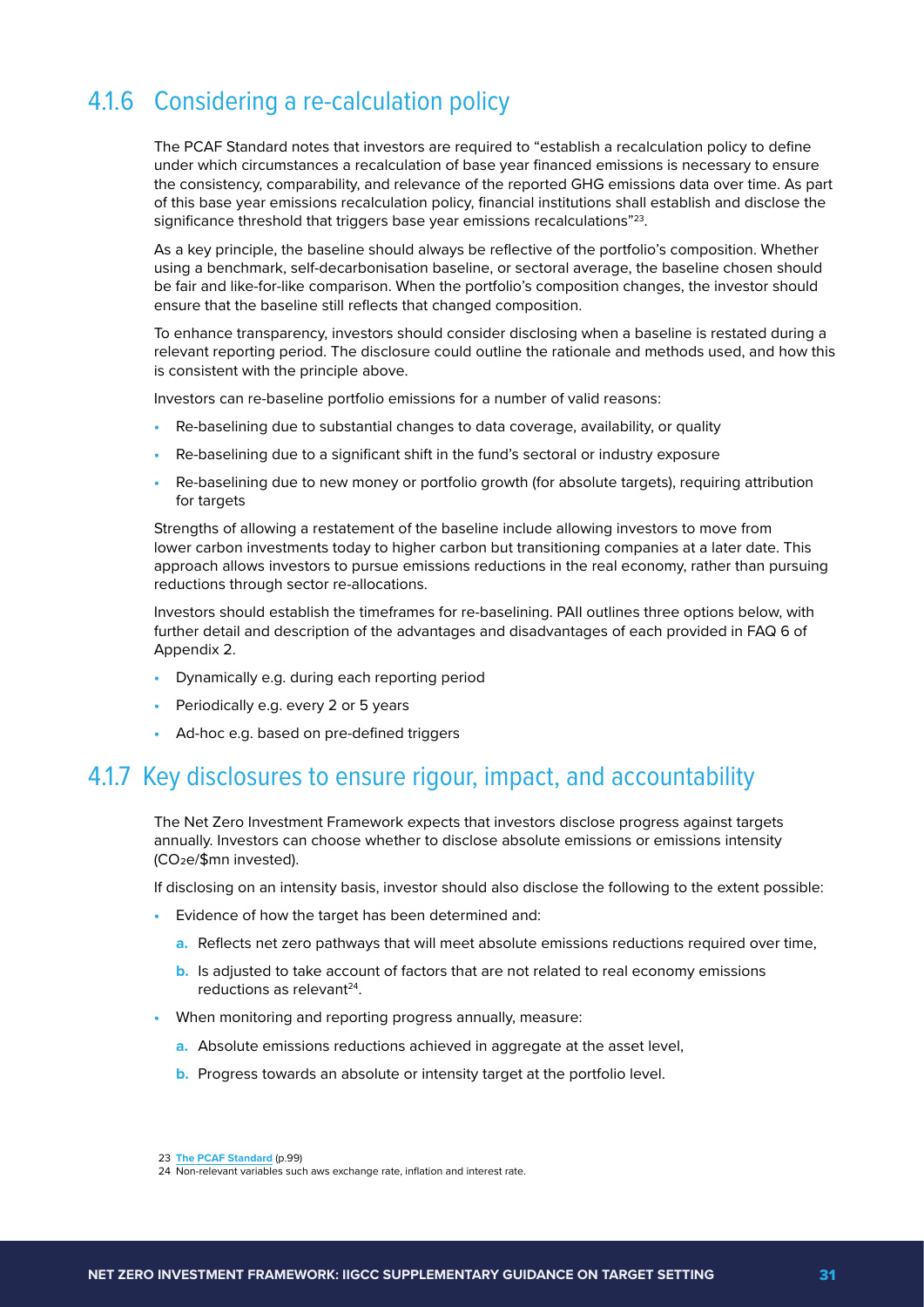# 4.2 Considerations for asset owners

Asset owners with multi-asset, multi-manager portfolios may not be able to apply such a granular approach to setting portfolio reference targets as described above due to a range of reasons such as limited analytical capability and data availability and comparability made available by asset managers. In such cases, targets can either be guided by a global scenario such as IPCC's 50% CO2 reduction by 2050 or from the identification of the most relevant net zero scenario(s) based on the overall exposure of the portfolio to different sectors and regions. This should be followed by a consideration of how to distribute the carbon budget implied by the scenario(s) through the portfolio, or to what extent each mandate should contribute to the overall portfolio emissions reduction requirement.

Investors may want to set separate targets for different parts of their portfolios or for different asset classes, based on opportunities to reduce emissions and challenges to increasing alignment. Investors choosing this approach will need to consider:

- **•** How to establish component targets so that, in aggregation, they are in line with a net zero pathway.
- **•** How to ensure adequacy of carbon reductions from all parts of the portfolio in line with net zero pathways if aggregating to a single target.

The PAII recommends that asset owners in particular engage with asset managers based on the key steps and recommendations of this guide.

# 4.3 Considerations for climate solutions providers

The PAII recognises that a significant increase in investments in technologies and solutions to mitigate climate change is required in order to meet the net zero goal. Much of the required investment is in emerging markets and developing economies. As there are few trajectories today that provide net zero pathways for these solutions providers, there is a risk of disincentivising investment in these solutions if comparing against global pathways or pathways for other sectors, since absolute emissions from these providers will likely increase in a net zero scenario.

To address this, IIGCC offers two guiding principles. First, it recognises that each company must make a fair share contribution to decarbonisation and the goal of reducing  $CO<sub>2</sub>$  emissions by 50% by 2030, and to net zero by 2050, and therefore recognises that the specific rate of reduction may vary across industries, and can vary more significantly for solution providers where a significant increase in volume is still required. Second, IIGCC recognises that despite this, every sector must still decarbonise, and that while solution providers' absolute emissions may fall more slowly, the same improvements in efficiency and carbon intensity must still be achieved. Where an investor or fund has a significant allocation to solution providers, the onus is on the investor to demonstrate that these principles are still achieved. FAQ 5 in Appendix 2 provides greater discussion of considerations for climate solutions providers in the context of setting portfolio reference targets.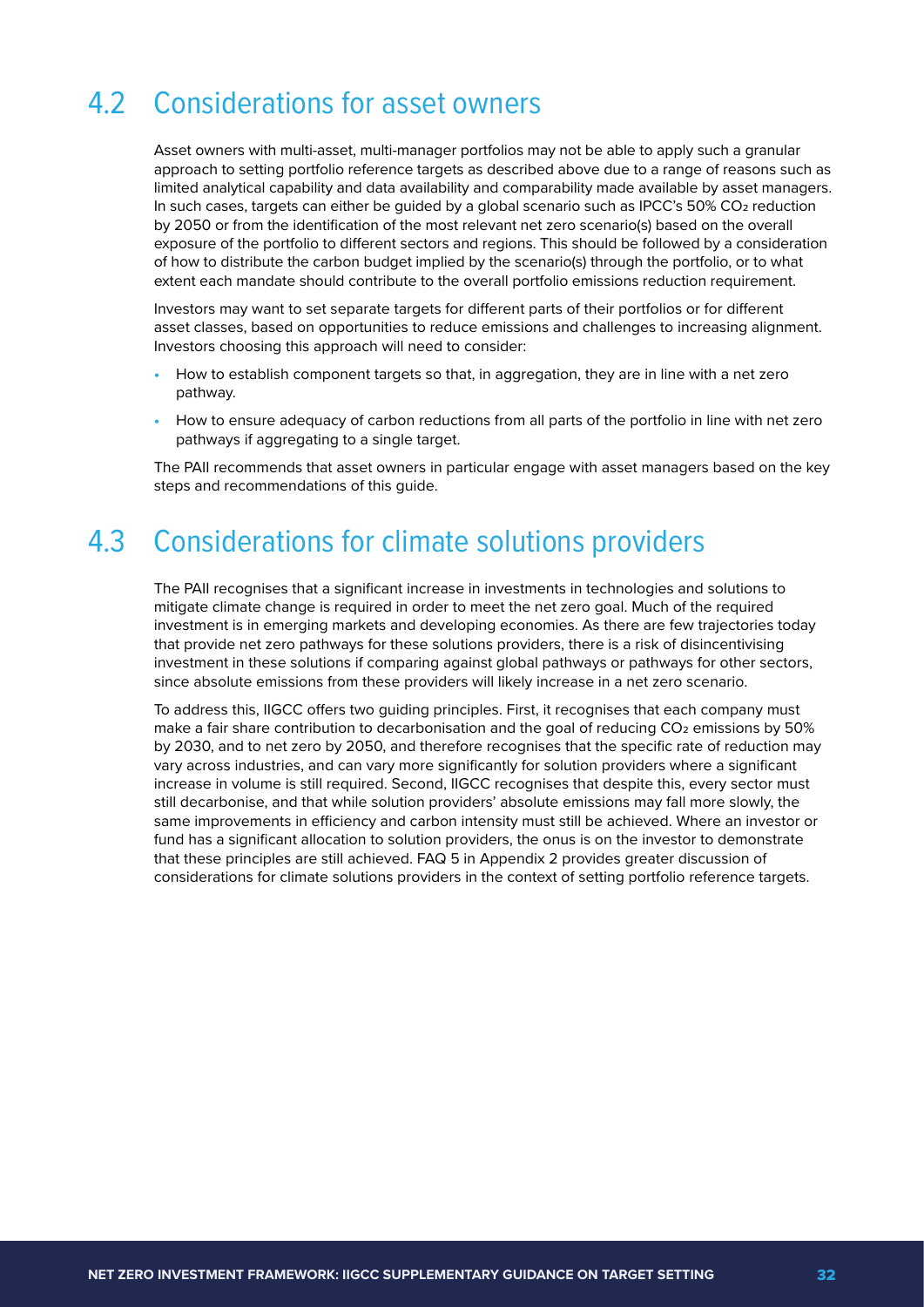# Case study: Nest's engagement with asset managers

In 2020/21 UK pension scheme, Nest, developed its first Scheme-wide climate change policy setting out an ambition to align its investment strategy with limiting global warming to 1.5C by reaching net zero emissions across its investment portfolio by 2050 at the latest. The policy was designed to guide all areas of Nest's investment process including asset allocation, manager selection and monitoring, stewardship and public policy.

Nest's portfolio is made up of different asset classes and individual portfolios managed by external investment managers. In December 2020 Nest wrote to all existing external investment managers to set out the expectation that they will work towards aligning the portfolio they manage for the Scheme with a 1.5C global warming limit. Specifically, Nest formulated three key expectations for all investment managers over the next three years:

Reporting: Nest expects its investment managers to report on the climate-related risks and opportunities in the portfolio they manage for the Scheme using the TCFD framework. This includes reporting on the carbon intensity of the portfolio and conducting climate change scenario analyses.

Reducing emissions: Nest expects its investment managers to develop a strategy to align the portfolio with the 1.5C global warming limit. This includes analysis of how to halve financed emissions by 2030.

**Voting:** Nest expects its investment managers to exercise their voting rights and engagement resource to positively influence the companies in their portfolio to transition to a low-carbon economy.

In addition to these three topline expectations, Nest set time-bound, mandate-specific climate-related objectives for existing managers and expects all objectives to be met by 2023 at the latest. They cover topics such as improving data coverage and quality and developing an escalation process for engagement on climate change. Nest meets with its investment managers at least bi-annually to discuss progress. Where a manager is not progressing on their climate change objectives, they will be placed on a watch list as part of Nest's manager monitoring process. Continued lack of progress could lead to termination of a mandate.

In total, Nest set 66 objectives across 23 portfolios and 13 fund managers. As at 31 March 2021:

- **•** 51.5% objectives had been met
- **•** 13.6% of objectives were on track
- **•** 18.2% of objectives were in progress
- **•** 16.7% of objectives had not progressed.

Nest is now working with its fund managers to translate its long-term net zero target into short-term emissions reductions targets for each mandate. For example, in March 2021 Nest set a decarbonisation target for its global investmentgrade credit allocation managed by Wells Fargo Asset Management. The portfolio uses the selfdecarbonisation approach with a cap in line with the EU Climate Transition Benchmark. The portfolio is managed so that the Scope 1 and 2 weighted average carbon intensity of the portfolio remains at least below a cap of 30% below the portfolio's benchmark with the cap decarbonising by 7% per year from its 2020 level.



Source: Wells Fargo Asset Management, Trucost, Bloomberg Company Materials, Bloomberg Barclays Indices

> Nest keeps these targets and performance towards them under review and reviews its climate change policy in full at least annually. Investors can achieve emissions reductions in multiple ways. See Box 4 below for an illustrative example of this. Investors should primarily achieve portfolio decarbonisation through the transition and alignment of underlying assets in a portfolio over time. This requires investors to take a number of actions relating to engagement and stewardship, as well as escalation and divestment policies as a result of failed engagement.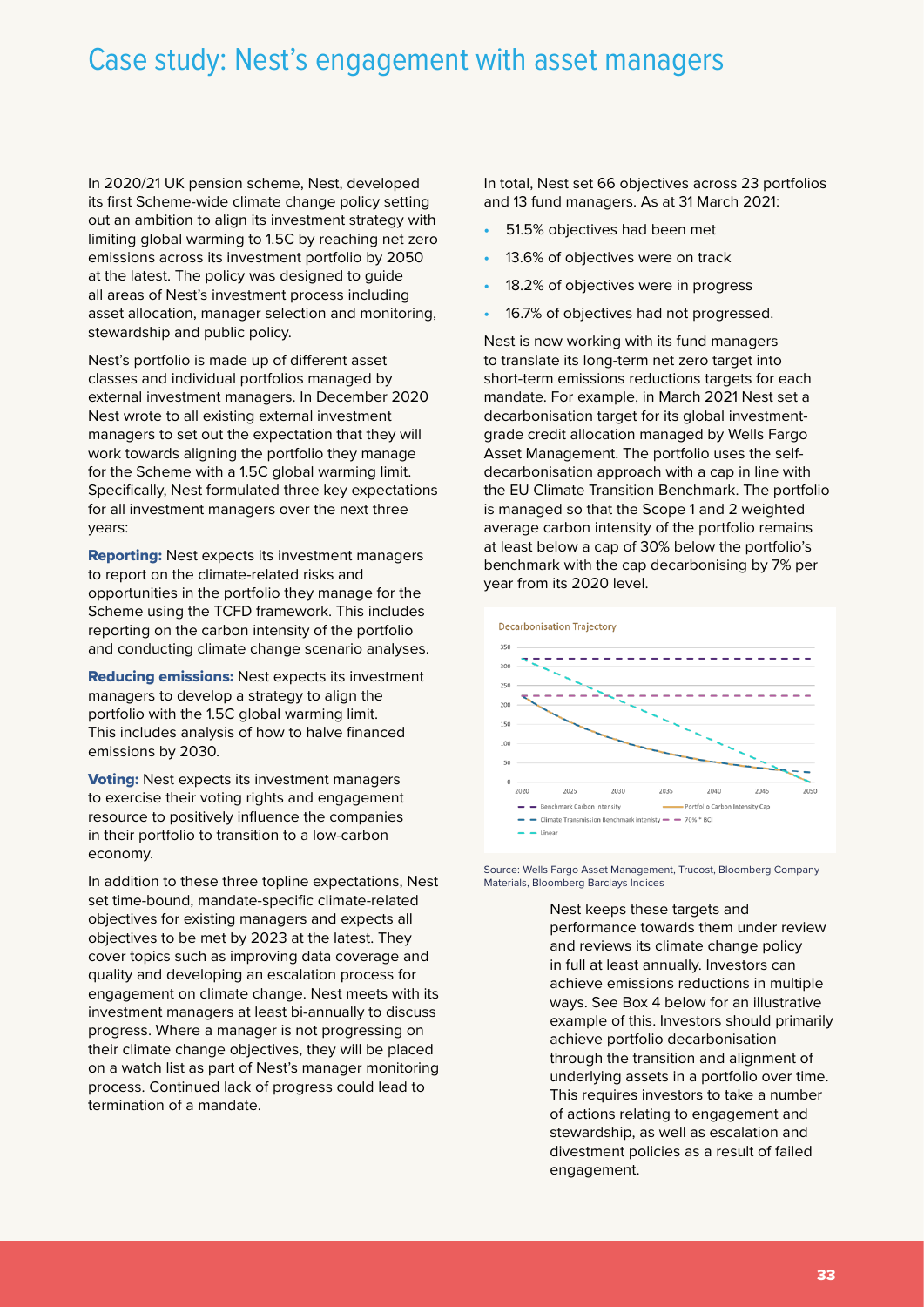To avoid incentivising investors to meet targets simply through re-allocation to assets that are already lower carbon, and to ensure and test the real world impact of investors' actions, investors can provide a level of disaggregation and attribution of emissions reductions by disclosing:

- **•** Emissions reductions from decarbonisation of assets
- **•** Emissions reductions from sector and/or company re-allocation
- **•** Emissions reductions from divestment
- **•** Allocation to climate solutions and associated emissions

## **Box 4: Varying impact of strategies to reduce scope 1 and 2 emissions**

**There are many different ways to reduce the scope 1 and 2 carbon intensity of portfolios but many do not have a demonstrable link to emissions in the real world. The clearest example of this is to look at the impact on the weighted average carbon intensity of global equities (MSCI ACWI) as we apply a series of carefully considered changes.**

- **1. Double weight allocation to large-cap tech (Apple, Amazon, Facebook) results in a 7% reduction in scope 1 and 2 emissions intensity.**
- **2. Double weight allocation to three utilities who are among the world's largest investors in renewable energy (Enel, Nextera, Iberdrola) increases scope 1 and scope 2 emissions intensity by 5%.**
- **3. Double weight allocation to selected Coal Miners and Oilfield Services (Glencore, Schlumberger, Halliburton) has little impact on scope 1 and 2.**

Providing a disaggregation and attribution of emissions reductions by geography, sector and individual holding will also support transparency in approach. Within the individual holdings, it will also be instructive to understand whether a company-level reduction was achieved by asset sales, a change in business strategy or improved operating efficiency. This attribution will be a vital part of understanding how investment portfolios are meeting these targets, and whether the actions taken are actually encouraging real world behavioural change.

### Linking targets to an engagement strategy

An investor whose strategy involves greater emphasis on escalation followed by divestment of high emitting assets may experience relatively rapid and consistent emissions reductions. On the other hand, an investor whose strategy involves holding carbon intensive assets with the aim to support the transition of these assets over time may have relatively high portfolio emissions in the earlier years of the strategy and experience a steeper curve to net zero in later years. There will be greater requirements on such an investor to communicate and provide evidence for:

- **•** How such a strategy remains in line with a net zero pathway over time.
- **•** How the investors' net zero stewardship and engagement policy is having impact.
- **•** How the underlying assets are transitioning towards Paris-alignment.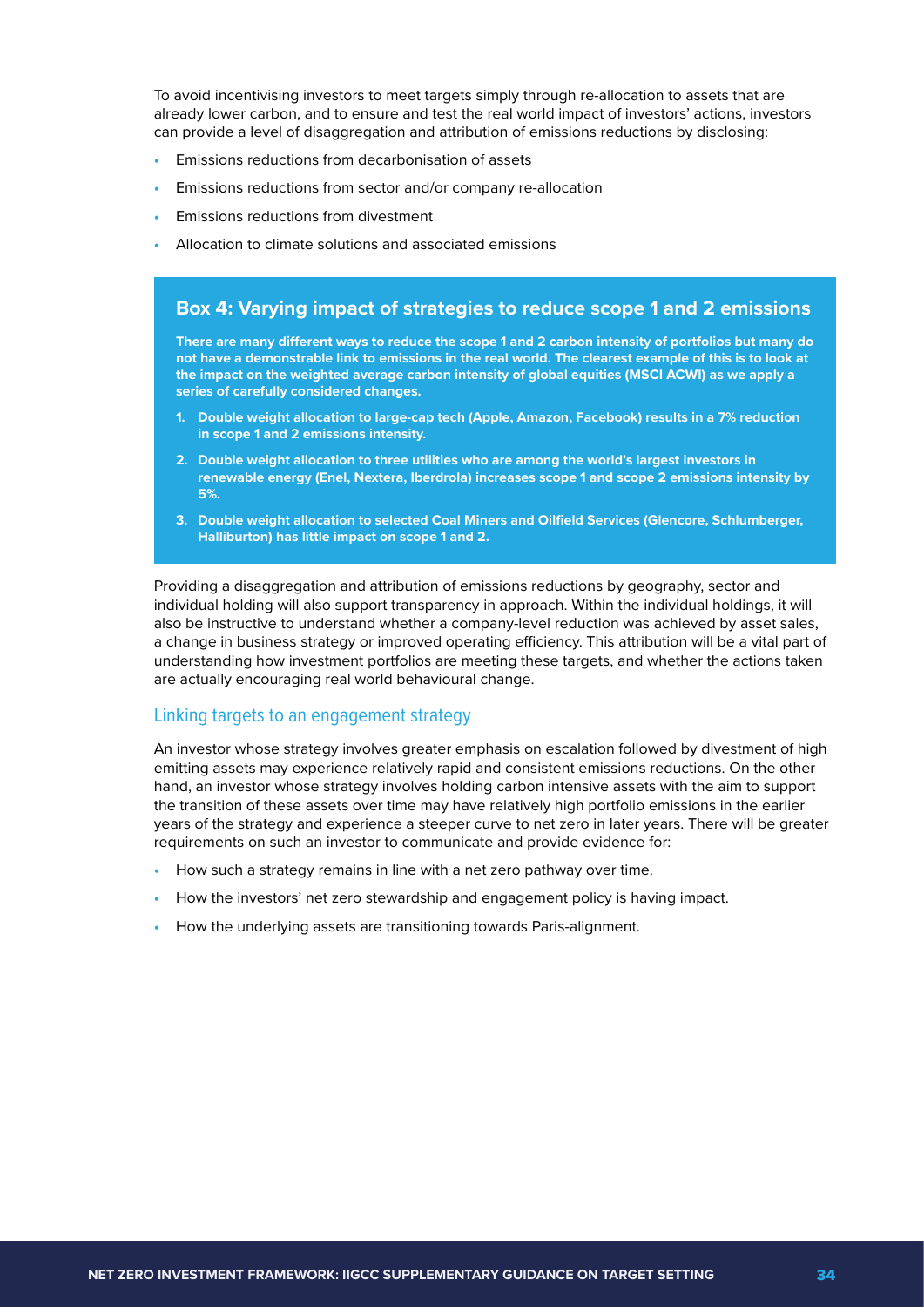# Appendix 1: FAQ for asset level target setting

### 1. What is the rationale behind these targets?

The Net Zero Investment Framework identified the proposed combination of targets as the most effective means to drive real economy emissions reductions while also enabling a practical and rigorous approach which provides accountability for action (consistent with the five guiding principles of PAII).

The asset level portfolio coverage target is designed to ensure that assets that investors hold in their portfolios are transitioning in line with net zero goals, and thereby achieving real economy emissions reductions and contributing to portfolio level overall targets.

By combining with an ambitious and increasing minimum engagement threshold it ensures that investors continue to have to take robust action to influence companies to achieve alignment and deliver emissions reductions on a continuous basis.

# 2. Should investors use different net zero pathways to assess the targets and performance of companies or assets in different sectors or in emerging markets compared to developed markets?

Yes, the PAII emphasises the importance of using regional and sectoral pathways to determine the speed at which assets in varying regions can be expected to transition. This differentiation is built into some of the assessment methodologies available such as the CRREM tool but is not necessarily reflected in all assessments of companies' targets. Where a particular sector does not have an established net zero pathway, investors may need to use the regional or global average as a proxy in the short term.

## 3. How does the Framework recommend treating scope 3 emissions of assets within portfolio coverage targets?

The PAII recognises that scope 3 emissions can make up a large proportion of an asset's carbon footprint, and material scope 3 emissions should therefore be part of company targets and performance assessed as part of setting and achieving the portfolio coverage target.

For real estate, the CRREM tool does not yet incorporate embodied carbon to assess this as part of the portfolio coverage metric.

Recognising that the measurement of material scope 3 emissions across a number of sectors is highly inconsistent, IIGCC is undertaking further work to develop expectations and guidance on measurement of Scope 3 emissions within the work of the Paris Aligned Investment Initiative

# 4. How does the asset level portfolio coverage target relate to the SBTi FI portfolio coverage methodology? Can I use other SBTi methodologies to set targets?

IIGCC notes that the SBTi FI portfolio coverage approach aligns to the Net Zero Investment Framework recommendation to set targets for increasing the percentage of aligning assets in a portfolio to reach 100% by 2040. However, SBTi FI only requires companies to set decarbonisation targets to be considered aligned, whereas the Net Zero Investment Framework uses additional criteria to ensure fully credible alignment of companies in high impact sectors going forward, which may make the expectation of a linear increase in 'aligned' companies more challenging. However, IIGCC notes that a similar 'linear increase' principle would be relevant for target setting for the Net Zero Investment Framework.

SBTi FI also offers investors a Sectoral Decarbonisation Methodology and the Implied Temperature Metric at portfolio level. IIGCC sees sectoral decarbonisation pathways as the building blocks for the top down portfolio emissions reduction targets recommended by the Net Zero Investment Framework. Therefore, the Sectoral Decarbonisation Approach (SDA) approach provided by SBTi can be a basis on which to develop this overall portfolio reference target and monitor progress and impact. However, solely using the scope of SDA for portfolios would not necessarily full cover the full portfolio. IIGCC does not currently recommend using an implied temperature metric given the ongoing challenges of robustly assessing forward looking alignment using such methodologies.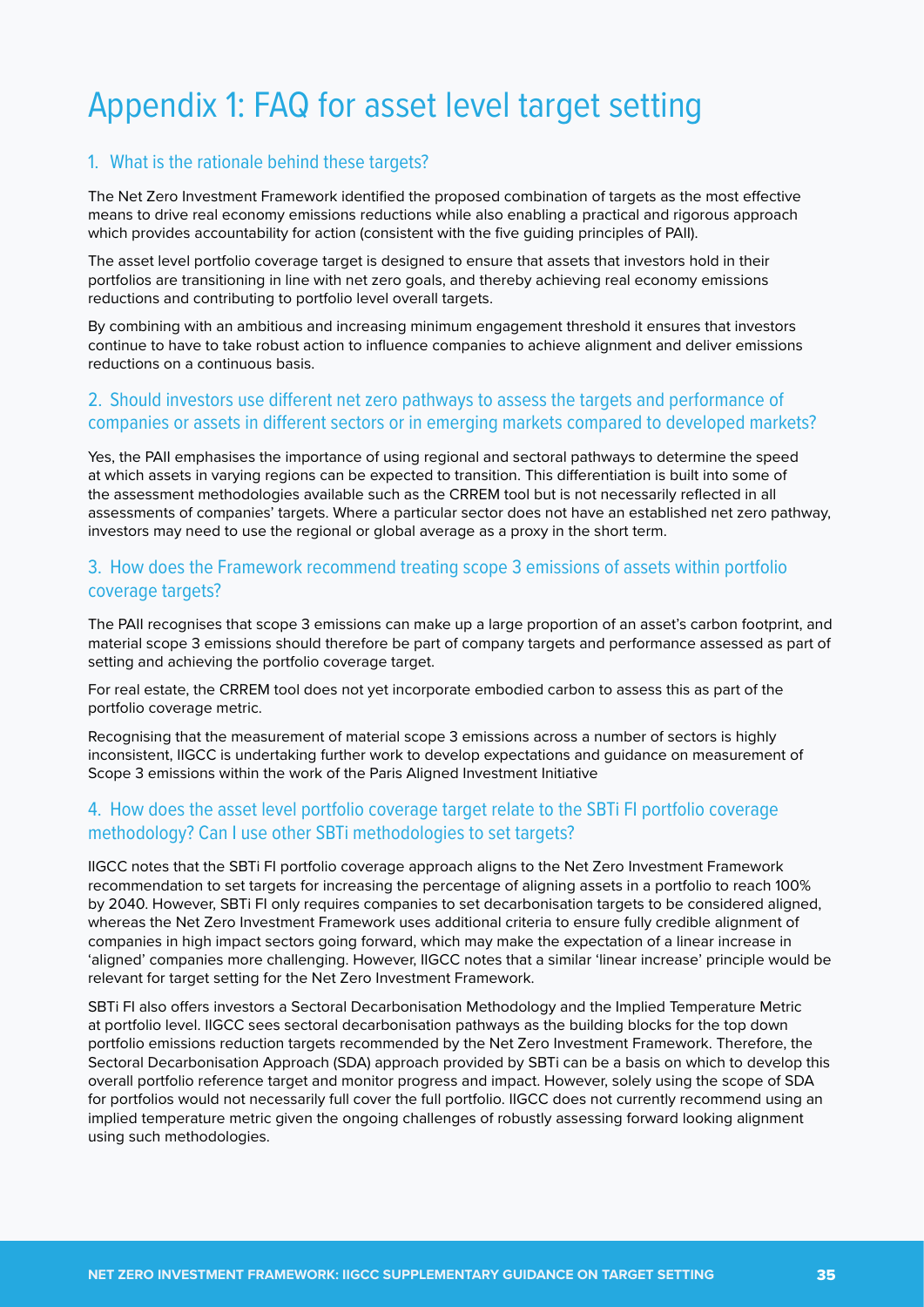scope 3 emissions. IIGCC therefore welcomes the work initiated by SBTi to move towards providing net zero consistent SDA approaches in the future, and to address these technical improvements to the methodology. For assessment at the company/asset level, company targets that are set in line with the SDA approach are also accepted to meet the relevant alignment criteria for listed equity and corporate fixed income. At the same time it remains the case that SDA pathways currently utilised by SBTi and others are not fully consistent with global 2050 net zero pathways and there are some technical issues for example with the incorporation of

# 5. How do I address data gaps for assessing asset alignment?

The PAII recognises that there are gaps in available and good quality data which may hinder an investor's ability to assess the alignment of assets and support the transition of assets over time. At the same time, recommended assessment methodologies will generally provide significant coverage of material sectors and companies. IIGCC expects data to improve rapidly in some areas, such as that relating to real estate. In the meantime, the PAII recommends that investors estimate data or use proxies, where possible, rather than exclude data from assessment. In addition, disclosure of data by companies or assets can be used as an initial criterion towards alignment, and a first ask for engagement would be for companies to disclose GHG emissions, and other relevant data and information.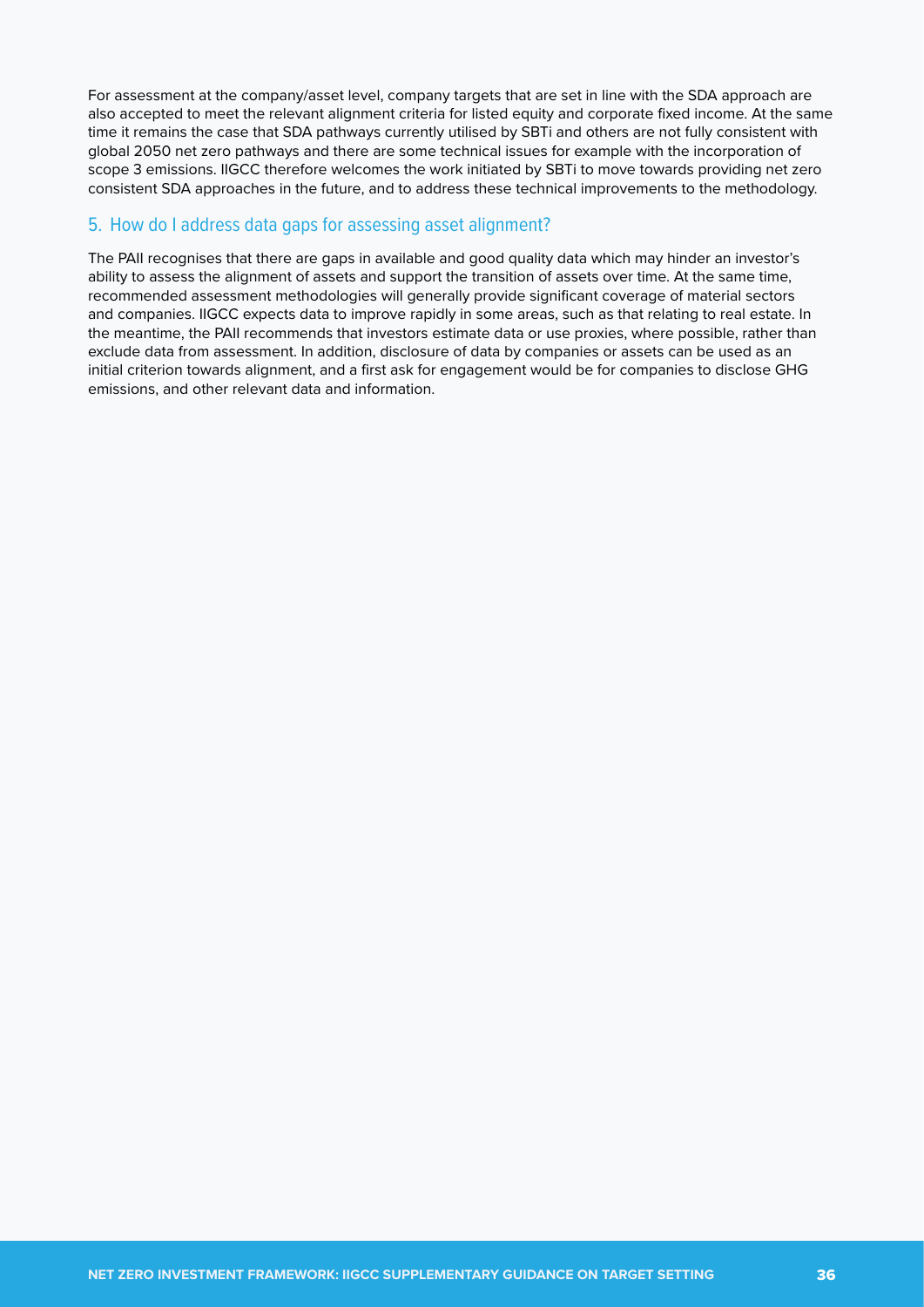# Appendix 2: FAQ for portfolio level target setting

# 1. Why are portfolio level targets required in addition to asset level targets?

The Net Zero Investment Framework 1.0 requires investors to set 'top down', portfolio level reference targets, as well as 'bottom up', asset level targets. Investors are expected to achieve portfolio decarbonisation by increasing the alignment of underlying assets in the portfolio. The asset level targets, and corresponding alignment targets, set out above, therefore, aim to ensure that investors achieve portfolio decarbonisation in a way that has the greatest impact on real world emissions reductions.

PAII also requires investors to set a 'top-down', portfolio level decarbonisation target. This is important to set the level of ambition required against a science-based 1.5°C pathway. It is also important for guiding action, for example, guiding portfolio optimisation in Strategic Asset Allocation (SAA). Overall, portfolio targets allow investors to monitor the effectiveness of an investment strategy and provide accountability for impact. Meanwhile, if an investor's strategy has been effective at the asset level, it can be expected that portfolio emissions decline as a result of emissions reductions achieved by the assets in the portfolio.

# 2. Which global 1.5°C scenarios should investors use to inform portfolio reference targets?

The IPCC Special Report on Global Warming of 1.5°C (SR1.5) classifies mitigation pathways by four factors: consistency with a temperature increase limit, whether they temporarily overshoot that limit (OS), the extent of this potential overshoot, and the likelihood of falling within these bounds. Table 4 below shows that there are only 9 scenarios that limit warming to below 1.5°C relative to pre-industrial levels (50-66% likelihood) with no overshoot, and 44 scenarios that limit warming to 1.5°C relative to pre-industrial levels with low overshoot. These 1.5°C-consistent pathways were generally found in a sustainability orientated world or "middle-of-theroad" developments, characterised by low-medium population increase, low-medium and uneven energy and food demand per capita, high-medium and uneven technological progress<sup>25</sup>.

The IPCC sets out four illustrative 1.5°C pathways to show the variety of underlying assumptions and characteristics, and the range of potential mitigation strategies, that can lead to global net zero emissions by 2050, with no or limited overshoot.

| Pathway group                                      | <b>Pathway class</b> | <b>Pathway selection criteria and description</b>                                                                                                                                                                                                               | <b>Number of</b><br><b>scenarios</b> | <b>Number of</b><br><b>scenarios</b> |
|----------------------------------------------------|----------------------|-----------------------------------------------------------------------------------------------------------------------------------------------------------------------------------------------------------------------------------------------------------------|--------------------------------------|--------------------------------------|
|                                                    | Below 1.5°C          | Pathways limiting peak warming to below 1.5°C<br>during the entire 21st century with 50-66%<br>likelihood*                                                                                                                                                      | 9                                    | 90                                   |
| $1.5^{\circ}$ C or<br>$1.5^{\circ}$ C-consistent** | 1.5°C-low-OS         | Pathways limiting median warming to below<br>1.5°C in 2100 and with a 50–67% probability<br>of temporarily overshooting that level earlier,<br>generally implying less than 0.1°C higher peak<br>warming than Below-1.5°C pathways                              | 44                                   |                                      |
|                                                    | 1.5°C-high-OS        | Pathways limiting median warming to below<br>1.5°C in 2100 and with a greater than 67%<br>probability of temporarily overshooting that<br>level earlier, generally implying less than<br>0.1–0.4 °C higher peak warming than Below-<br>$1.5^{\circ}$ C pathways | 37                                   |                                      |

# **Table 4: IPCC classification of 1.5C pathways and number of available scenarios (IPCC SR1.5, p.100)**

25 **[IPCC SR1.5](https://www.ipcc.ch/sr15/)** (p.110)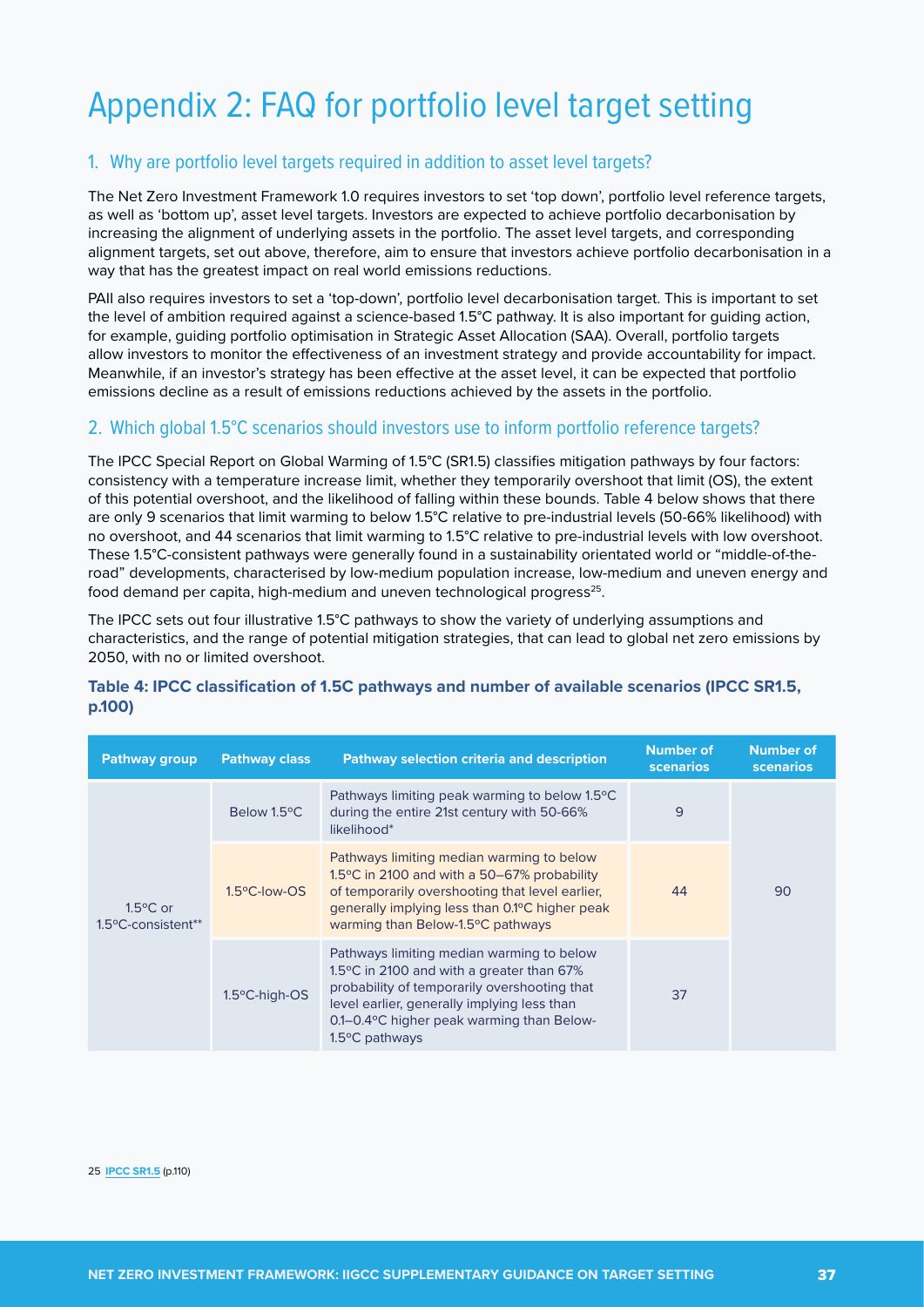Below is a summary of each net zero pathway and a selection of key indicators (expressed as % change relative to 2010 levels unless otherwise stated)<sup>26</sup>. It shows that a range of scenarios that lead to global net zero carbon emissions by 2050 are driven by different rates of decarbonisation, varying levels of reductions in total energy demand and fossil fuel use, increases in renewable capacity, and varying levels of carbon dioxide removal (CDR), bioenergy capture and storage (BECCS) and removals in the agriculture, forestry, and other land use (AFOLU) sector (together referred to as NETs).

Investors can use these scenarios, taking into consideration their own assumptions about some of these key indicators, particularly around the future development and deployment of CDR and BECCS. However, IIGCC does not recommend that investors use P4 given the scenario's reliance on a high volume of negative emissions technologies (NETs).

| IPCC 1.5°C / net<br>zero pathway                                      | P1: a low<br>energy demand<br>scenario                                                                       | P2: a<br>sustainability<br>orientated<br>scenario                                                                            | P3: a middle-<br>of-the-road<br>scenario                                                                     | P4: a fossil-fuel<br>intensive & high<br>energy demand<br>scenario                                                                 |                            |
|-----------------------------------------------------------------------|--------------------------------------------------------------------------------------------------------------|------------------------------------------------------------------------------------------------------------------------------|--------------------------------------------------------------------------------------------------------------|------------------------------------------------------------------------------------------------------------------------------------|----------------------------|
| Grey = fossil fuel $&$<br>industry<br>Brown = AFOLU<br>Yellow = BECCS | Billion tonnes CO <sub>2</sub> per year (GtCO <sub>2</sub> /yr)<br>P1<br>20<br>$-20$<br>2100<br>2020<br>2060 | Billion tonnes CO <sub>2</sub> per year (GtCO <sub>2</sub> /yr)<br>P <sub>2</sub><br>$20\,$<br>$-20$<br>2020<br>2060<br>2100 | Billion tonnes CO <sub>2</sub> per year (GtCO <sub>2</sub> /yr)<br>P3<br>20<br>$-20$<br>2020<br>2060<br>2100 | Billion tonnes CO <sub>2</sub> per year (GtCO <sub>2</sub> /yr)<br>40<br>P <sub>4</sub><br>$20\,$<br>$-20$<br>2060<br>2020<br>2100 | Interquartile range        |
| % change relative<br>to 2010 levels                                   | No or limited<br>overshoot                                                                                   | No or limited<br>overshoot                                                                                                   | No or limited<br>overshoot                                                                                   | No or limited<br>overshoot                                                                                                         | No or limited<br>overshoot |
| CO <sub>2</sub> emissions<br>2030                                     | $-58%$                                                                                                       | $-47%$                                                                                                                       | $-41%$                                                                                                       | $+4%$                                                                                                                              | $-14\%$ , $-58\%$          |
| CO <sub>2</sub> emissions<br>2050                                     | $-93%$                                                                                                       | $-95%$                                                                                                                       | $-91%$                                                                                                       | $-97%$                                                                                                                             | $-94\%$ , $-107\%$         |
| CO <sub>2</sub> e emissions<br>2030                                   | $-50%$                                                                                                       | $-49%$                                                                                                                       | $-35%$                                                                                                       | $-2%$                                                                                                                              | $-39\%$ , $-51\%$          |
| CO <sub>2</sub> e emissions<br>2050                                   | $-82%$                                                                                                       | $-89%$                                                                                                                       | $-78%$                                                                                                       | $-80%$                                                                                                                             | -81%, - 93%                |
| Energy demand<br>2030                                                 | $-15%$                                                                                                       | $-5%$                                                                                                                        | $+17%$                                                                                                       | $+39%$                                                                                                                             | $-12\%, +7\%$              |
| Energy demand<br>2050                                                 | $-32%$                                                                                                       | $-2%$                                                                                                                        | $+21%$                                                                                                       | $+44%$                                                                                                                             | $-11\%, +22\%$             |
| Renewable share<br>in elec. 2030 (%)                                  | 60%                                                                                                          | 58%                                                                                                                          | 48%                                                                                                          | 25%                                                                                                                                | 47%, 65%                   |
| Renewable share<br>in elec. 2050 (%)                                  | 77%                                                                                                          | 81%                                                                                                                          | 63%                                                                                                          | 70%                                                                                                                                | 69%, 86%                   |
| Primary energy<br>from coal 2030                                      | $-78%$                                                                                                       | $-61%$                                                                                                                       | $-75%$                                                                                                       | $-59%$                                                                                                                             | $-59\%$ , $-78\%$          |
| Primary energy<br>from coal 2050                                      | $-79%$                                                                                                       | $-77%$                                                                                                                       | $-73%$                                                                                                       | $-97%$                                                                                                                             | $-74\%$ , $-95\%$          |
| Cumulative<br>CCS until 2100<br>(GtCO <sub>2</sub> )                  | $\mathsf{O}\xspace$                                                                                          | 348                                                                                                                          | 687                                                                                                          | 1,218                                                                                                                              | 550, 1,017                 |

#### **Figure 10: The four illustrative 1.5***°***C pathways outline in IPCC SR1.5**

26 **[IPCC SR1.5](https://www.ipcc.ch/sr15/)** (p.14)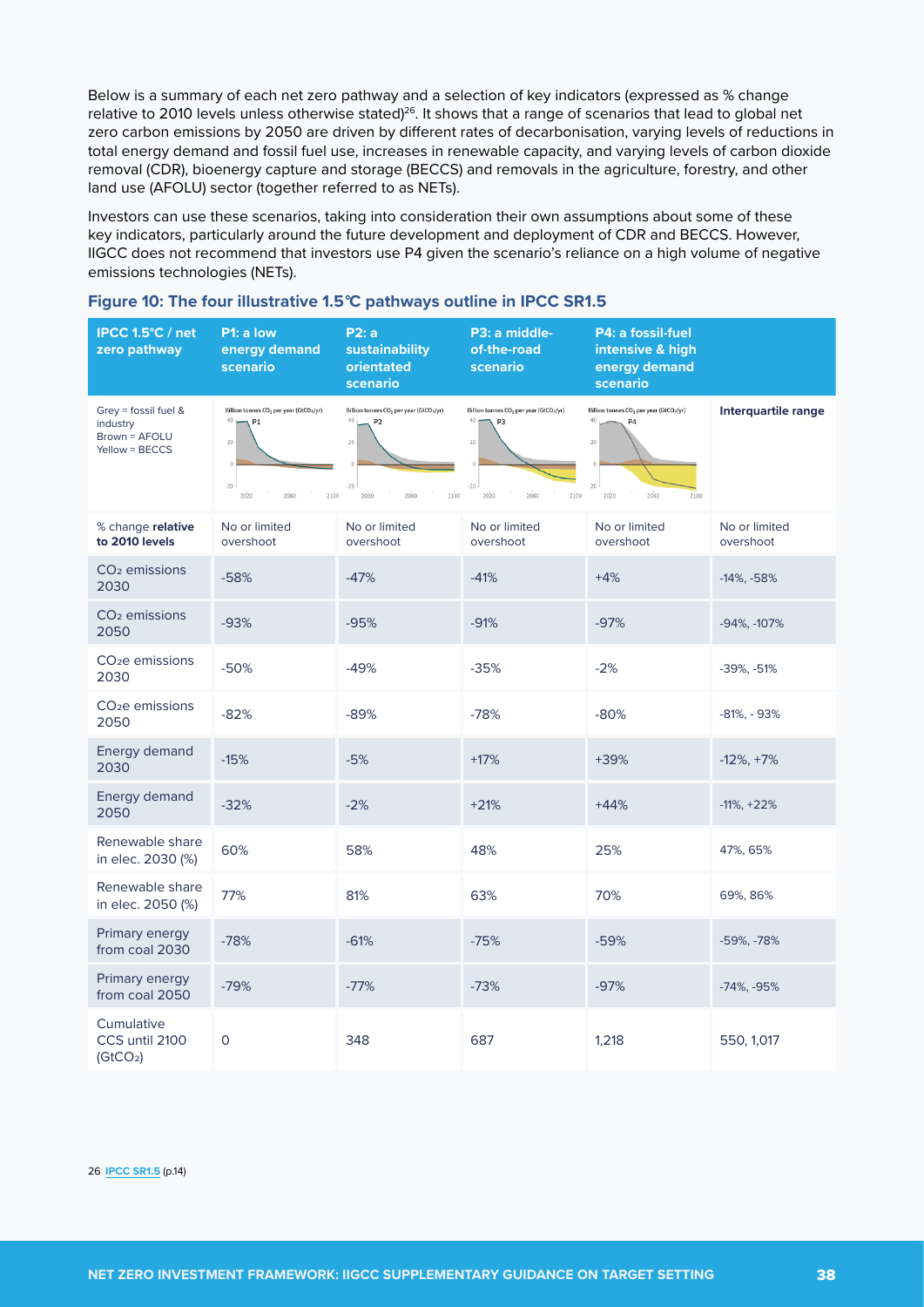# 3. Which sectoral and regional net zero pathways can investors use to set portfolio reference targets?

Table 5 below provides information about key available or forthcoming 1.5°C pathways that PAII recommends, and many investors have started using to inform target setting. This list should not be treated as exhaustive, as it is expected that the number of credible scenarios will grow over time.

| <b>Scenario</b>                                                                                      | Sectors/ sub-sectors                                                               | <b>Regional breakdown</b>                                                                                         | <b>Publication date</b> |
|------------------------------------------------------------------------------------------------------|------------------------------------------------------------------------------------|-------------------------------------------------------------------------------------------------------------------|-------------------------|
| <b>IIASA /IPCC</b><br>"P1", "P2", "P3"                                                               | AFOLU*, industry,<br>transport, buildings,<br>energy supply.                       | OECD (1990) + EU, Asia,<br>Middle East and Africa,<br>Latin America, and<br>Reforming Economies (i.e.<br>ex-USSR) | 2018                    |
| IEA NZE2050                                                                                          | Buildings, transport,<br>industry, electricity, and<br>heat, other.                | "Advanced economies"<br>and "emerging market and<br>developing economies"                                         | May 2021                |
| One Earth Climate Model<br>(OECM)                                                                    | Oil and gas, utilities,<br>transport (including sub-<br>categories), steel, cement | OECD Europe, OECD<br><b>North America</b>                                                                         | December 2020           |
| <b>Energy Transitions</b><br>Commission (ETC) 'Mission<br>Possible'                                  | Cement, steel, plastics,<br>trucking, shipping, and<br>aviation.                   | Global pathway, with<br>some elements of regional<br>breakdown                                                    | November 2018           |
| <b>Carbon Risk Real Estate</b><br>Model (CRREM)                                                      | Real estate (including<br>residential and<br>commercial)                           | 40 jurisdictions globally                                                                                         | Updated 2020            |
| Other forthcoming<br>scenarios<br><b>IIGCC/Vivid Economics</b><br>based on IEA NZE2050<br>(Dec 2021) |                                                                                    |                                                                                                                   |                         |

#### **Table 5: Overview of available 1.5C scenarios recommended by PAII**

### Custom pathways

Using some sectoral pathways, investors can also "build" an expected emission reduction pathway for a portfolio based on its current composition**.** For example, the Carbon Risk Real Estate Monitor (CRREM) provides granular emissions and energy intensity pathways for different types of real estate in different regions<sup>27</sup>. Figure 11 shows an emissions intensity and energy intensity pathway for UK office buildings<sup>28</sup>.

27 **<https://www.crrem.org/pathways/>**

28 '**[Climate Risk is Investment Risk](https://www.crrem.eu/wp-content/uploads/2020/05/CRREM-Introduction-2020-04-29-1.pdf)**', CRREM 2020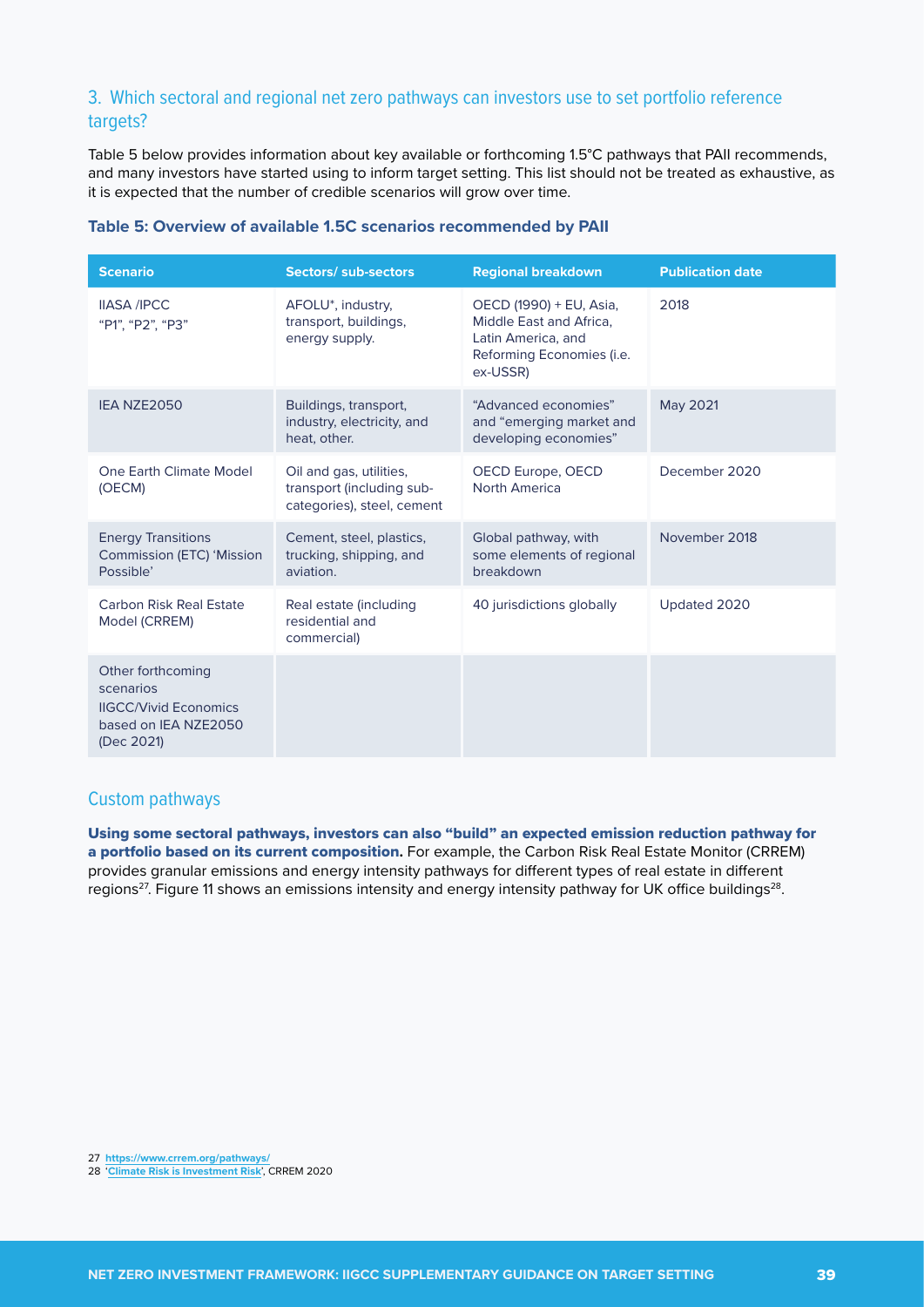#### **Figure 11: A 1.5C pathway for UK offices provided by CRREM**



number of academic, industry, government and non-governmental initiatives have sought to identify and map Specific pathways, at the sectoral, industry and sub-industry level may be developed through an analysis of the specific technological and demand-side (behavioural) changes or "levers" applicable to each industry. A out the relevant levers, their potential contribution to decarbonisation, and the timeline for their applicability. Some of these efforts are specific to a particular region, economy, or sector, but may provide broader insights into the possible routes to a net zero economy $29$ .

Investors may rely on any of a number of such sources, or a combination thereof, as assumptions on technologies and demand-side changes will in part reflect investors' in-house convictions as to the viability of such technologies. To ensure consistency, however, it is essential that any such more granular pathways, whether at a regional or (sub-)industry level are consistent with global and sectoral pathways from recognised sources, such as the ones highlighted above.

Efforts are also underway to develop detailed, "bottom-up" pathways through the efforts of individual asset managers, sectoral initiatives, country-led research, and contributions from academia and policy think-tanks. IIGCC, too, is procuring technical analysis on investment trajectories required to meet net zero which will inform goal setting in relation to investment in climate solutions.

### 4. What are the key design steps when setting a portfolio reference target?

#### i) Should I account for the "starting point" of my portfolio?

Before determining an appropriate emissions reduction trajectory, investors may wish to understand how the baseline carbon intensity of their portfolio compares against a benchmark which is reflective of the portfolio's composition. Understanding the "starting point" of a portfolio can help an investor establish the current portfolio contribution to global emissions and what, therefore, constitutes a 'fair share' decarbonisation pathway for the portfolio.

This approach will help investors establish how a portfolio is performing relative to a benchmark with similar composition at the baseline year and allow investors to adjust a decarbonisation trajectory accordingly. For example, a portfolio with a carbon intensity higher than a benchmark would be required to pursue more aggressive emission reductions in order to contribute its 'fair share' to the global decarbonisation goal.

Conversely, if a portfolio is outperforming its benchmark in terms of carbon intensity at the baseline year, this may warrant investors to pursue a less steep emissions reduction pathway towards the target year. Noting that the Net Zero Investment Framework encourages investors to contribute the maximum emissions reductions possible and therefore, setting as ambitious targets as possible.

<sup>29</sup> One illustrative example here includes the work undertaken by the European Climate Foundation, as part of its "**[Net Zero by 2050: From Whether to](https://europeanclimate.org/resources/a-net-zero-emission-european-society-is-within-reach-but-getting-there-starts-today-2/)  [How](https://europeanclimate.org/resources/a-net-zero-emission-european-society-is-within-reach-but-getting-there-starts-today-2/)**" report and the **[CTI 2050 Roadmap Tool](https://stakeholder.netzero2050.eu/)** linked to this effort.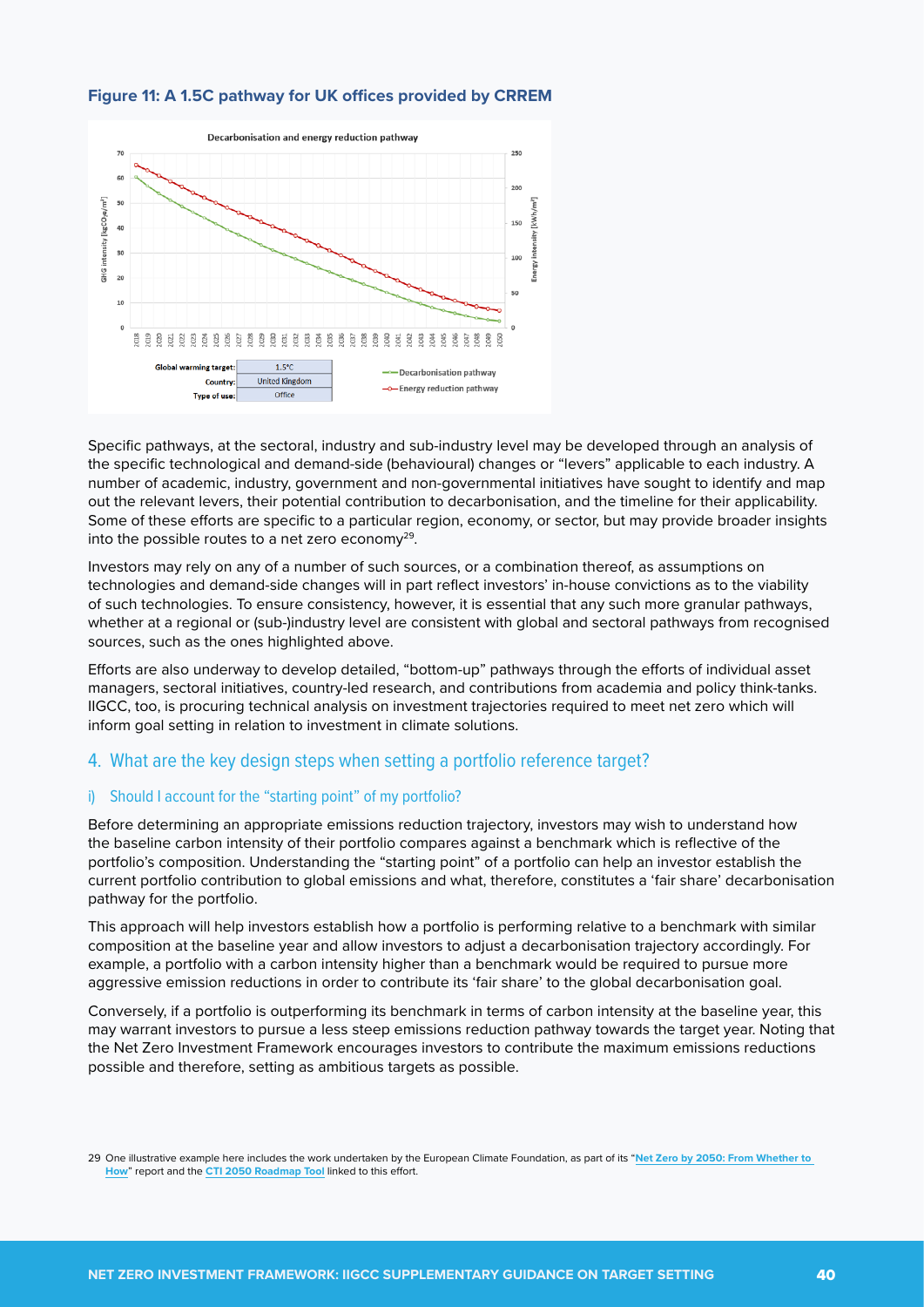If not choosing to establish a portfolio's baseline position relative to a benchmark, the next step involves choosing the relevant portfolio reference target by either applying a point-in-time emissions reduction goal, such as 30% by 2025, or 55% by 2030, relative to the portfolio's baseline or calculate a carbon budget and establishing cumulative emissions applicable to the portfolio.

The first design choice when calculating a portfolio reference target is to take either:

- **•** A 'self-decarbonisation' approach: An investor does not account for the portfolio "starting point" relative to a benchmark.
- **•** A benchmark-relative approach: An investor accounts for the portfolio "starting point" relative to other industry actors.

Table 6 below sets out the advantages and disadvantages of each option.

### **Table 6: Advantages and disadvantages of a self-decarbonisation and benchmark-relative approaches to portfolio target setting**

|                             | <b>Advantages</b>                                                                                                                                                                                                                                                                     | <b>Disadvantages</b>                                                                                                                                                                                                                                                                                                                                                                                                                                                                                                                                                                                                                                                                                                                                                                                                                                                                                                                                                           | <b>Suitable for:</b>                                                                                                                                                                                                                                                                                                                                                             |
|-----------------------------|---------------------------------------------------------------------------------------------------------------------------------------------------------------------------------------------------------------------------------------------------------------------------------------|--------------------------------------------------------------------------------------------------------------------------------------------------------------------------------------------------------------------------------------------------------------------------------------------------------------------------------------------------------------------------------------------------------------------------------------------------------------------------------------------------------------------------------------------------------------------------------------------------------------------------------------------------------------------------------------------------------------------------------------------------------------------------------------------------------------------------------------------------------------------------------------------------------------------------------------------------------------------------------|----------------------------------------------------------------------------------------------------------------------------------------------------------------------------------------------------------------------------------------------------------------------------------------------------------------------------------------------------------------------------------|
| <b>Self-decarbonisation</b> | • The least complex<br>of the approaches<br>where an investor only<br>needs to determine<br>the portfolio's own<br>baseline emissions.<br>• Relatively easy<br>to apply and<br>communicate to<br>stakeholders.                                                                        | • Does not take into account<br>the differences in the baseline<br>carbon intensities of portfolios,<br>or the assets within a portfolio.<br>• Every asset within a portfolio<br>must achieve the same rate<br>of emissions reductions<br>regardless of whether they<br>are an industry laggard and<br>should be required to achieve<br>more rapid decarbonisation,<br>or if they are an industry best<br>performer and have already<br>achieved significant emissions<br>reductions.<br>• This approach may incentivise<br>investments in assets that<br>are not yet aligned over<br>assets that are already net<br>zero or aligned as they have<br>already contributed to global<br>decarbonisation. This is<br>because, under this approach,<br>all assets must decarbonise<br>at the same rate regardless of<br>historical decarbonisation.<br>• May incentivise investors to<br>achieve emissions reductions<br>through re-allocating capital to<br>lower carbon sectors. | • Asset owners that<br>may wish to set an<br>overall portfolio target,<br>and allow managers<br>to determine the fair<br>share contribution of<br>emissions reductions<br>per mandate.<br>• Portfolios where there<br>is no reasonably<br>reflective benchmark,<br>or where the investor<br>has limited resources<br>and analytical capacity<br>to create a custom<br>benchmark. |
| <b>Benchmark-relative</b>   | • Creates a fairer<br>playing field by<br>accounting for<br>emissions reductions<br>already achieved<br>by assets within<br>a portfolio and by<br>ensuring laggards<br>contribute their fair of<br>emissions reductions<br>by pursuing a more<br>rapid decarbonisation<br>trajectory. | • Baseline portfolio emissions<br>and reference target may<br>require re-calculating if there<br>is a material change to the<br>portfolio composition (see FAQ<br>6 below).<br>• Communicating progress<br>against targets may require<br>more nuanced and detailed<br>explanation.                                                                                                                                                                                                                                                                                                                                                                                                                                                                                                                                                                                                                                                                                            | • Portfolios or funds with<br>significant sector or<br>regional biases.<br>• Portfolios that<br>have already<br>achieved significant<br>decarbonisation.                                                                                                                                                                                                                         |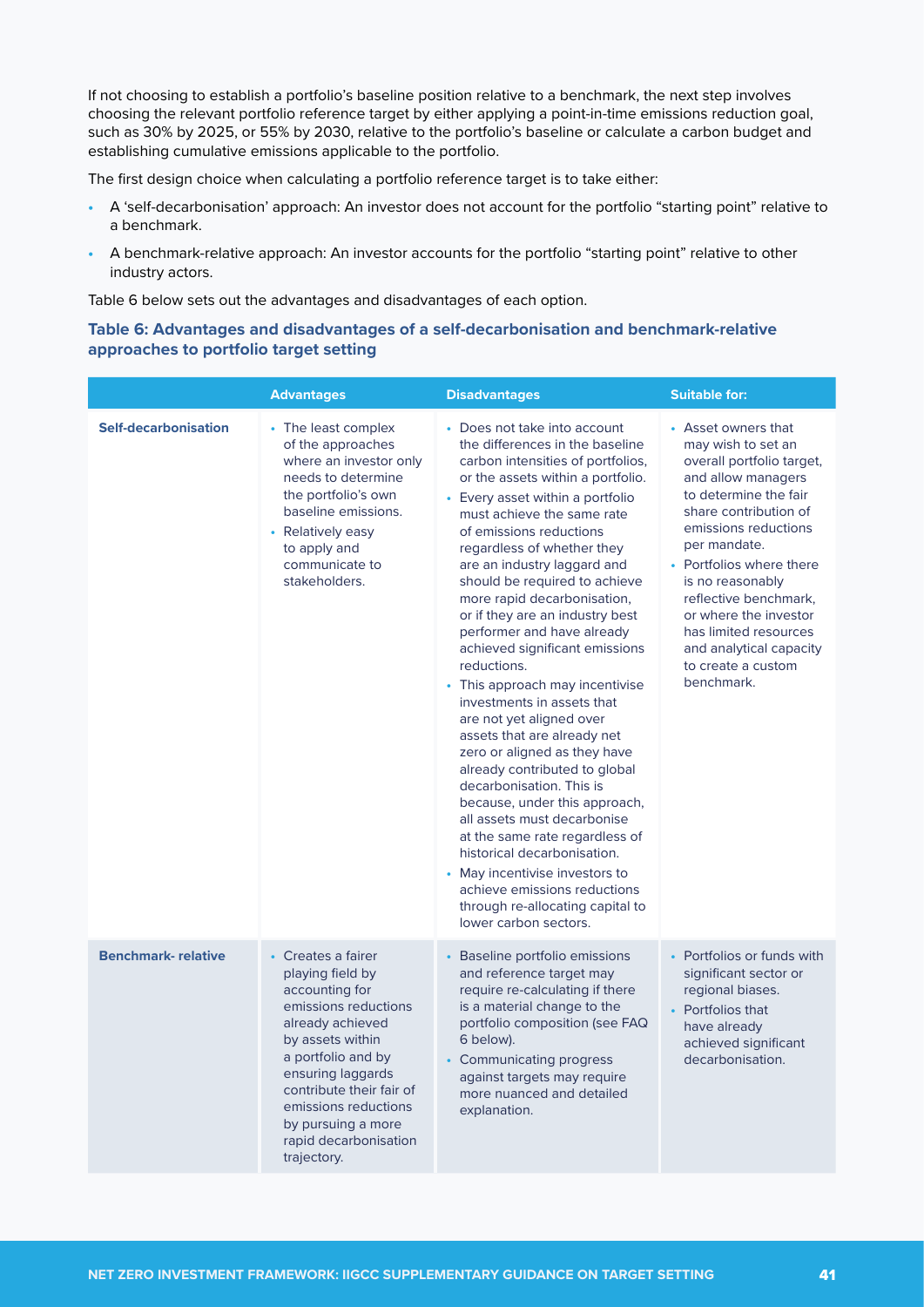#### ii) I wish to account for my portfolio's baseline emissions. Which benchmark should I use?

If choosing to measure baseline emissions against a benchmark, investors will need to choose the emissions metric and choose or calculate the most relevant benchmark. Table 7 below outlines the advantages and disadvantages of using an emissions intensity and absolute emissions metric to construct a benchmark. In line with the TCFD Portfolio Alignment team, IIGCC recommends that investors use an emissions intensity metric as it allows for comparisons of assets' emissions performance across industries.

### **Table 7: Advantages and disadvantages of emissions intensity and absolute emissions metrics for constructing benchmarks**

|                            | <b>Advantages</b>                                                                                                                                                                                                                                                 | <b>Disadvantages</b>                                                                                                                                                                                                                                                                                                                                                                  |
|----------------------------|-------------------------------------------------------------------------------------------------------------------------------------------------------------------------------------------------------------------------------------------------------------------|---------------------------------------------------------------------------------------------------------------------------------------------------------------------------------------------------------------------------------------------------------------------------------------------------------------------------------------------------------------------------------------|
| <b>Absolute emissions</b>  | • Can be more directly linked to a<br>carbon budget and therefore real<br>world emissions reductions.                                                                                                                                                             | • Disadvantages assets with higher absolute<br>emissions due to size of asset/company.<br>and assets that grow market value whilst<br>maintaining absolute emissions.                                                                                                                                                                                                                 |
| <b>Emissions intensity</b> | • Rewards assets that maintain<br>absolute emissions whilst increasing<br>output or market value. An absolute<br>emissions metric would disadvantage<br>such assets.<br>• Allows investors to identify and<br>increase allocation to industry best<br>performers. | Risks failure to achieve decarbonisation<br>in the real economy by rewarding assets<br>that reduce emissions intensity by<br>increasing market value rather than through<br>decarbonisation.<br>Risks creating an unfair playing field for<br>assets that have varying absolute emissions<br>due to size (unless assessing assets against<br>a rate of change in absolute emissions). |

Three options for choosing or calculating a benchmark are provided below. It is recommended that the chosen benchmark should always be reflective of the portfolio's composition. In other words, a benchmark heavily exposed to heavy-emitting industries would not represent an appropriate benchmark to compare against a fund primarily invested in low-carbon industries.

Unlike the self-decarbonisation approach outlined above which simply uses the portfolio's own emissions at the baseline year, investors can adjust the portfolio reference target to account for the portfolio "starting point" relative to the chosen benchmark. If Portfolio A has a lower carbon intensity compared to the benchmark at baseline year, an investor can apply a more gradual emissions reduction pathway than the benchmark would have to pursue to reach the net zero by 2050 goal. Conversely, if Portfolio B has a higher emissions intensity than the benchmark, an investor will necessarily calculate a more rapid emissions trajectory than the benchmark to contribute a fair share to global decarbonisation.

Three benchmark options are:

- **•** A 'universal' benchmark
- **•** A fund's own benchmark or relative to the investment universe
- **•** A custom benchmark

Table 8 sets out the advantages and disadvantages of using the three benchmark options.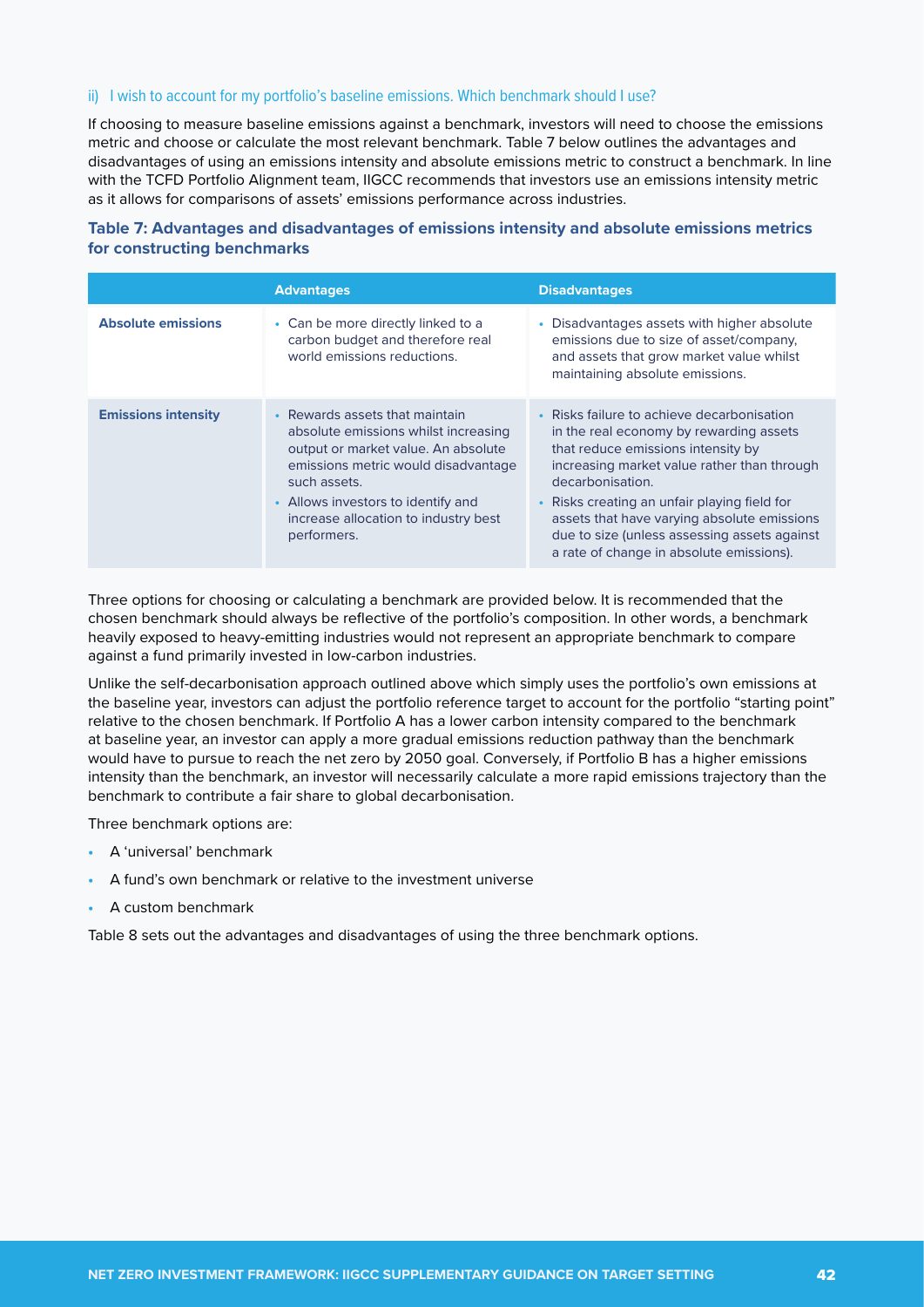# **Table 8: Advantages and disadvantages of different benchmarks for establishing a portfolio baseline**

| <b>Benchmark</b>                                              | <b>Description</b>                                                                                                                                                             | <b>Advantages</b>                                                                                                                                                                                                                                                                                                                                                                                                                                                                                                                                                                                                                                                                                                                                                                 | <b>Disadvantages</b>                                                                                                                                                                                                                                                                                                                                                                                                                                                                                                                                                                                                                                                                                                                                                                                                                                                                                                                                                                          |
|---------------------------------------------------------------|--------------------------------------------------------------------------------------------------------------------------------------------------------------------------------|-----------------------------------------------------------------------------------------------------------------------------------------------------------------------------------------------------------------------------------------------------------------------------------------------------------------------------------------------------------------------------------------------------------------------------------------------------------------------------------------------------------------------------------------------------------------------------------------------------------------------------------------------------------------------------------------------------------------------------------------------------------------------------------|-----------------------------------------------------------------------------------------------------------------------------------------------------------------------------------------------------------------------------------------------------------------------------------------------------------------------------------------------------------------------------------------------------------------------------------------------------------------------------------------------------------------------------------------------------------------------------------------------------------------------------------------------------------------------------------------------------------------------------------------------------------------------------------------------------------------------------------------------------------------------------------------------------------------------------------------------------------------------------------------------|
| A 'universal'<br>benchmark                                    | <b>Benchmarks</b><br>that act as a<br>representative<br>of the global<br>economy such<br>as MSCI World or<br><b>MSCI ACWI.</b>                                                 | Such benchmarks could reasonably<br>be used as a default to reflect<br>global emissions.<br>May be reasonably well suited<br>to global, diversified portfolios.<br>Although a custom benchmark, and<br>fund's own benchmark or universe-<br>relative approach, will provide<br>greater industry and regional<br>granularity and therefore, a more<br>accurate reference point.                                                                                                                                                                                                                                                                                                                                                                                                    | Few portfolios are reflective of the<br>global economy and so portfolio<br>composition and portfolio emissions<br>intensity is generally not highly<br>comparable to such benchmarks.<br>As the benchmark is less<br>reflective of the sector, industry,<br>and geographic exposures of<br>the portfolio than either a fund's<br>own benchmark or a custom<br>benchmark, emissions reductions<br>could be achieved through sector<br>re-allocation, rather than allocating<br>capital to industry best performers.                                                                                                                                                                                                                                                                                                                                                                                                                                                                            |
| A fund's own<br>benchmark or<br>universe-relative<br>approach | Reflects an<br>investor's<br>investable<br>universe and<br>provides a<br>reasonable level<br>of comparability<br>in terms of<br>sector, industry,<br>and regional<br>exposure. | Comparing emissions to a fund's<br>own benchmark reflects how<br>investors report ESG and other<br>financial information and therefore,<br>may be easier to communicate<br>to clients, beneficiaries and other<br>stakeholders than comparing<br>emissions to a custom benchmark.                                                                                                                                                                                                                                                                                                                                                                                                                                                                                                 | As the benchmark is less reflective<br>of the sector, industry, and<br>geographic exposures of the<br>portfolio a custom benchmark,<br>emissions reductions could<br>be achieved through sector<br>re-allocation, rather than allocating<br>capital to industry best performers.<br>Figure 12 below shows how<br>emissions reductions can be<br>achieved when using a fund's<br>benchmark versus using a custom<br>benchmark.                                                                                                                                                                                                                                                                                                                                                                                                                                                                                                                                                                 |
| A custom<br>benchmark                                         | Can be<br>constructed<br>based on an<br>aggregation<br>of the average<br>carbon intensities<br>of specific<br>holdings within a<br>sector.                                     | Allows the calculation of<br>decarbonisation performance<br>against a benchmark with similar<br>regional, sectoral, and industry<br>exposure, depending on the<br>granularity of the data available.<br>Should provide a more accurate<br>reference point than other<br>benchmarks due to greater<br>alignment of sector, sub-sector,<br>and regional exposures with the<br>portfolio.<br>Measures real world emissions<br>rather than re-allocation to lower<br>carbon industries compared to the<br>benchmark. Investors must allocate<br>capital to the best performing/<br>more carbon efficient issuers within<br>an industry in order to achieve<br>decarbonisation against the<br>benchmark. Figure 12 below shows<br>how the custom benchmark has this<br>desired effect. | A more resource intensive process<br>than using established benchmarks.<br>Communicating progress against<br>targets relative to a custom<br>benchmark to clients, beneficiaries<br>or other stakeholders may require<br>more careful explanation but could<br>be expressed as follows "the fund's<br>emissions as of year X are Y% lower<br>than the average level of emissions<br>in 2019 within the specific regions,<br>industries and activities that the<br>fund is active in".<br>Suited to investors with strong<br>analytical capabilities.<br>When constructing a custom<br>benchmark, investors must<br>determine the optimal level of<br>granularity as using more granular<br>sector and regional categorisations<br>will bring the custom benchmark<br>to more closely reflect the portfolio<br>composition itself and a less<br>granular approach will reflect the<br>fund's benchmark or universe-<br>relative approach. This issue is<br>demonstrated visually in Figure 12. |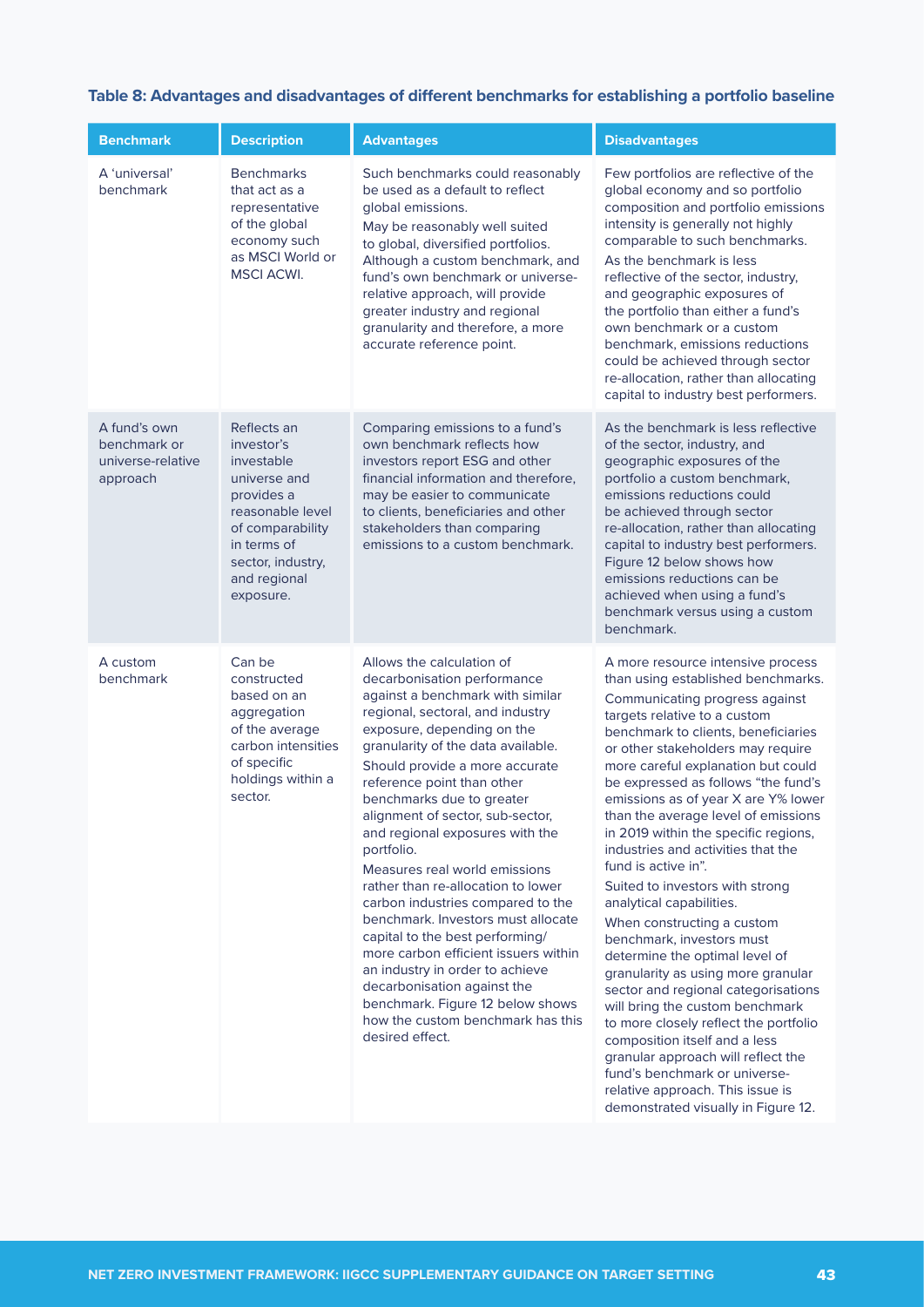#### iii) How can a custom benchmark effect the way an investor achieves emissions reductions?

Creating a custom benchmark creates an internal mechanism to ensure investors achieve emissions reductions through allocating capital to the most carbon efficient issuers within a sector or industry. The actions set out in the Net Zero Investment Framework promotes real decarbonisation through tilting portfolios to best performers *within* a sector or an industry as well as through the emissions reductions achieved by assets themselves.

The custom benchmark is aligned with the objective to pursue real world emissions reductions as it assesses asset emissions against the baseline level emissions of respective industries. Even when investing in lower carbon intensive sectors, these assets must still contribute to the further decarbonisation required in those sectors.

**Figure 12: Illustrative example: how the granularity of the chosen benchmark in terms of sector, sub-sector, and regional exposures, can effect the levers available to investors to reduce portfolio emissions**



#### **Figure 13: Illustrative example: optimal levers for reducing portfolio emissions**



Source: Nordea Asset Management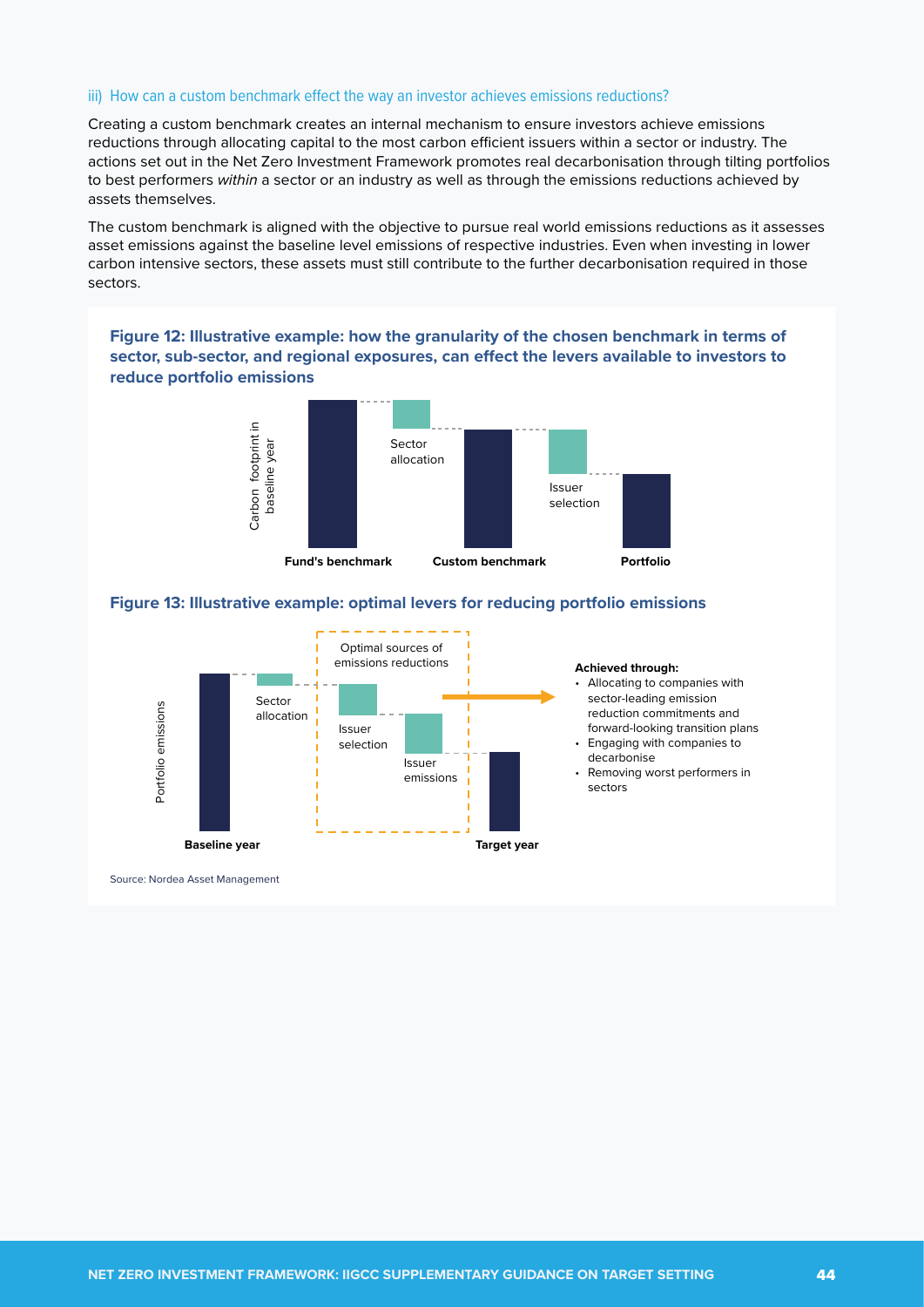#### iv) What role do climate benchmarks play?

A climate benchmark, such as an EU Climate Transition Benchmark (CTB) or EU Paris-Aligned Benchmark (PAB), will have a "starting point" of -30% and -50% emissions intensity compared to the investable universe, respectively. Both benchmarks also follow a -7% annual emissions trajectory.

Although climate benchmarks represent a very ambitious level of decarbonisation, PAII does not recommend that investors use them to guide portfolio target setting. As these benchmarks require a significant initial emissions reduction, followed by a linear year-on-year reduction trajectory, following such a pathway is likely to incentivise actions that result in rapid portfolio decarbonisation but potentially limited real economy reductions. The Net Zero Investment Framework aims to incentivise investors to achieve portfolio decarbonisation primarily by emissions reductions in underlying assets and a strong engagement and net stewardship approach to support the transition of assets over time. PAII recognises that it will take some time for assets to develop and implement credible and robust net zero transition plans, which would make it difficult for many investors to meet the initial -30% or -50% initial decarbonisation required by these benchmarks.

#### v) Should I determine my target based on cumulative emissions or using a point-in-time goal?

Investors can choose to either:

- **•** Apply a point-in-time GHG emissions reduction goal, such as 30% reduction by 2025 or a 55% reduction by 2030, relative to the baseline year, *or*
- **•** Calculate a portfolio carbon budget based on the cumulative GHG emissions applicable to a portfolio over a specific timeframe, such as between 2019 to 2025, 2030, or 2050.

### Point-in-time emissions reduction

Using data from the net zero scenarios and pathways detailed above, investors can apply an emissions reduction goal for a point in time such as 25% by 2025 and 50% by 2030. If taking this approach, a linear reduction is important to ensure that portfolio emissions remain consistent with the required carbon budget available to that portfolio. This reduces the risk that investors and their holdings backload emissions reductions and overshoot the carbon budget available to them.

Figure 14 illustrates how two portfolios can meet a 2030 emissions reduction goal of 50% reduction relative to the baseline year in the specified target year. Both portfolios converge around 2030, however, portfolio A clearly has greater overall cumulative emissions between 2019 – 2030 whilst portfolio B remains below the net zero reference pathway.

**Figure 14: Difference in cumulative emissions produced by two portfolios that meet the same point-in-time decarbonisation target**



If portfolio emissions continue to grow or fail to decarbonise at the rate required, investors may have to recalculate targets to ensure that the portfolio continues to contribute its fair share to global emissions reductions. See FAQ 6 below for guidance regarding re-baselining and re-calculating targets.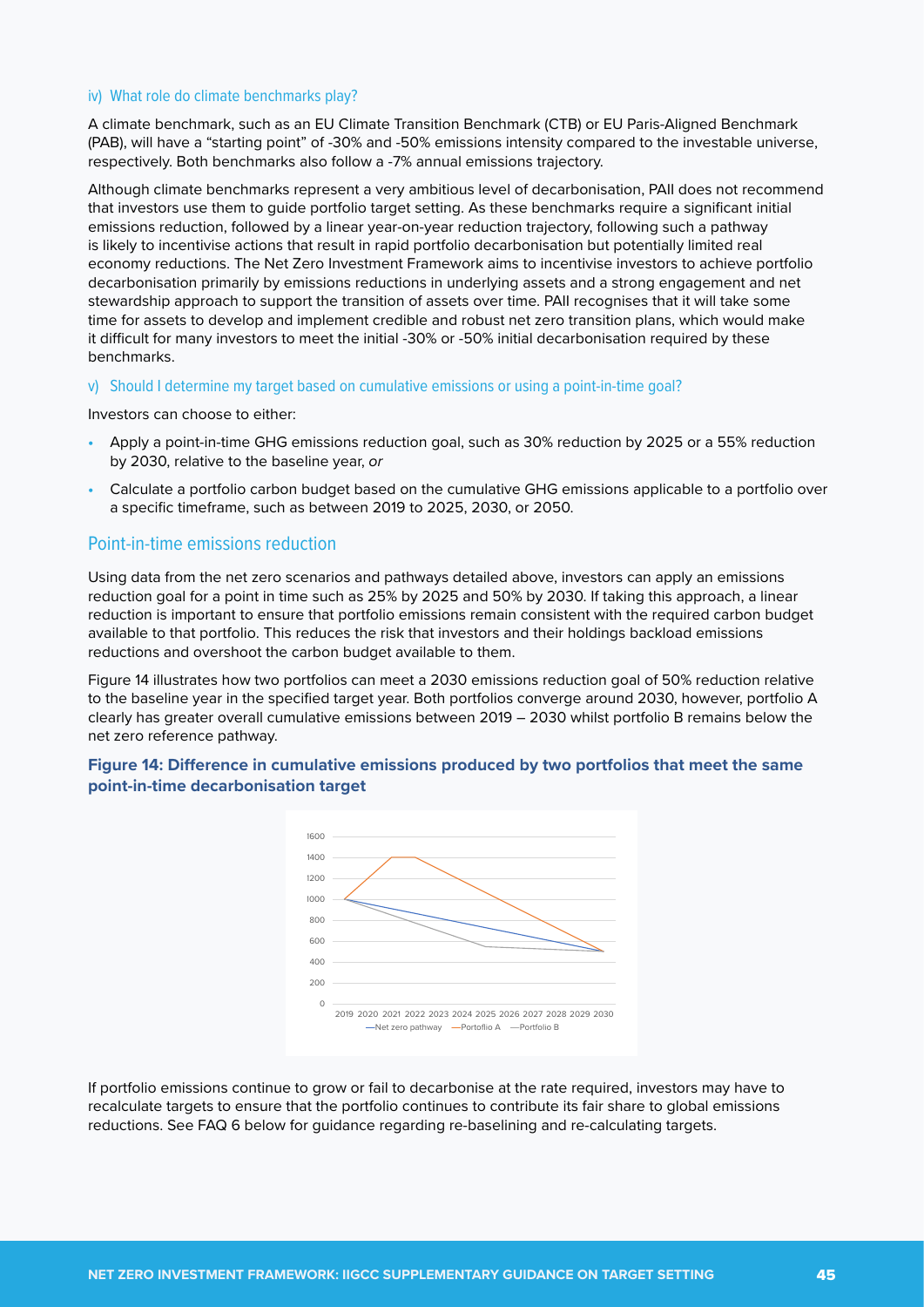PAII recommends that investors review and update targets as necessary at 5-year intervals, in order to adjust targets based on progress achieved, as well as to consider changes to portfolio composition and to ensure consistency with the latest climate science.

# Carbon budget approach

Alternatively, investors can establish a portfolio reference target based on a portfolio carbon budget implied by the chosen net zero scenario(s). This requires an investor to calculate the *cumulative emissions* applicable to a portfolio over a specific timeframes, for example from 2019 to 2025, 2030, or 2050. This approach follows that of international climate scientists and national governments who set global and national carbon budgets, respectively.

Accounting for cumulative emissions is more analytically robust approach than the point-in-time reference target as it tracks total emissions over a period of time. The case study below provides a more detailed overview of how an investor can calculate a portfolio carbon budget relative to a custom benchmark that reflects the sector, sub-sector, and regional exposures of a portfolio. Table 3 sets out the advantages and disadvantages of each approach.

# 5. How should investment in climate solutions be accounted for within the target setting process?

IIGCC aims to accelerate the transition towards the net zero economy. In practice, this requires credible strategies for rapid decarbonisation, as well as a significant ramp-up in investments in climate-related solutions. For instance, the IEA's Roadmap to Net Zero suggests that in the 2020s, investment in clean energy would need to triple from current levels. Similar scale-ups in investment will be required in end-use sectors, and in solutions for reductions in emissions not related to energy systems.

Most sources for pathways today focus on the pathways for the highest emitting sectors where the need to transition is presently greatest. These pathways, where they offer sectoral granularity, recognise that while the economy as a whole will need to reduce its emissions by approximately 50% from a 2019 baseline and reach net zero by 2050, the specific objectives for individual sectors will vary depending on their exposure to demand-side pressures (for instance, increased demand for food) and access to, cost, availability and potential of relevant decarbonisation technologies.

These pathways, as of today, remain poorly adapted to the assessment of many solution providers, specifically. Solution providers including manufacturers of wind turbines, solar panels, electric vehicle components as well as utilities that are rapidly expanding their renewable energy base will have very high current scope 1 and 2 emissions. As part of the transition to net zero, demand for these solutions must necessarily increase, and capex in these areas encouraged. In practice, this means that solution providers – even where they achieve comparable gains in efficiency and carbon intensity – are likely to face net zeroaligned pathways for their overall emissions that will be more flat and in the near term may even increase, compared to the pathways of most other sectors.

The biggest funding gap for these solutions is in emerging markets. Annual clean energy investment in emerging and developing economies needs to increase by more than seven times – from less than USD 150 billion last year to over \$1 trillion by 2030 – to put the world on track to reach net-zero emissions by 2050, according to the IEA. Unless much stronger action is taken, energy-related carbon emissions from these economies – which are mostly in Asia, Africa and Latin America – are set to grow by 5 billion tonnes over the next two decades. These emerging markets solution providers are likely to have particularly high starting carbon footprints, but to reach net zero there needs to be a particular focus on addressing this funding gap.

For funds significantly exposed to solution providers, this can potentially be problematic. Comparing solution providers to more general sectoral pathways that reflect the necessary reduction in emissions across a sector or industry (such as "machinery") as a whole, rather than the specific pathway for a climate-positive solution, would potentially lead to an unfair comparison and discourage investment in these solution providers. This could create a perverse incentive for investment in such solutions, which would go against the spirit of the PAII. To address this, IIGCC offers a number of guiding principles. First, IIGCC recognises that each company must make a fair share contribution to decarbonisation and the goal of reducing CO<sub>2</sub> emissions by 50% by 2030, and to net zero by 2050, and therefore recognises that the specific rate of reduction may vary across industries, and can vary more significantly for solution providers where a significant increase in volume is still required. Second, it recognises that despite this, every sector must still decarbonise, and that while solution providers' absolute emissions may fall more slowly, the same improvements in efficiency and carbon intensity must still be achieved.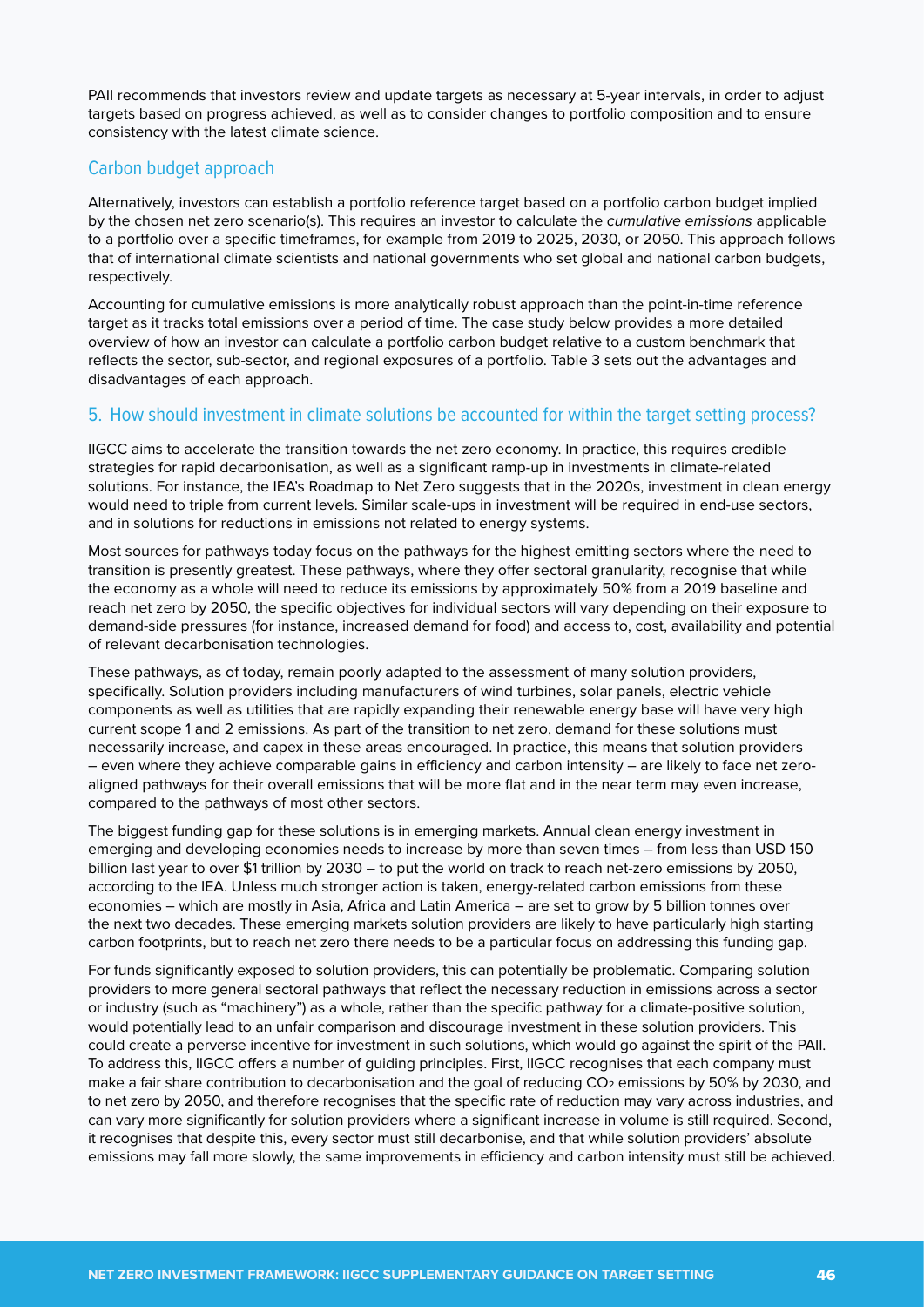Where an investor or fund has a significant allocation to solution providers, the onus is on the investor to demonstrate that these principles are achieved. To support such disclosures, a number of additional avenues might be considered. This includes, for instance, the possibility of the use of more granular pathways providing more specific guidance on the pathways for specific solution providers. In addition, an investor might assess solution providers' improvements in carbon intensity to demonstrate that these improvements are adequate to ensure alignment with the necessary economy-wide reduction in emissions by 2030.

Separately, an IIGCC working group is advising on the use of specific metrics related to investments in climate solutions (that might include assessment of green revenue shares, capex expenditures, green patents, and/ or avoided emissions, among others). While these metrics do not provide insights as to whether a solution provider's own emissions are falling quickly enough to be net zero aligned, they may provide a clearer basis for the categorisation of companies as representing such solution providers.

### 6. When can a portfolio's baseline emissions and portfolio reference target be re-calculated?

Depending on the type of portfolio an investor has and the type of target setting methodology applied, an investor can consider the following options for re-calculating a portfolio's baseline emissions and the portfolio reference target. As a key principle, the baseline should always be reflective of the portfolio's composition and this should be the main factor in determining the most appropriate timeframes for an investor's re-calculation policy.

**Dynamic:** During each reporting period, the original baseline might be re-determined to (a) take into account any improvements in data available; (b) reflect changes in sectoral allocations (when using a sector, industry or sub-industry average to define the baseline). By re-stating the baseline dynamically, always reflecting a sector-specific average in the baseline year, investors can ensure the baseline always reflects the portfolio composition and allows an investor to assess whether the portfolio's holdings have contributed to meaningful decarbonisation compared to industry-specific baselines.

Dynamic re-assessments may be most valuable for actively managed portfolios as opposed to buy and maintain strategies where there are fewer changes to the composition of the portfolio. Dynamic re-assessments will help ensure that there is no gap between the basis of the data that is reported on and the data that decisions are based on (i.e. an investment in a company might be made because the newest data shows the company is clearly more Paris-aligned. To explain this in reporting, there is a need to ensure that the baseline is also using the updated, revised data).

Periodic: As data quality (including historical data) will continue to improve, it is likely that baselines will have to be re-calculated to take this into account. Establishing periodic reassessments, either annually, every 2 years, or every 5 years for buy and maintain portfolio would allow data improvements to be accounted for. More regular re-assessments will also suit more dynamic portfolios that see greater turnover of holdings.

Ad-hoc: An alternative approach is to define specific conditions that would "trigger" a re-assessment. This could include setting a threshold for the percentage of new data points received, a change in scientific data underpinning scenarios/pathways used by an investor, or a threshold defining a minimum sectoral shift that must have occurred within the allocation before a re-assessment is triggered.